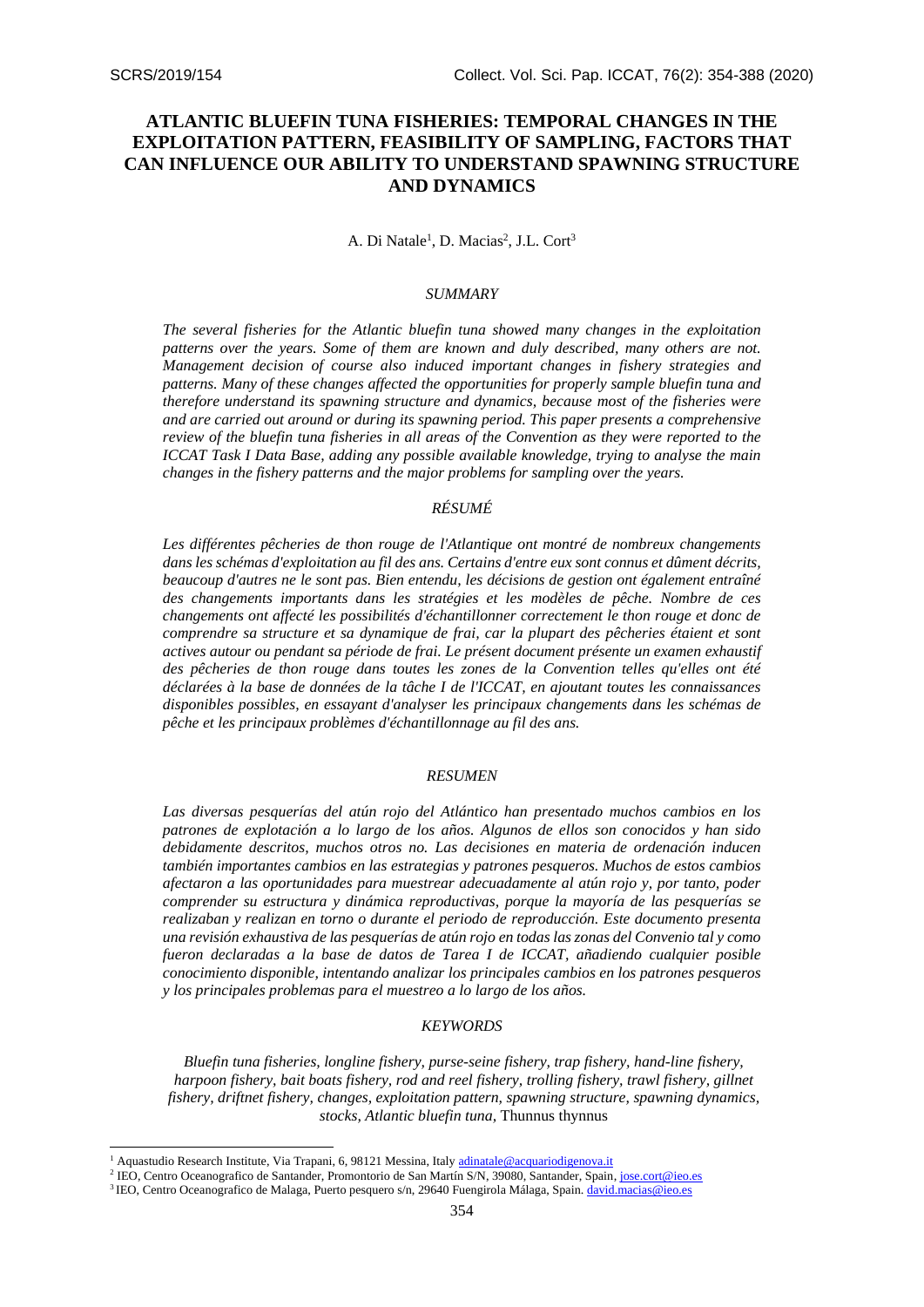### **1. Introduction**

The goal of this paper is to summarise the available information about the many changes in the Atlantic bluefin tuna<sup>4</sup> (BFT, *Thunnus thynnus*) fishing patters happened in the ICCAT Convention area over the years, along with the correlated opportunities, problems and limits for carrying out the sampling. All components can affect or bias our capability to understand the spawning structure and dynamic of the species. This was not an easy duty, due to the many components of the BFT fisheries and the many changes over the years and therefore the overview will be surely incomplete.

Anyway, this overview provides a synthesis which can be useful for better understand the important changes, which are not always easy to understand from the usual annual summaries provided by ICCAT SCRS. This study is organised by management area, and then by fishing gear and by CPC.

This work was firstly presented to the ICCAT GBYP Workshop on Bluefin Tuna Reproductive Biology (Madrid, Spain, 26-28 November 2018) and it was updated with the latest data available on the ICCAT Task I BFT data bank till August 2019.

Ideally, having an homogeneous distribution of a given fish species (in this case the BFT) over the various months, or a perfect knowledge of its distribution by area and season, and then if fishing fleets are able to provide comparable data over the years, with a very well-known fishing effort, according to a very well-described fishing pattern and fishing locations, it should be possible to get very useful data about the reproductive biology of the species, according to a well-designed sampling.

Of course, these data should be further integrated by the necessary sampling just before and during the full spawning season, carried out in a significant way not only on the spawning ground, but also in the remaining parts of the distribution area of the species, for trying to perfectly assess the percentage of spawning fish at age.

This report tries to describe how the many changes in exploitation patterns by gear, area and CPC and the management measures over the years affected (or not) our understanding of the reproductive biology of this species and the possibility to properly carry out the necessary samplings.

## **2. Methods**

The data provided by the SCRS reports over the years, since the very first year of the ICCAT Biennial Report series, were the basis for setting-up this summary study (comprehensive ICCAT Commission and SCRS Reports, Anon., 1971 to 1981 and 1982a to 1994; SCRS Reports, Anon., 1995 to 2002 and 2003a to 2019a; Annual Reports, Anon., 2003b to 2019b). Additional data and information were provided by the huge number of papers on BFT that were published annually on the ICCAT Collective Volume of Scientific Papers, but it was decided not to specifically list all these papers due to the huge amount of references. Important information was provided also by the comprehensive review done by Mather *et al*., 1995.

The most relevant management measures were obviously taken from the ICCAT Biennial Reports (Commission).

The important issue of the old longline catches in central and southern Atlantic Ocean was based on the information provided by Wise and Davis (1973), Mather *et al*. (1995), Tacheuchi *et al*. (2009) and the recent review by Schalit (2019).

### **3. Overview**

It is clear that most fishing patterns changed over the years for many reasons and, of course, the sampling coverage was different and usually unbalanced, biasing several data sets (if not all) in different ways, lacking a general sampling design or strategy. **Figure 1** provides a general overview of how the most relevant BFT fisheries in the ICCAT Convention area changed over the decades, according to the official data provided by MS.

<sup>4</sup> Or northern bluefin tuna, as reported by ICCAT in Task I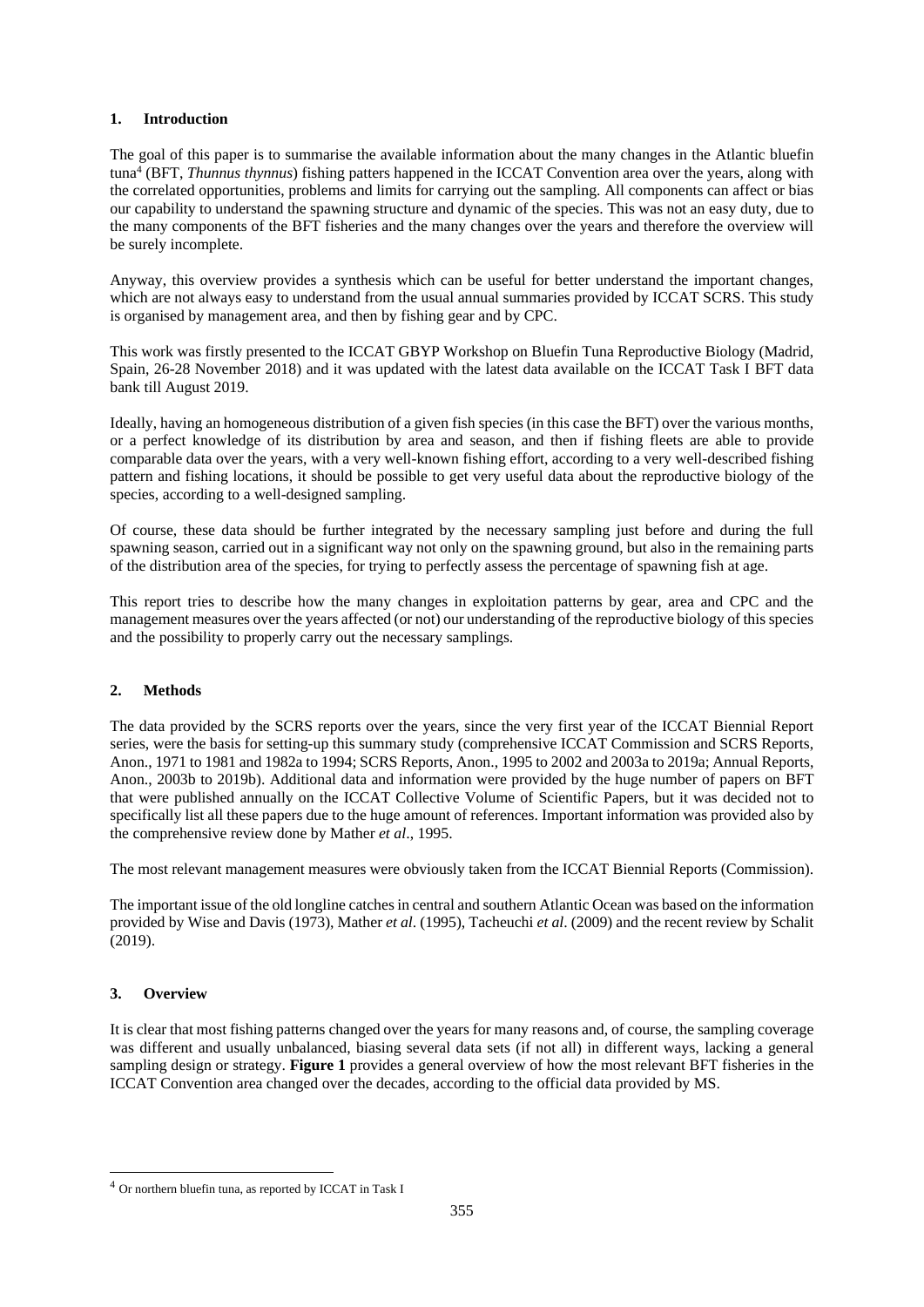Due to the many areas included in the ICCAT Convention area, this paper presents the overview by area and then, within each area, by gear and possibly fishery. The areas have been those considered by the new BFT MSE approach (**Figure 2**), as much as possible, because some areas (as they are defined by MSE) are not necessarily fitting the information of some fisheries, due also to the partial lack of overlapping with the ICCAT BFT Statistical Areas. Due to the fact that the ICCAT Task I BFT Data Base is fundamentally based on the ICCAT Statistical Areas for bluefin tuna (**Figure 3**), as they were defined by SCRS, some data/fishery have been also referred to this map.

## *3.1 Western Atlantic*

Looking at the data and the information which are available, the first impression is that the western part of the Atlantic has several data problems which seriously affect the understanding of the bluefin tuna situation and the related fisheries.

Several areas have no data since many years and a specific big hole concerns the central and southern western Atlantic. There, it is very clear that BFT fishery data simply disappeared after 2006, again after the huge peak of LL catches off Brazil in the '60s. IUU catches in the area are known even in recent years (mostly SPOR and bycatch in LL).

If these huge catches off Brazil were really WBFT is still a pending question, because this view is not supported by any scientific evidence, but these catches are driving the WBFT assessment since decades, because they are considered the historical upper reference.

Another problem concerns the western tropical Atlantic, including the Gulf of Mexico (GOM) and the Caribbean. In the GOM most of the data are from the US fisheries (LL, RR, RRFB, RRFS) and Mexico (LL) and most of the research is within the US area. Cuba provided LL data up to 2006. Sporadic data are coming from some Caribbean islands but it is clear that several data are missing.

It is clear that one of the major changes in the fishery pattern happened at the end of the '60s, when the huge catches off Brazil were not available anymore and some fleets moved away from that area. From the '70s, the fisheries expanded in the central-northern Atlantic and then further North.

Another major change happened when the WBFT quota was set in 1982, bringing seriously down all catches. This fact surely had an impact on all fishery data. It is difficult to assess if the data series before 1982 can be compared in some way with those after 1982, but this is the same fundamental doubt which exists for all fisheries concerned by the enforcement of a quota regime after a period of free fishery.

Some fisheries are poorly monitored, but the most important problem for the sampling is that only a portion of the GOM is sampled, while samples from the remaining part of the GOM, the Caribbean and the southern-western Atlantic are simply not existing since many decades.

These facts very seriously affect not only our understanding of the bluefin tuna spawning area(s) structure and dynamics, but also our basic understanding of the population dynamics, because the population components in this huge area are still fully obscure. The tagging data are not helping, because only very few tags went from the northern areas to the central-southern Atlantic, therefore sampling in the western central-southern Atlantic is absolutely essential and it is clearly one of the must to do in BFT research.

Sampling bluefin tuna in all parts of the GOM, in the Caribbean and along the US East coast during the spawning season is another must, because this will be essential for clarifying the size at first maturity and the extension of the spawning areas in this part of the ocean.

# *3.1.1 Western Atlantic Longlines (LL)*

BFT data are reported on ICCAT Task I as LL, LLFB, LL-B, LL-Surf and LLSWO (by-catch) and then are difficult to understand in general. 15 different countries participated to these fisheries over the years. Due to the high mobility of the fleets and the huge area, the data will be presented by area, taking into account that not always the Task I area is providing the reality of the effective fishing location. The areas are those specified in ICCAT WEB Task I data base.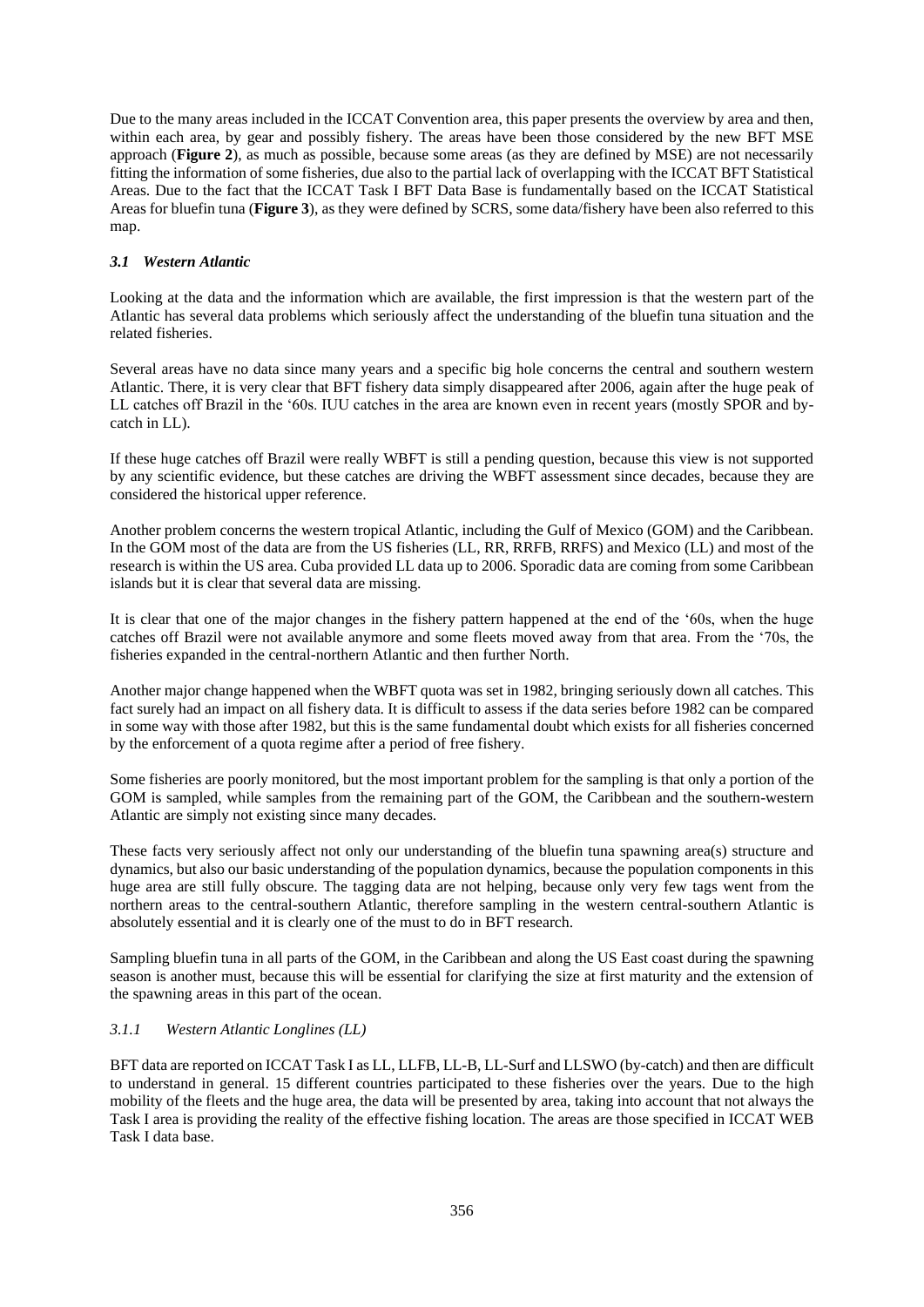## WEST Atlantic:

- Korea Rep. (LL) from 1972 to 1979 with small amount of catches;
- Panama (LL) from 1979 to 1982 with low quantities and LLFB from 1973 to 1978, max 157 t in 1976;
- Chinese Taipei (LL) from 1968 to 1995 (not continuously) with few catches (max 49 t in 1979).

### NW Atlantic:

- Canada (LL-Surf) from 1986 to 2017, max 112 t in 2011, range  $45-112$  t in the last decade;
- USA (LL) from 1952 to 2017, max 541 t in 1986, range 79-216 t in the last decade and LL-B in 1952 and 1958, max 26 t in 1958 (note: it seems that effort changed from 1986);
- FR-St. Pierre et Miquelon (LL) from 1999 to 2015, max 10 t in 2004, range <1-10 t in the last decade;
- Japan (LL) from 1957 to 2017, max 12044 in 1964, range 162-578 t in the last decade (note: it seems that the catches obtained in the SW, WTROP and GOM are included here);
- Korea Rep. (LL) from 2005 to 2006, max 18 t in 2006;
- Cuba (LL) from 1965 to 2006, max 2352 t in 1967, range 11-74 t in the last decade (note: it is unclear if some of these catches were in the GOM);
- Panama (LL) in 2006 with  $<$ 1 t;
- UK-Bermuda (LLSWO) from 2009 to 2015, always  $\leq 1$  t;
- UK-Turks & Caicos (LL) in 2014, <1 t.

## NWC Atlantic:

- USA (LL) from 1987 to 2014, max 57 t in 2009, range 4-57 in the last decade;
- Canada (LL-Surf) reported catches in 2010, 2013 and 2014, ranging from 3 to 17 t.

GOM:

- Mexico (LL) from 1972 to 2017, max 55 t in 2016, range 7-55 in the last decade;
- USA (LL) from 1981 to 2017, max 184 t in 1991, range 9-112 in the last decade;
- (note: it is suspected that catches from other countries are not included in this area).

### WTROP Atlantic:

- USA (LL) from 1986 to 2016 but just for 6 years, range <1-1 t;
- Dominica (LL-Surf) in 2014 and 2015 with  $\lt 1$ t, and LL-B in 2016 with  $\lt 1$ t;
- Trinidad and Tobago (LL) in 1985 with 1 t.

SW Atlantic:

- Brazil together with Japan (LLFB) from 1978 to 1999, range  $\lt 1$ -14 t and LL in 2012 for  $\lt 1$  t;
- Argentina (LL) from 1962 to 1973, range 2-106 t, max 271 t in 1963 (note: other more recent catches from Argentina are officially published on national fishery statistical reports but they were not reported to ICCAT);
- Korea Rep. (LL) in 2006 with 34 t.

Except for the important shifting of the fleets operating off the Brazilian waters from 1956 to the '60s, which moved partly to the GOM, to the SW Atlantic, to West Africa and to NW Atlantic (**Figure 4, Figure 5, Figure 6, Figure 7**), it is difficult to detect changes in fishing pattern without the full availability of detailed data and information, even if two recent papers (Tacheuchi *et al.*, 2009, and Schalt, 2019), provided a good overview.

Sampling on all the LL fleets operating in Western Atlantic would be important, particularly during the spawning season (for obtaining additional details on maturity) and, more important, in central-southern Atlantic (for all data: size composition, genetic, micro-chemistry and maturity), but observers on board are necessary.

Unofficial and anecdotic information confirmed that by-catch of BFT still occurs in various LL fisheries targeting other pelagic species in central and southern Atlantic; these BFT are not reported due to quota problems.

### *3.1.2 Western Atlantic Purse Seines (PS)*

The PS fishery is carried out by only two CPC in the West Atlantic. The data are reported as PS, PSFB and PSFM and are all related to North-West Atlantic; the PS fishery in the GOM does not appear in ICCAT WEB Task I.

USA reported PS catches from 1950 to 2015; the peak was in 1963 (5,447 t), while important decreases happened from 1968 and again from 2003; catches ranged from 2 to 43 t in the last decade. US reported also PSFB data from 1970 to 1979, with a peak in 1970 (779 t), and PSFB data from 1969 to 1979, with a peak in 1971 (2,371 t). The fishery was mostly in the NE part of the US East Coast.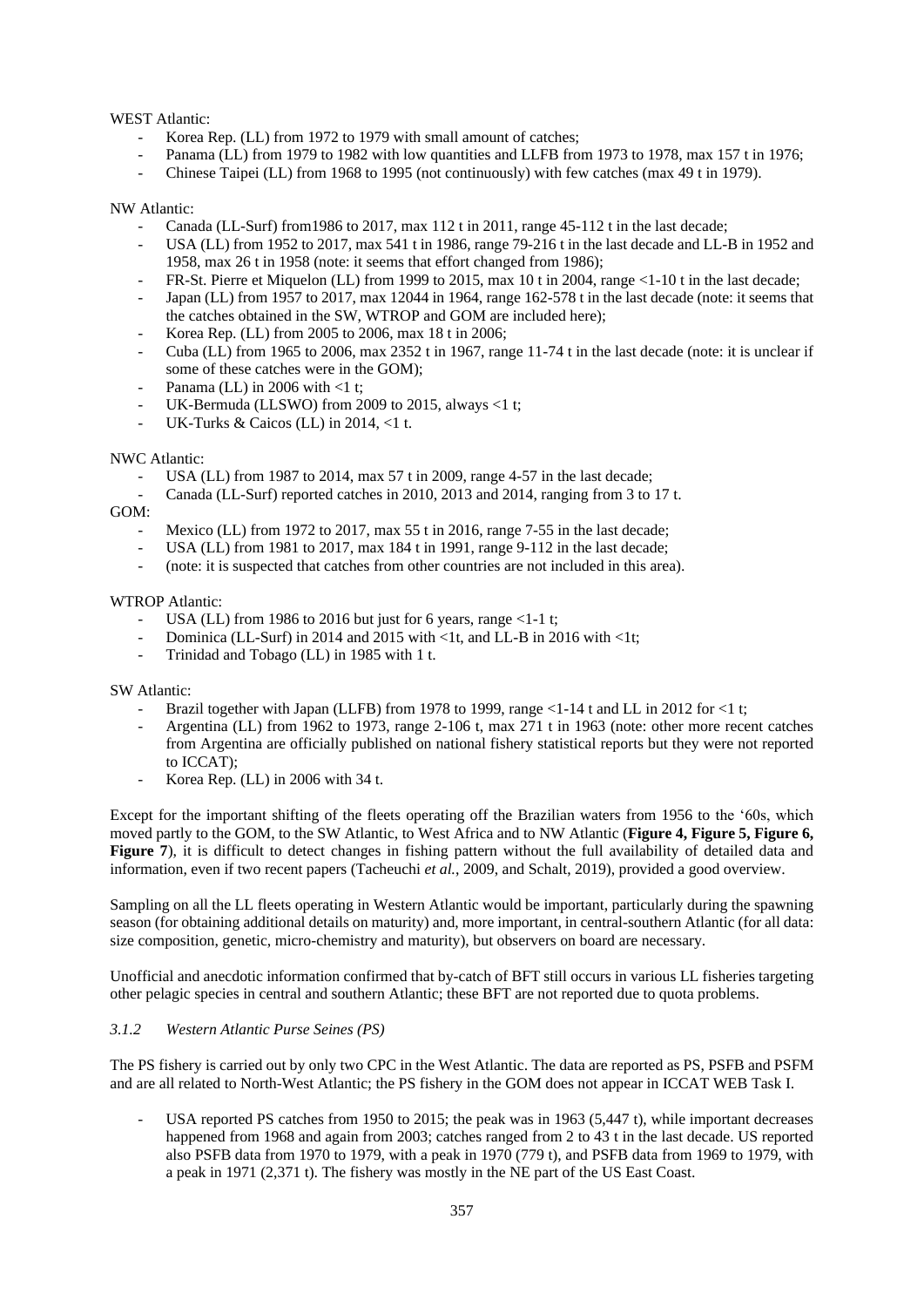Canada reported PS catches from 1963 to 1981 (but according to other sources the range was more extended), with a peak in 1970 (1,161 t) (the quantities seems underestimated). This fishery was mostly targeting juveniles (according to the WBFT maturity age used in previous assessments).

Information about these fisheries is poor. It is very clear that there were changes in the fishing effort, mostly after setting the quota in 1982, while it is less clear if there were changes in the fishing pattern.

Due to the lack of recent information, it is supposed that all fish are immediately harvested. This should provide good sampling opportunities if the researchers can have access to the fish

### *3.1.3 Western Atlantic Rod and Reel (RR) and various lines*

This category includes RR, RRFB, RRFS, TROL, TE and SPOR, which means several types of lines, operated in different ways. The overview of this category on ICCAT WEB Task I is difficult, because of the many components and areas.

RR: NWA: in general, RR catches in the area ranged from 112 to 722 t in the last decade;

- USA reported data are from 1960 to 2017, having a large hole  $(2001$  to  $2015)$ , a peak in 1966  $(3615 t)$ and important catches in the '60s;
- Canada reported catches from 1990 to 2017 with a peak in 2006 (626 t);
- UK-Bermuda reported catches from 1996 to 2013 ranging from <1t to 2 t.

RR: other western areas (NWC, GOM, WTRO);

- Canada reported catches in the NWC just for three years between 2010 and 2014, ranging from 2 to 10 t;
- USA reported catches in the GOM for 7 years, between 1984 to 2017, ranging from  $\leq 1$  t to 2 t;
- UK Virgin Islands reported catches in WTROP in 2014 and 2015, for < 1t.

RRFB: NW: in general, RRFB catches in the area ranged from 235 to 717 t in the last decade;

- USA reported data from 1952 to 2014, with a peak in 2002 (1002 t);
- Canada reported catches from 1950 to 1998 with a peak in 1974 (409 t).

RRFB: Other areas.

- Only USA reported catches in the GOM for just three years, from 2001 to 2006, ranging from 1 to 2 tons.

#### RRFS:

USA reported catches in NWA from 1950 to 2014, with a peak in 1974 (2361 t), ranging from 100 t to 399 t in the last decade; USA reported also catches in the GOM for just one year, 2014, for less than 1 ton.

### TROL: NW:

- Canada reported catches in 2011 only, for 16 tons;
- UK Bermuda reported catches in 2017 only for <1 t.

#### TROL: WTRP:

Dominica reported catches in 2014 for <1 t.

#### TE: NW:

Canada reported catches from 1982 to 2017, with a peak in 1989 (579 t), ranging from 15 to 37 t in the last decade.

#### TE: NWC:

Canada reported catches in 2010, 2011 and 2013, ranging from 19 to 24 t.

Information on RR and other gear is not really useful, because of the several categories in this group of gear, but also because the reported catches by category are not always clear and there is a mixture of commercial, sport and recreational fishermen. All these factors together make impossible to reliably detect changes in the exploitation pattern, except for the fact that data seem largely incomplete (several WATL CPCs have these fisheries, as it is well known) and that these fisheries were much more active before the adoption of the quota system.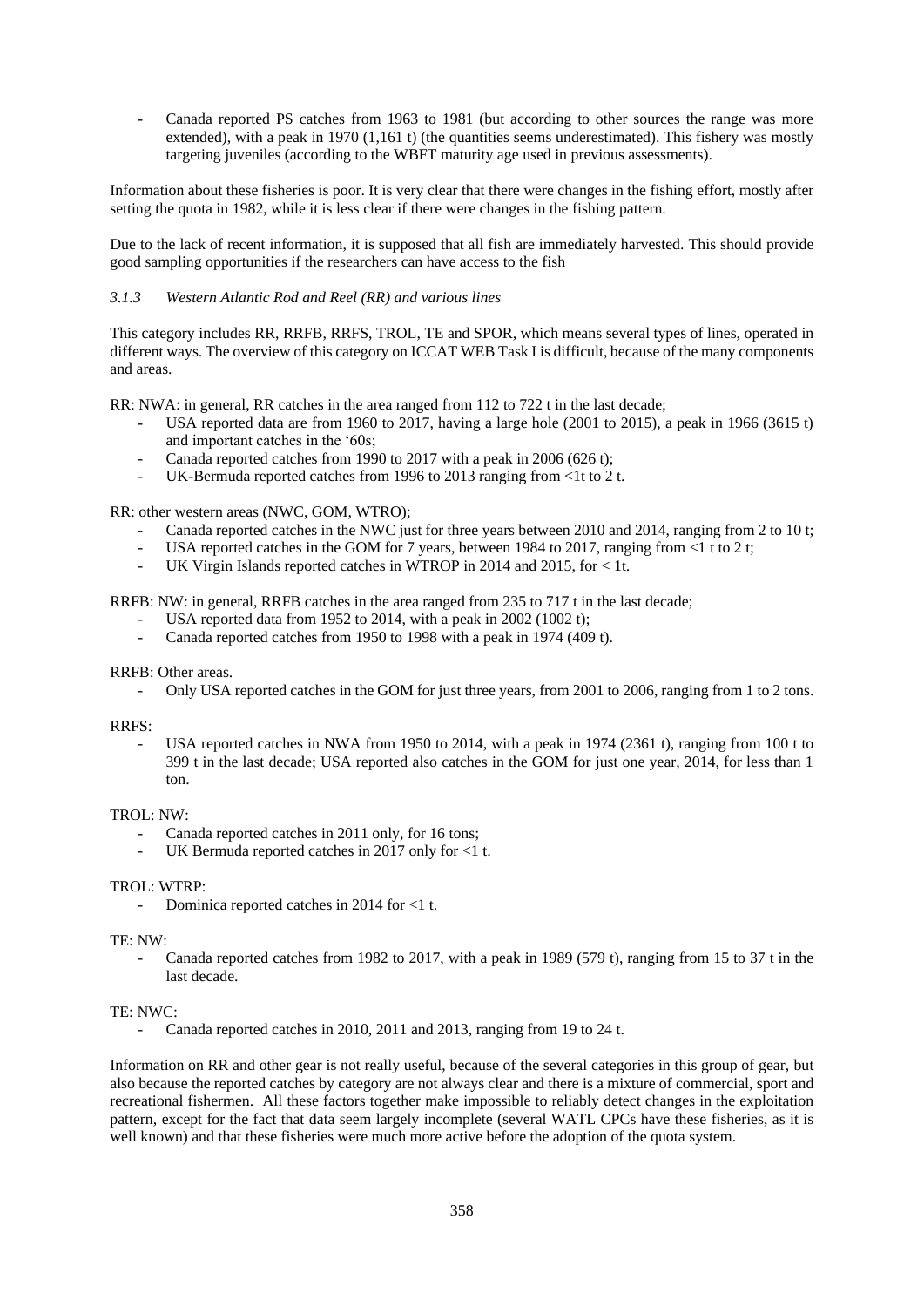Sampling these fisheries needs a permanent control in many landing ports and over many hours, because of the many vessels. Retained fish are immediately harvested at landing (or after the tournaments) and sampling is theoretically possible, with many efforts. This sampling could potentially provide important data on spawners.

## *3.1.4 Western Atlantic hand lines (HAND)*

The data on HAND fisheries are reported since 1950 and they area on ICCAT WEB Task 1 data base.

- USA (NW) has a complete HAND series. The peak was in 1979 with 457 tons, but catches were decreasing from 1996. In the last decade. Important changes surely happened in this fishery, but they are not clearly explicated. US HAND catches ranged from less than 1 ton to 5 tons in the last decade;
- Canada (NW) reported HAND catches for two years (2015-2016) with a maximum of 13 tons in 2016;
- St. Lucia (NW but more possibly WTROP) reported HAND catches from 1987 to 1996, with a peak of 43 tons in 1994;
- Dominica (WTROP) reported HAND catches only in 2014 with <1 ton;

Information on HAND fisheries is very scarce in general. Some details are mixed-up with other fisheries (RR, SPOR and TE). US releases actually about 600 "open access permits" and HAND is inside them. It seems that US fishery is between January and March off Cape Hatteras and from June to December in the NE coast (Gulf of Maine and Outer Banks). In Canada the fishery is from late Jun to November.

Sampling in HAND needs a permanent control in landing ports. Retained fish are immediately harvested at landing and sampling is theoretically possible, with many efforts. Winter/spring fishery could provide important data for the next spawning season.

## *3.1.5 Western Atlantic Traps (TRAP)*

The data on TRAP fishery are reported since 1950 and they are included in ICCAT WEB Task 1 data base. There were many traps along the NE coast of US (Massachusetts) and Canada (St. Margarete's Bay), several of them were specifically targeting bluefin tuna for about 4 to 6 weeks per year (post-spawners), sometimes also ranching them. The maximum catch is 869 t for the USA (in 1958) and 372 t for Canada (in 1977).

- USA officially reported the last TRAP catches in 1974 but some SCRS papers show catches at least till 1980, while catches after 1980 were considered as "incidental" and seem not reported. The maximum catch (869 t) was in 1958.
- Canada reported TRAP catches from 1950 to 2017, with a peak of 372 t in 1977. Reported TRAP catches ranged from 4 to 39 tons in the last decade. The important decrease in catches is after 1980, possibly corresponding to a decrease in the number of traps. Several traps, targeting squids, cups and mackerels, are still by-catching BFT. It is unknown if there is any IUU percentage in this fishery.

Sampling in TRAPs was and is relatively easy, because all fish are immediately harvested and those which are going to the Japanese market are sold without the head, which allows also for the otolith sampling. Post-spawning gonads can provide good info on spawners.

### *3.1.6 Western Atlantic Harpoon (HARP)*

The data on HARP fishery are reported since 1950 and they are included in ICCAT WEB Task 1 data base.

Harpoon fishery is carried out by about 30 US vessels only, mostly targeting potential post-spawning bluefin tuna; the fishing season is usually June-July, sometimes extending to August. The fishing areas are the Gulf of Maine and Cape Hatteras.

The maximum catch is 233 t in 1975 and catches are very variable from year to year, possibly depending on effort and sea-state. Reported HARP catches ranged from 23 to 82 tons in the last decade.

Sampling in HARP requires observers in the landing harbours, but it is feasible because all fish are immediately harvested. Gonads can provide good info on spawners, including those from the Slope Sea.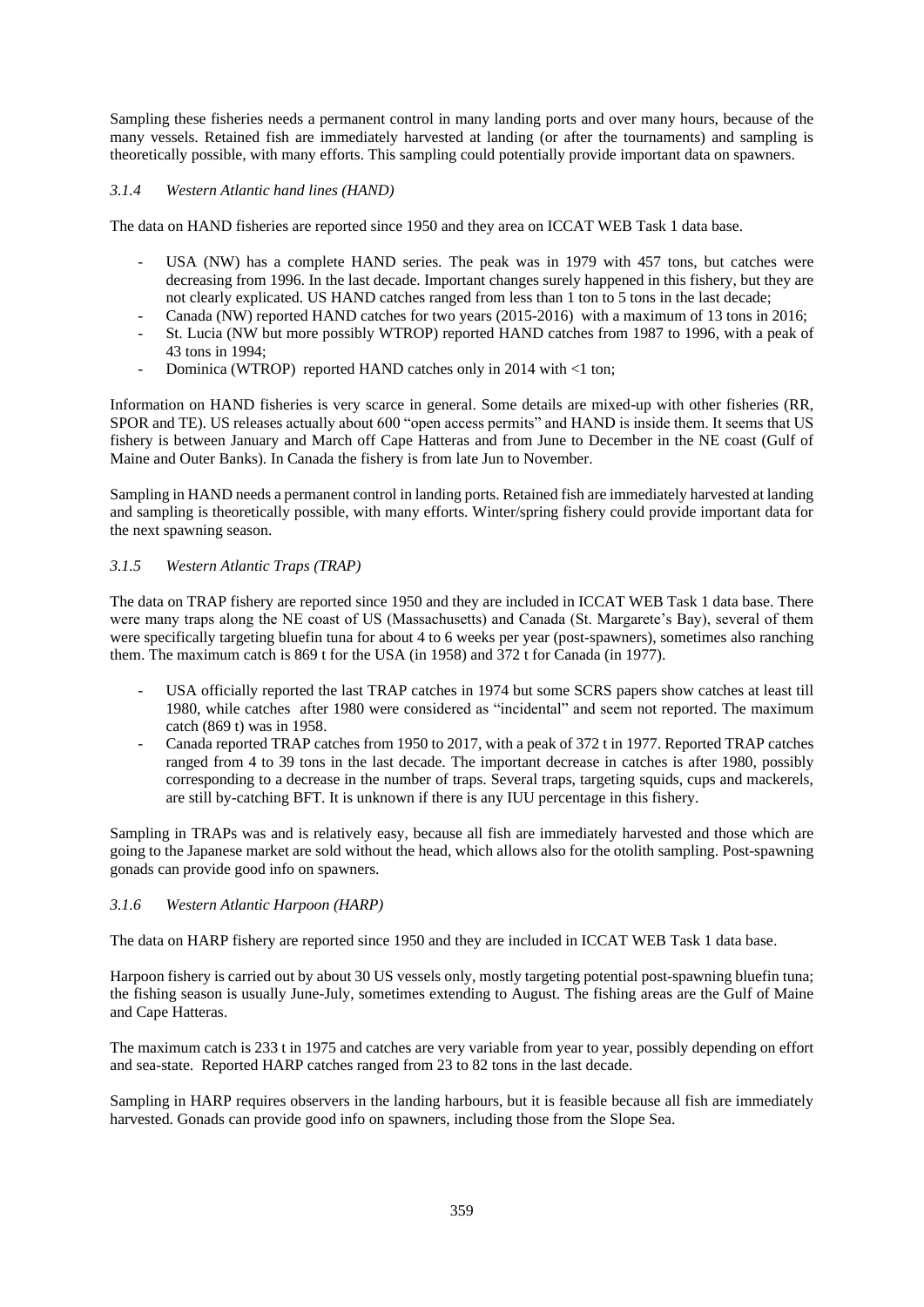### *3.1.7 Western Atlantic Electric Harpoon (HARPE)*

The data on HARPE fishery are reported since 1950 and they are included in ICCAT WEB Task 1 data base.

The electric harpoon fishery is carried out by about 10 Canadian vessels only, mostly targeting post-spawning bluefin tuna; the fishing season is usually August-October. The fishing area is mostly the Bay of Fundy (NW). The maximum catch is 357 tons in 1950 and catches are very variable from year to year, possibly depending on the number of vessels, effort and sea-state. There are no data for the period 1960 to 1992. Reported HARPE catches decreased since 1955, while vessels decreased also since 1997. Catches ranged from 17 to 31 tons in the last decade.

Additional HARPE catches are reported by Canada in the NWC in 2010 and 2013 (15 and 4 t).

Sampling in HARPE requires observers in the landing harbour(s), but it is feasible because all fish are immediately harvested. Gonads can provide good info on post spawners.

### *3.1.8 Western Atlantic Gillnets (GILL)*

The data on GILL fishery are reported since 1950 and they are included in ICCAT WEB Task 1 data base. It is very possible that the data includes also driftnets.

Catch data on GILL fishery are available from 1950 to 2001 for just two CPCs in the NW: USA and Canada.

- USA reported catches from 1950 to 2001, but data have holes from 1955 to 1964, 1972 to 1991 and from 1977 to 2000. The US maximum catch was 5 tons in 1967.
- Canada reported GILL catches only in 2001 (less than 1 ton).

Information on GILL fisheries in the North-western Atlantic is less than scarce. There are no data on the type of gear, vessels and fishing areas. It is possible that bluefin tuna was a by-catch in some GILL fisheries targeting other species.

EU-UK reported few (<1 t) GILL catches in SW Atlantic in 2002. It is difficult to attribute any meaning to these few catches, which seem incidental.

It is possible that the reason why the GILL data stopped in 2002 is related to the adoption of the UN driftnet ban in the same year.

### *3.1.9 Western Atlantic Trawler (TRAWL)*

The data on TRAWL fishery are scarce and they are possibly referred to by-catch in various types of trawl fisheries; it is unknown if pelagic trawler are included or not.

Argentina (SW) reported BFT catches from 1985 to 1999, within a range <1-6 t.

It seems that BFT by-catch in trawl fishery is not occurring anymore or, more probably, it is not reported.

#### *3.2 East Atlantic and adjacent Seas*

The complexity in this large part of the ICCAT Convention area is huge, because many fisheries are active since many centuries, and almost all fishing gear are used.

The available historical data have been recovered and collected by ICCAT GBYP, showing how fishing patterns considerably changed over the centuries. The purpose of the present report is to examine the situation over the decades covered by the ICCAT management.

Even if data are not always complete, most of the fisheries are covered, but not all fisheries are reported for the right statistical sub-area, creating additional problems for understanding changes in fishery patterns. For the purposes of this paper, reported catches were reallocated according to the most probable fishing area of the fishery, creating a discrepancy with the officially reported area. All changes are duly marked in the text.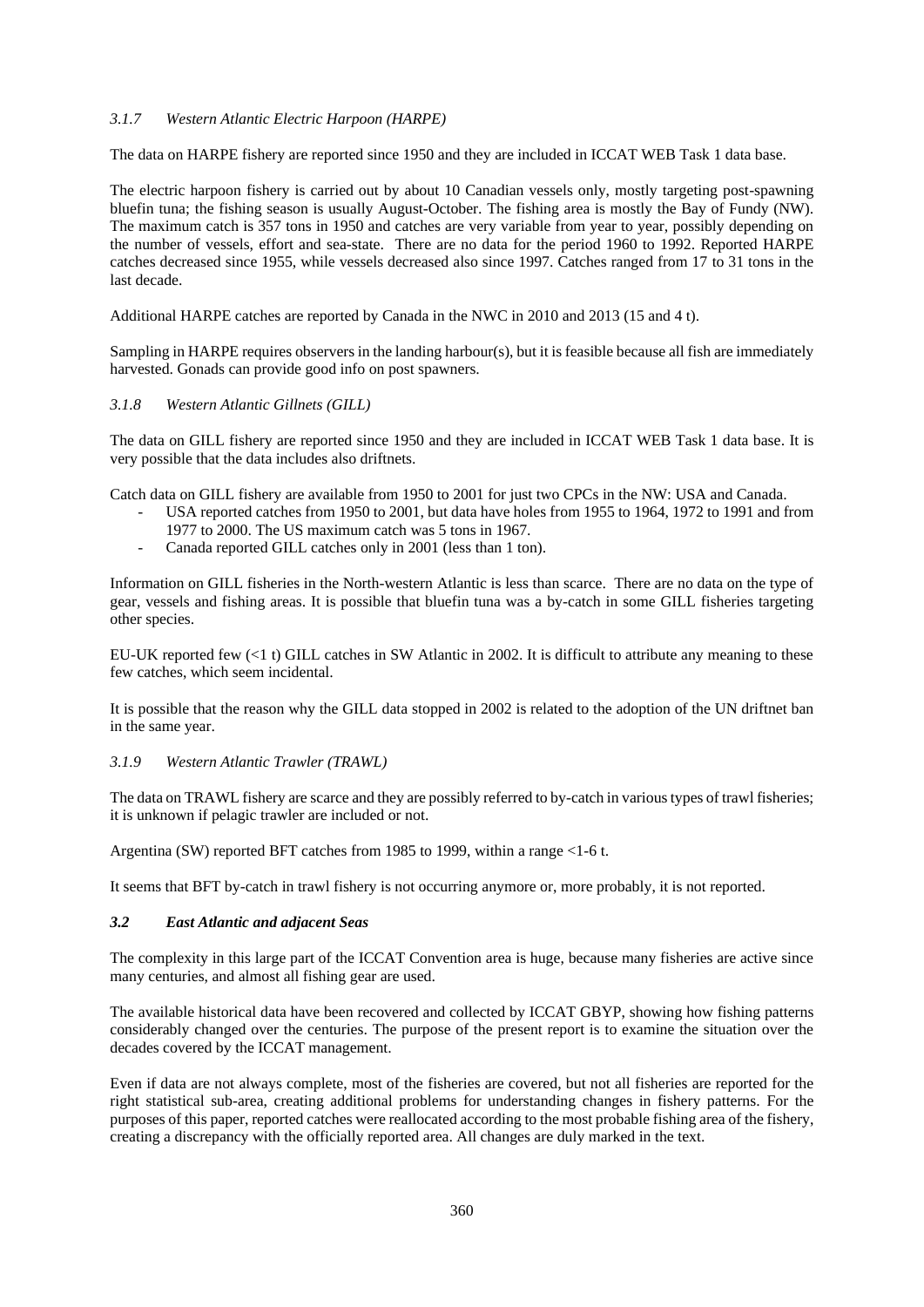An important change happened before the '60s, when the fishery in the North Sea disappeared (**Figure 1**). Another change happened at the beginning of the '90s, when several LL moved to the northern Atlantic.

The most relevant changes happened when the quota system was adopted (since 1999, ICCAT Rec. 98-05), because all fishery-related indices were seriously impacted but, from a sampling point of view, the problems initiated when commercial practices for BFT changed due to the export in far areas and when the tuna ranching became a common practice.

In the EATL too, a very important problem concerns the central-southern Atlantic, where reported catches disappeared from 2006, when a residual unallocated quota was cancelled, while confidential but verified information referred about huge BFT catches off Angola in 2011 ( $\pm$ 2,000 t) and in 2015 ( $\pm$ 800 t), which were never reported to ICCAT by any CPC. Other smaller anecdotic catches of BFT are known for some LL vessels fishing in that area and also these catches were never reported to ICCAT.

A limited amount of fisheries reported their catch as EATL but it seems not clear what really the EATL means, because many catches are reported as sub-areas (Azores, Canary Islands, Madeira), making difficult understanding the various fisheries and patterns.

Some catches were reported as NEI or obtained with UNCL gear and therefore they were not considered in this overview.

Usually the fisheries in EATL are catching post-spawners and foraging fish (even if juveniles and young adults are fished in the Bay of Biscay and in some parts of the Mediterranean Sea), therefore studies on the reproductive biology are very difficult in this area, but not everywhere. Sampling was partly carried out in general.

## *3.2.1 East Atlantic Longlines (LL and LLFB)*

Catches were reported as longlines and longlines for big fish (LL and LLFB) by few fleets, targeting mediumgiant fish. Information on these fisheries is clearly not complete.

- Chinese Taipei: catches are reported as LL, without any EATL area specification, making difficult understanding any change in the fishery. Catches are reported from 1968 to 2017, ranging from 1 to 205 t and the maximum in 1998.
- Korea Republic: catches are reported as LL, without any EATL area specification, making difficult understanding any change in the fishery. Catches are reported from 1972 to 1997, ranging from 1 to 350 t and the maximum in 1995.
- Faroe Islands: catches are reported as LL, in EATL, possibly in the NE sector. Catches are reported only in 1999 and 2000, for 36 and 93 t. respectively.
- Panama: catches are reported as LLFB, without any EATL area specification, making difficult understanding any change in the fishery. Catches are reported from 1973 to 1999, ranging from 1 to 550 t and the maximum in 1996.

These fisheries were all seriously affected after the enforcement of the EBFT Recovery Plan and the quota system.

3.2.1.1 East Atlantic (including also Azores, Madeira, Canary Islands) Longlines (LL, LL-surf, LLJAP, LLALB and LLSWO)

All these three areas are clearly sub-areas of the EATL. The various types of longlines (LL, LL-surf, LLJAP, LLALB and LLSWO) reported by the CPCs are those included in the ICCAT WEB Task I BFT data base, but it is not very clear if the different acronyms are always really linked to different fisheries.

- EU-Portugal: mainland: catches are reported as LL-surf, LLALB and LLSWO, officially for NEAT; for LL-surf, catches are reported from 1982 to 2017, ranging from <1 to 102 t, with the maximum in 1987; for LLALB, catches are reported from 1996 to 2000, ranging from 18 to 404 t, with the maximum in 1999; for LLSWO catches are reported only in 2006 for 7 t. The patterns of these fisheries are unclear, but it is supposed they should be in EATL.
- EU-Portugal: Azores: catches are reported as LL-surf and LLSWO, being unclear the separation; LL-surf catches are reported from 2005 to 2017, ranging from <1 to 5 t, with the maximum in 2017; LLSWO catches are reported in 2002 only, for 29 t.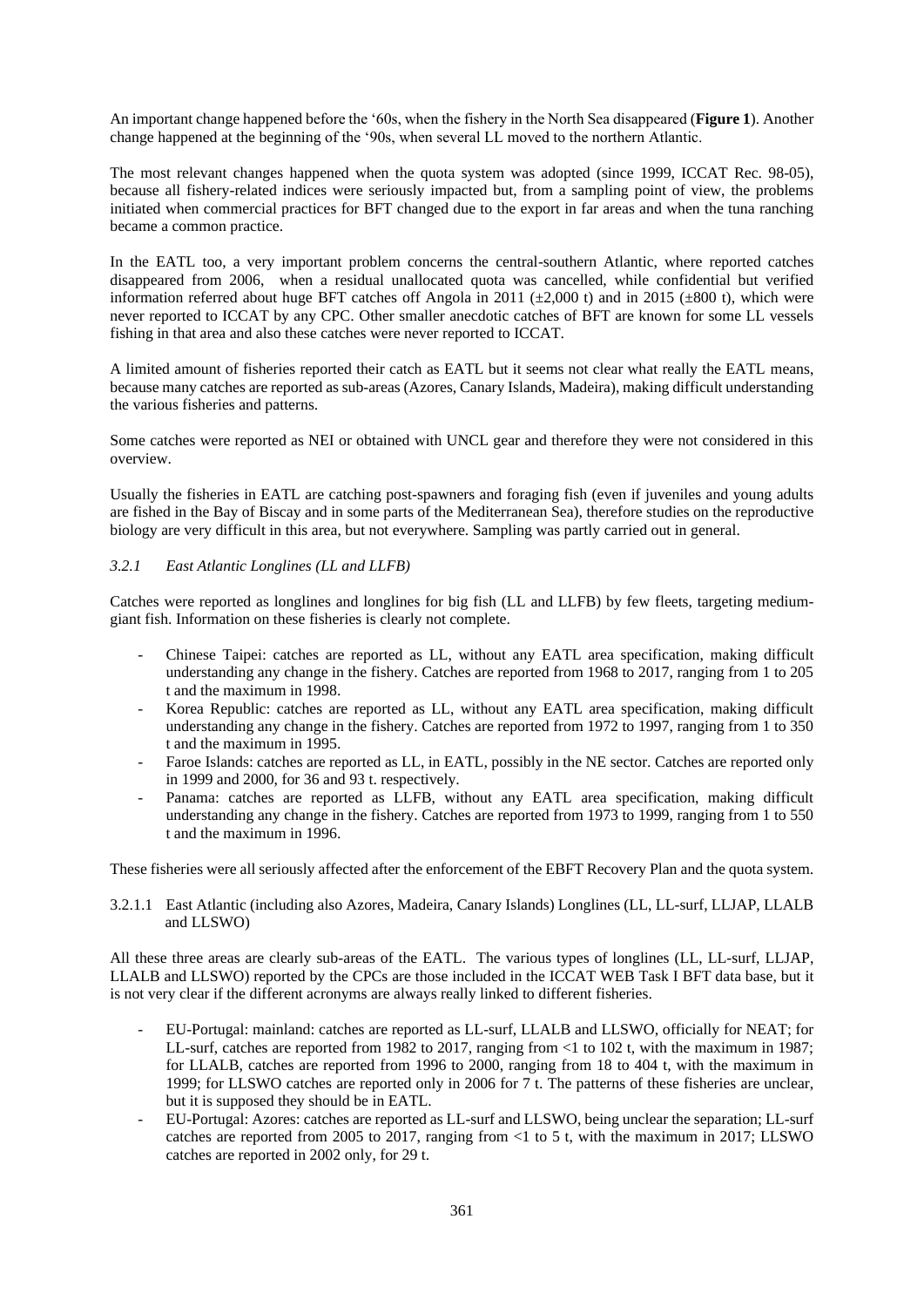- EU-Portugal: Madeira: BFT catches are reported as LL, LL-surf, LLJAP and LLALB; LL catches are reported from 2006 to 2017 with holes, ranging from 4 to 10 t, with the maximum in 2017; LL-surf catches are reported for 2005 and 2006, for <1 and 14 t respectively; LLJAP catches are reported for 2006 only, for 34 t; LLALB catches are reported from 1991 to 1995, ranging from 70 to 134 t, with the maximum in 1995.
- Morocco: catches are reported as LL for the NEAT, from 2003 to 2007, ranging from 1 to 273 t, with the maximum in 2007. This fishery effectively operates off the Moroccan waters in the sub-area called "Canary Islands".

These fisheries were seriously affected after the enforcement of the EBFT Recovery Plan and the quota system. Sampling these fisheries could seriously improve the understanding of the BFT reproductive biology in these key areas, where additional potential spawning grounds are supposed to be.

3.2.1.2 East Atlantic (including also Azores, Madeira, Canary Islands), other fisheries (BB, BBF, HAND, PS, TRAP and GILL)

The various types of fishing gears (BB, BBF, HAND, PS, TRAP and GILL) reported by the CPCs are those included in the ICCAT WEB Task I BFT data base.

The TRAP fishery in EU-Portugal, EU-Spain and Morocco can be regarded as the most stable fishery over the centuries, even if the number of traps changed considerably between the end of the XIX century and the current days. In any case, this fishery is possibly the most documented one and it provided many samples and biological data, including many on the BFT reproductive biology.

- EU-Portugal: mainland: catches are reported as BB, PS and TRAP, officially for NEAT; BB, catches are reported only in 2006, for 7 t; for PS, catches are reported from 1986 to 2017, ranging from <1 to 8 t, with the maximum in 1998 and an average of 1.3 t in the last decade, looking as a bycatch; for TRAP, one of the historical activities, catches are reported from 1950 to 2017, ranging from <1 to 3,150 t, with a maximum in 1953, and an average of 193.7 t in the last decade; TRAW catches are reported for 1996 only, for 7 t.
- EU-Portugal: Azores: catches are reported as BB and PS; BB catches are reported from 1974 to 2016, ranging from <1 to 303 t, with the maximum in 1975; PS catches are reported from 1983 to 1986, ranging from 3 to 123 t, with the maximum in 1986.
- EU-Portugal: Madeira: BFT catches are reported as BB and HAND; BB catches are reported from 1976 to 2017 with holes, ranging from 1 to 340 t, with the maximum in 1997; HAND catches are reported from 1979 to 1990, ranging from 1 to 25 t and the maximum in 1979.
- EU-Spain: mainland: catches are reported as HAND and TRAP, officially for NEAT; for HAND, catches are reported from 1977 to 2017, ranging from 2 to 998 t, with the maximum in 1979 and an average of 30.5 t in the last decade; for TRAP, catches are reported from 1950 to 2017, ranging from 10 to 9,200 t, with the maximum in 1957, and an average of 1,157.4 t in the last decade; these fisheries are both close to the Strait of Gibraltar. HAND is usually carried out mostly in the Strait of Gibraltar.
- EU-Spain: Canary Islands: catches are reported only as BB, from 1965 to 2017, ranging from 2 to 1,548 t, with the maximum in 1978 and an average of 75.5 t in the last decade. It is likely that these data include also the Spanish BB fishery in the Strait of Gibraltar, because the catches are not separated in the ICCAT Task I data.
- Morocco: catches are reported as PS, TRAP and GILL, for the NEAT, PS catches are reported from 1958 to 2006, ranging from 24 to 3,486 t and with the maximum in 1959; TRAP catches are reported from 1950 to 2017, ranging from 2 to 5,422 t and with the maximum in 1958 from 2003 to 2007, ranging from 1 to 273 t, with the maximum in 2007; the average is 1,348 t in the last decade. GILL catches are reported from 1983 to 2011, ranging from 3 to 84 t and with the maximum in 1983.

All these fisheries were seriously affected after the enforcement of the EBFT Recovery Plan and the quota system. The TRAP fishery was largely sampled in the past, before the development of tuna fattening activities, providing many data on BFT reproductive biology. The Spanish BB fisheries are still regularly sampled. Sampling all other fisheries could seriously improve the understanding of the BFT reproductive biology in these key areas, where additional spawning grounds are supposed to be.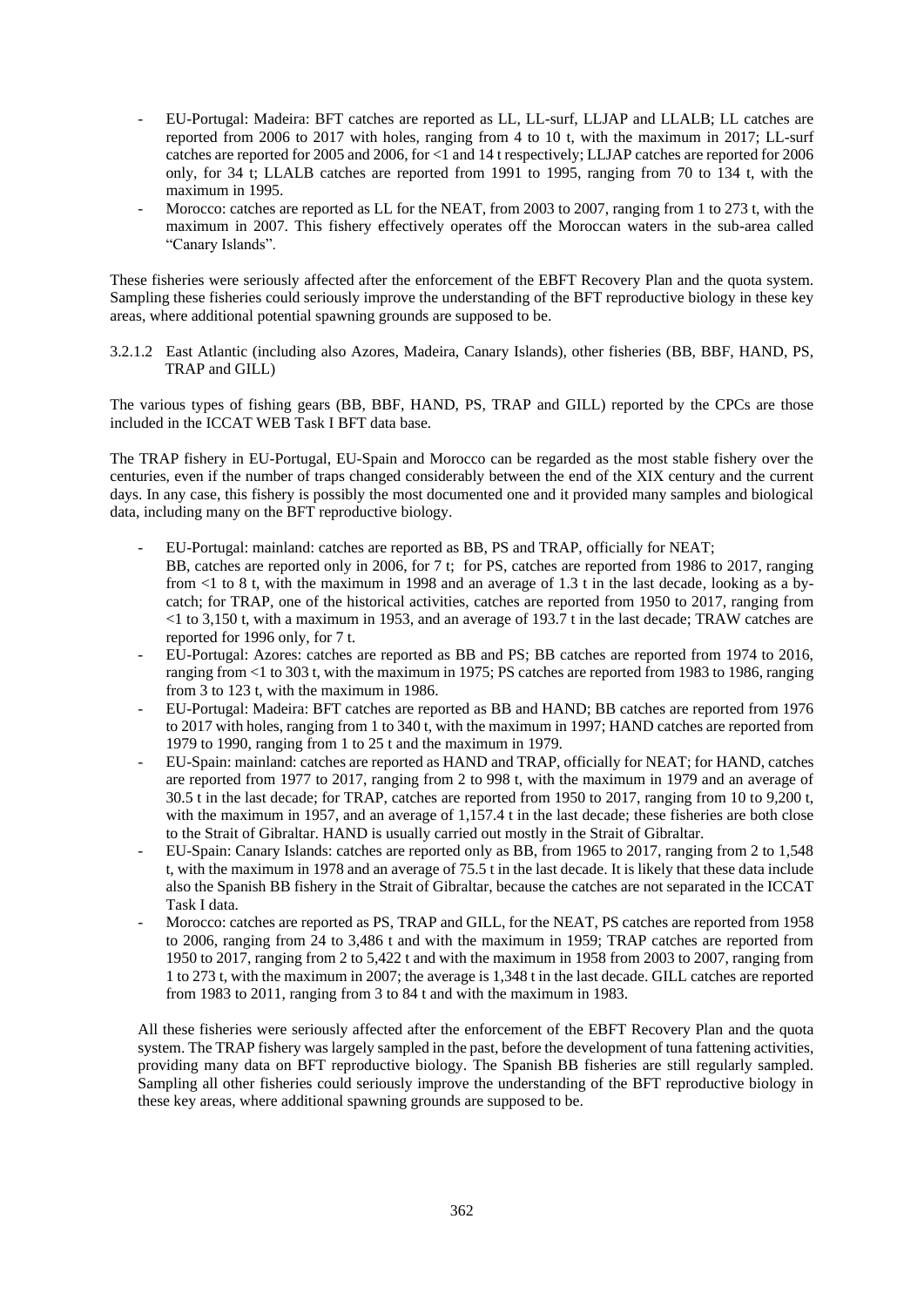### 3.2.1.3 East Atlantic (Azores, Madeira, Canary Islands), trawlers (TRAW and TRAWP)

Information on these fisheries is almost missing or extremely poor.

- Iceland: catches are reported as TRAW and TRAWP, for the NEAT. TRAW catches are reported only for 2017, for <1 t; TRAWP catches are reported from 1998 to 2016, ranging from 1 to 10 t and with the maximum in 2015. Therefore, it was possibly a by-catch.
- EU- Portugal: catches are reported as TRAWP, without any EATL area specification, for just one year (1996) and for 7 t. Therefore, it was possibly a by-catch.

These recent limited catches can be explained by a possible increasing presence of BFT in the area.

#### *3.2.2 Northeast Atlantic, including the North Sea*

A high amount of fisheries reported their catch as NEAT, but even here some catches are reported as Bay of Biscay while the Faroe Islands are included in the EATL, apparently with some overlapping and some confusion. Some catches were reported as NEI or obtained with UNCL gear and therefore they were not considered in this overview. Some gear types and related catches in NEAT seems wrongly attributed (Norwegian TRAP, French HARP) and therefore they were not considered.

Usually the fisheries in NEAT are catching post-spawners and foraging fish, except some that are targeting immature fish, therefore studies on the reproductive biology are very difficult in most of this area. Sampling was partly carried out in general; some fisheries were sampled regularly, others are not.

The BFT fisheries in this area are well known, because of the full collapse happened in the '80s, after the extremely high catches in the '50s and '60s, due to several reasons. The BFT came back to these areas in 2011 and now it is re-expanding its presence.

3.2.2.1 Northeast Atlantic, including the North Sea, longlines (LL – LL-surf – LL-deri – LLSWO – LLALB)

Longline catches are reported under different categories by various CPCs and it is not always clear if the reported gear is really different from another one or if there is simply a code confusion. Usually these fisheries are catching post-spawners and foraging fish, therefore studies on the reproductive biology are very difficult.

Size frequencies are usually available, but sampling was partly carried out in general; some fisheries were sampled regularly, others are not.

- Japan: catches are reported as LL, from 1957 to 2017, ranging from 2 to 3,971 t, with the maximum in 1995; the average in the last decade is 1,473 t. This fishery changed its pattern several times and in the past several of these catches were possibly made in SEAT, while recently the fleet moved south of Iceland.
- China P.R.: catches are reported as LL, from 1998 to 2017, ranging from 37 to 103 t, with the maximum in 2017; the pattern of this fishery is not clear.
- Iceland: catches are reported as LL, from 1998 to 2016, ranging from 1 to 27 t, with the maximum in 1999 and 2015.
- Norway: catches are reported as LL, from 1961 to 2015 (with a hole from 1971 to 2014), ranging from 4 to 207 t, with the maximum in 1970.
- EU-United Kingdom: catches are reported as LL, in 1997 and 1999 only, for <1 and 10 t respectively.
- EU-France: catches are reported as LL and LL-deri, being unclear the separation; for LL, catches are reported for 2016 and 2017 only, with 24 and 2 t respectively; for LL-deri, catches are reported only in 2017 for 43 t.
- EU-Spain: catches are reported as LLSWO, from 1975 to 2008, ranging from <1 to 104 t, with the maximum in 1982. These catches are possibly just a by-catch and it is unclear why there are no more reported catches after 2008.
- Morocco: catches are reported as LL for the NEAT, but in this overview they have been re-allocated in the Canary Islands sub-area, where they should be.
- Sierra Leone: catches are reported as LL for the NEAT, but it is very possible that this fishery operated in Eastern Tropical Atlantic and therefore the catches were moved there.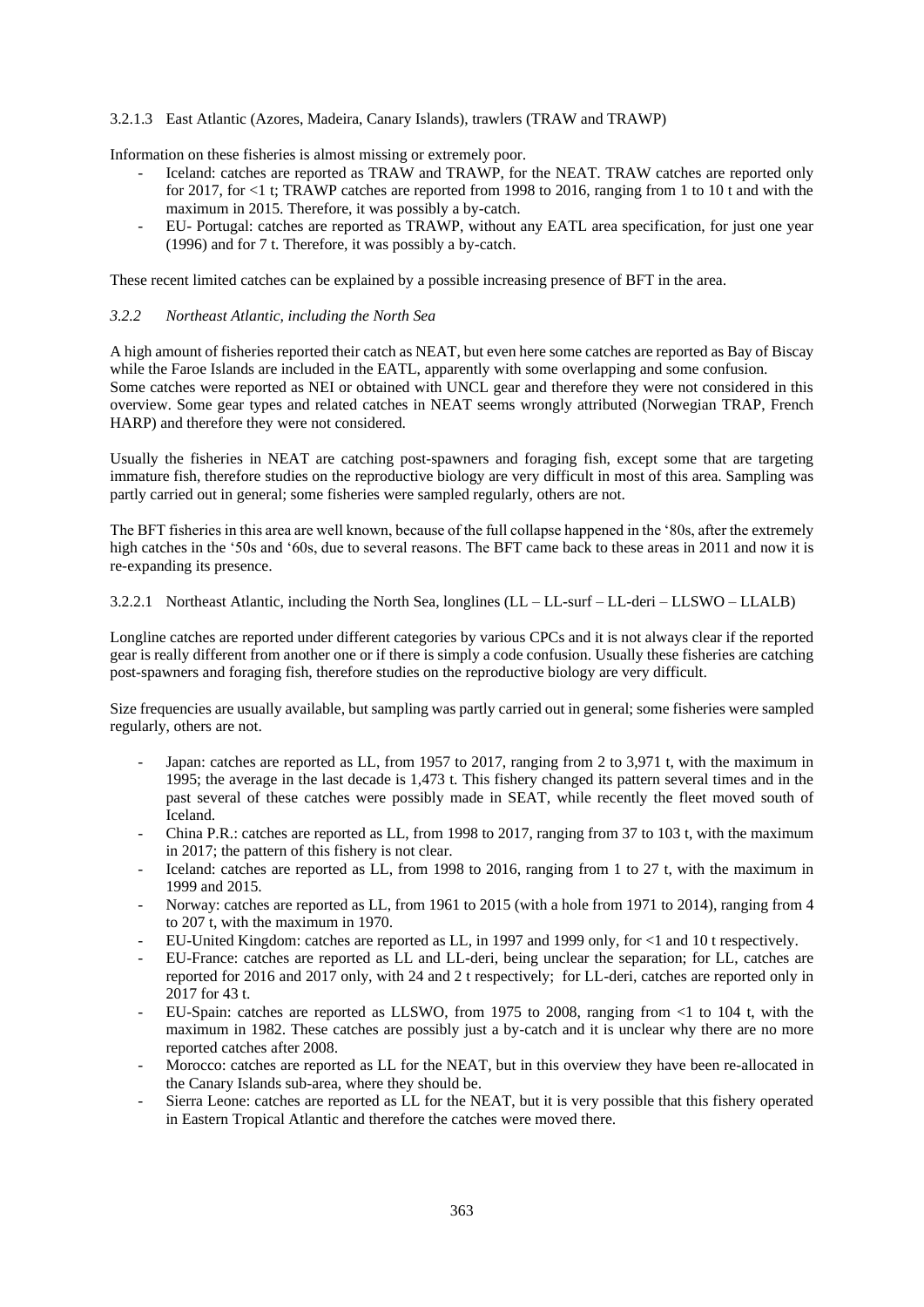### 3.2.2.2 Northeast Atlantic, including the North Sea, various surface nets (PS, TRAW, TRAWP and TRAWPP)

Size information and sampling on these fisheries is generally missing (except for PS), but they were targeting medium-giant fish, even if for TRAW it was possibly a by-catch of BFT. The recent catches can be explained by the increasing presence of BFT in the area, because no quota was attributed to three of these fisheries.

- Norway: catches are reported as PS, TRAW and TRAWP. PS catches are reported from 1950 to 2017, with a large hole from 1986 to 1999, ranging from  $\langle$ 1 to 14,752 t and the maximum in 1952; TRAW catches are reported in 2016 and 2017, for 2 and 3 t respectively; TRAWP catches are reported in 2008 and 2013, for  $<1$  t.
- EU-Denmark: catches are reported as TRAW for just one year (2017) and for 1 t. Therefore, it was possibly a by-catch.
- EU- Nederland: catches are reported as TRAWP, but for EATL, for just one year (2017) and for <1 t. Therefore, it was possibly a by-catch.
- EU-Ireland: catches are reported as TRAWPP, but for EATL, for just one year (2016) and for 32 t. No further information is available.
- EU-United Kingdom: catches are reported as TRAWPP from 1998 to 2009, ranging from <1 to 2 t.
- EU-France: PS catches are reported from 2004 to 2006, ranging from 223 to 236 t, with the maximum in 2005; TRAWP catches are reported from 1988 to 2017, ranging from 28 to 829 t, with the maximum in 2006 and an average of 149.9 t in the last decade; TRAWPP are reported for 2017 only, for 8 t.
- 3.2.2.3 Northeast Atlantic, including the North Sea, various surface lines and set nets (BB, TROL, RR, HAND, GILL and TN)

Size and sampling on these fisheries is generally missing, but they were targeting medium-giant fish during the feeding season, having limited interest for reproductive studies.

- EU-Sweden: HAND catches are reported from 1950 to 1991, ranging from 1 to 316 t, with the maximum in 1952, mirroring the abundance of BFT in the area at that time.
- EU-Germany: HAND catches are reported from 1950 to 1981, ranging from 1 to 1,319 t, with the maximum in 1957, mirroring the high abundance of BFT in the area at that time.
- EU-Denmark: HAND catches are reported from 1950 to 1969, ranging from 1 to 2,113 t, with the maximum in 1952, mirroring the high abundance of BFT in the area at that time.
- EU-United Kingdom: GILL catches are reported from 1995 to 2002, ranging from <1 to 1 t; TN catches are reported only in 2008 for <1; both fisheries are clearly showing a by-catch.

BB historical data series from the Bay of Biscay have been recovered and double-checked by ICCAT GBYP, being this fishery used as one of the indices for the BFT stock assessment. The series had recent troubles due to the fact that most of the BB Spanish Cantabrian vessels sold their quota to other fisheries.

- EU-France: BB catches are reported as professional fishery from 1950 to 2017, ranging from 2 to 3,451 t, with the maximum in 1954 and an average of 65.8 t in the last decade; BB catches are reported as recreational fishery only in 2017 for 8 t. TROL catches are reported from 1973 to 2016 with several holes, ranging from <1 to 110 t with the maximum in 1985. RR catches are reported from 1992 to 2015, ranging from 1 to 95 t with the maximum in 2006. GILL catches are reported from 1988 to 2002, ranging from 3 to 497 t and with the maximum in 1993.
- EU-Spain: BB catches are reported for the NEAT from 1963 to 2017 with some recent holes (2013 to 2015), ranging from 10 to 2,318 t including the by-catch in the ALB BB fishery, with the maximum in2002 and an average of 814.3 t in the last decade. These amounts are considered not accurate and they are different from those recovered by ICCAT GBYP (Cort *et al*., 2015). GILL catches are reported from 1984 to 1994, ranging from 1 to 4 t. Other catches were reported specifically for the Bay of Biscay: BB BFT from 1950 to 2010, ranging from 305 to 5,139 t with the maximum in 1997; BB ALB from 1950 to 2000, ranging from 82 to 1245 t and the maximum in 1983, TROL in 2012 only, for <1 t.

Sampling from the BB fisheries was carried out for several years; catches are mostly concerning juvenile and young adult fish, but it should be very useful to better check the maturity of the young adults, particularly in late spring and summer, for better characterise the opportunistic spawing area of the Bay of Biscay.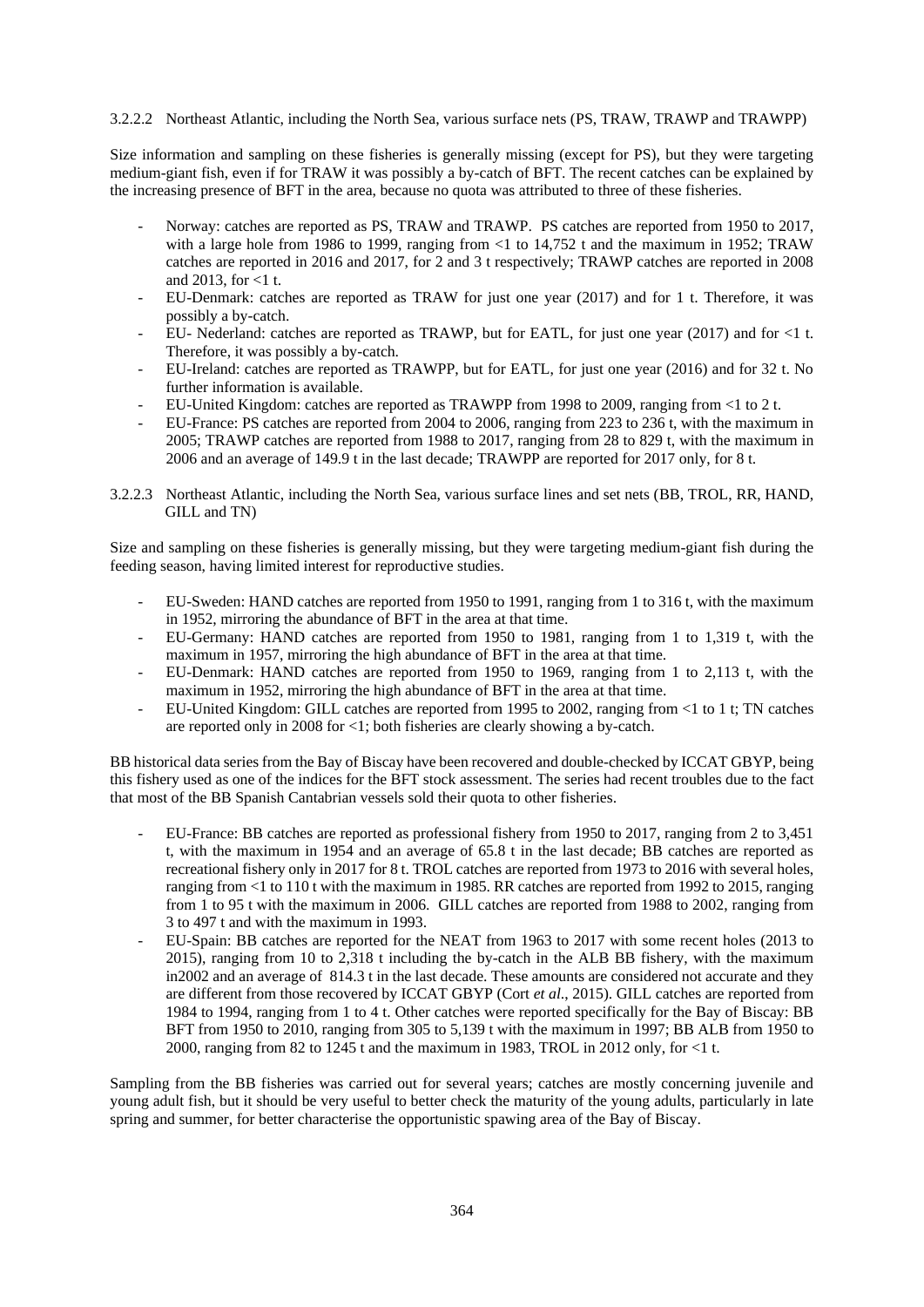## *3.2.3 East Atlantic, Cape Verde Area*

This EATL sub-area is one of the key areas for better understanding the population dynamics of the BFT, because it is an important transition area for those BFT going to the South Atlantic and for those moving towards the Atlantic Moroccan coast and the Canary Islands, but also because of the extremely poor information available from all the area in recent times.

BFT Samples from this area are needed and would be extremely useful.

There are not so many BFT fisheries reported in this area, but we are aware that some IUU catches are happening from time to time.

- EU-Portugal: catches are reported as LL-surf for the years 2006 and 2009, for 1 t each. No further information is available, but these catches appear as a by-catch in fisheries targeting other tuna species.
- Cabo Verde: catches are reported as BBF for the years 1983 and 1984, for 10 and 1 t respectively. No further information is available, even if few TROLL recreational catches are anecdotally known.

### *3.2.4 Eastern Tropical Atlantic*

This EATL sub-area is another of the key areas for better understanding the population dynamics of the BFT, but also its biology and behaviour, because some BFT larvae were found in the past in the Gulf of Guinea and because of the extremely poor information available on BFT from all the area in recent times.

There are not so many BFT fisheries reported in this large area but all the catches reported to ICCAT are listed below. We are also aware that some IUU catches are happening from time to time.

- Japan: BB catches are reported for 1964 only, for 3 t.
- Norway: LL catches are reported for the years 1965 and 1966, for 30 and 31 t respectively.
- EU-Portugal: PSM catches are reported in 1983 only, for 60 t.
- Sierra Leone: catches are reported as LL but for the NEAT, for the years 2000 and 2001, for 93 and 113 t respectively.
- Senegal: catches are reported as BB in 2013 only, for 6 t, as an incidental catch.

Important LL catches were obtained in this area between the '50s and the '60s, particularly between April and June, by the Japanese fleet, but these catches are not separated on ICCAT Task I Web. These catches are part of the famous "Brazilian catch", which is considered the historical highest reference for the WBFT stock even if the origin of these fish is fully unknown.

The catches reported by EU-Poland in this area from 1971 to 1976 (ranging from 3 to 100 t) were not considered, because they were reported as UNCL.

BFT samples from this area are needed and would be extremely useful for many studies (spawning structure, genetics, etc.).

### *3.2.5 South-Eastern Atlantic*

This EATL sub-area is possibly the most important for understanding the population dynamics of the BFT, because of the extremely poor information available from all the area in recent times. As for the SWATL, important LL catches were obtained also in this area between the '50s and the '60s, in all seasons, by the Japanese fleet, but these catches are not separated on ICCAT Task I Web. The origin of these fish is fully unknown.

There are not so many BFT fisheries reported in this large area, except for those listed below.

- Korea Republic: LL catches are reported for 2000 and 2001, for  $\lt 1$  and 6 t respectively.
- Seychelles: LL catches are reported for 2002 only, for 2 t.
- Guinea Equatorial: HAND catches are reported in 2015, for 1 t.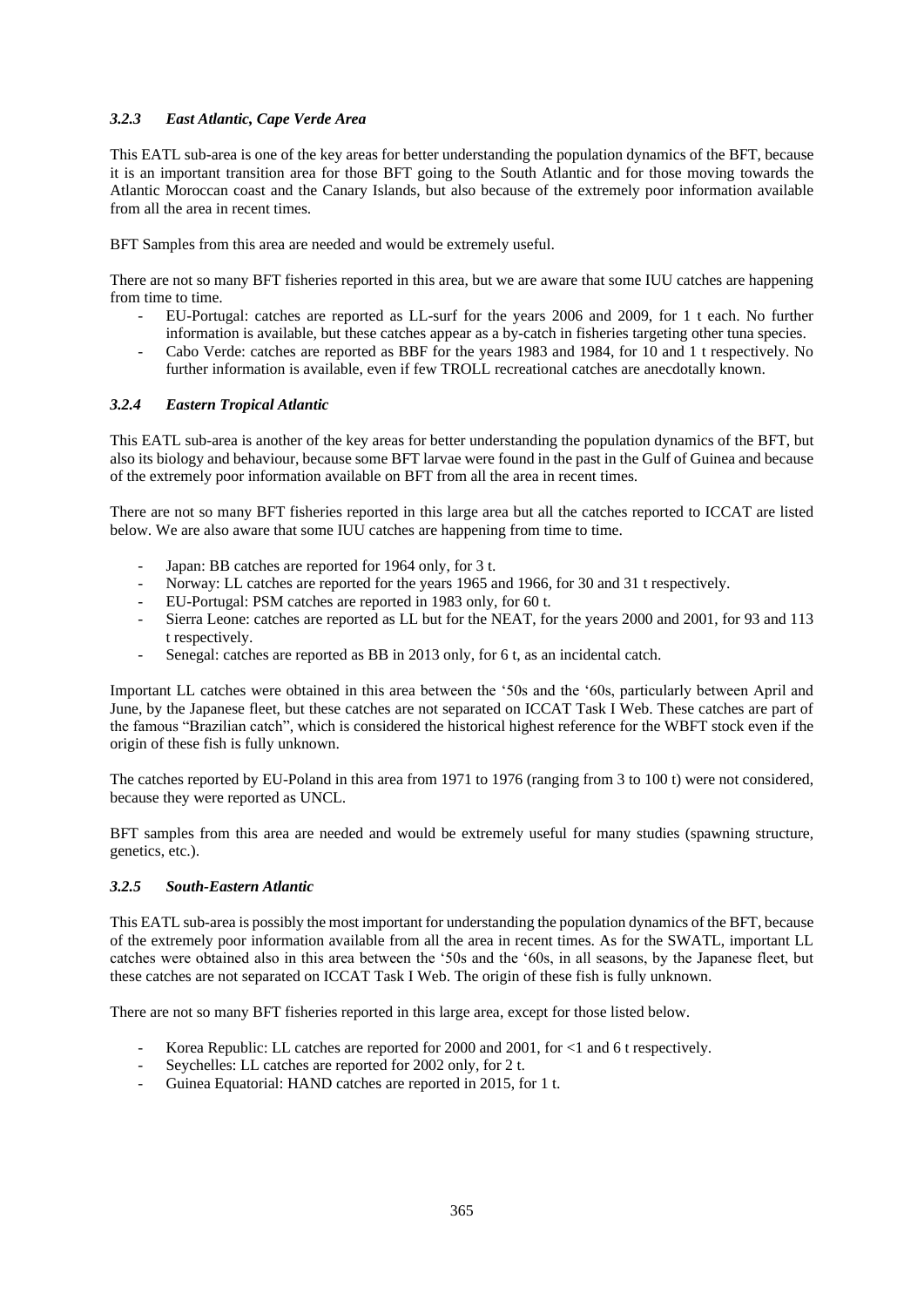We are aware that some important IUU catches are happening in this area from time to time (i.e.: off Angola, 2011,  $\pm 2,000$  t, and in 2015,  $\pm 800$  t), while other occasional catches are also known (both in professional and recreational fisheries).

BFT samples from this large area are a first priority for understanding many aspects of the bluefin tuna population dynamics and biology.

## *3.3 South Atlantic*

Many important questions arise from the situation existing in this large part of the Ocean in relation with the bluefin tuna.

BFT catches officially disappeared from this huge part of the Atlantic (about half of the ICCAT Convention area!) since 2006, when it became impossible reporting BFT catches without falling in a compliance issue and because no catches were allowed for any CPC in the area (Di Natale *et al*., 2013). IUU catches happened and are happening, simply ICCAT is missing these data. Why nobody seems interested in looking into this basic and fundamental issue?

Catches "off Brazil" (but in the reality not only there, because catches were obtained also in the central-eastern Atlantic) (Mather *et al*., 1995, Schalit, 2019) are currently attributed to WBFT, but there is no evidence at all of any scientific (genetic or microchemical) study on any fish from the southern Atlantic for defining the population origin of these fish. This investigation is fundamental.

Natural marks (**Figure 8**) from *Isistius brasilensins* found on large BFT in many EATL fisheries (including the Mediterranean Sea) are showing that these fish remained or transited for a certain part of their life in southern or central Atlantic and the percentage of fish having these natural marks is not negligible; natural marks are much more present on male than females (98% against 2%) and this might imply an unknown separation (vertical or horizontal) at a certain stage of their life. The issues related to these natural marks need serious investigation.

SCRS was requested several times to rise these important questions, but nothing was done.

### *3.4 Mediterranean Sea*

The BFT fishery is an historical activity in all the Mediterranean Sea. The fisheries changed over the centuries, changing also the fishing patterns. Almost all known fishing gear have been used in the Mediterranean Sea so far for catching BFT.

Trying to track the changes in the fishing patters is not an easy exercise, because data and information are not always available. This report tried to provide a detailed overview for each gear. Several catches were reported as NEI or for UNCL gear and they were not considered in this overview.

Theoretically, the Mediterranean should be able to provide a big amount of data about the BFT reproductive biology, but scientific data were concentrated in some countries for several decades. These data are still the most important source of information for EBFT reproductive biology. Sampling was easier in the past, when all fish were harvested at landing and researchers were usually more or less welcomed. After the adoption of the quota system and in the fattening caging era, samplings for reproductive biology became much more difficult and sometimes impossible. Only the recent GBYP research activities are collecting biological data, but not on reproductive biology.

## *3.4.1 Mediterranean Sea: purse seines (PS)*

The tuna purse seine fishery initiated in the '50s by the Italian fleet and the former Yugoslavia (now EU-Croatia) fleet, in the '60s by the Spanish fleet and in the '80s by the Spanish fleet, targeting bluefin tuna of all size classes. All other PS fleets operated later. The spotting aircrafts were used since the late '70s. When the tuna fattening activity was initiated, at the very end of the '90s, even the fishing strategies changed substantially.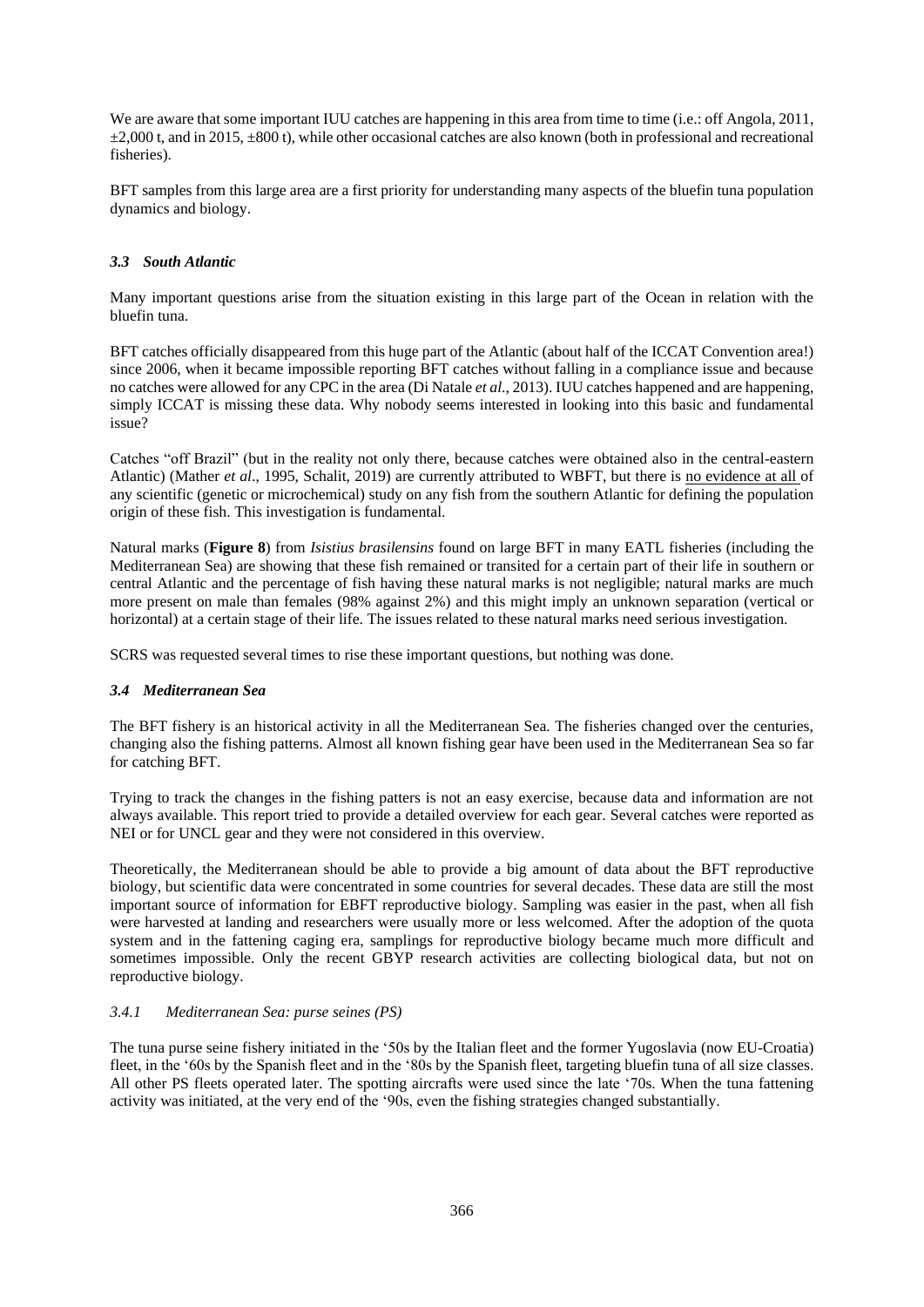The Croatian PS fleet always targeted juveniles, even for fattening, usually in the Adriatic Sea but not only. After some initial trials to catch also small adults for fattening (Spain), most of the vessels were targeting medium-size spawners, the best for fattening, trying to avoid big giant tunas. This approach induced a particular behaviour of the fleets and a selective approach by the captains.

When the use of aircraft was prohibited in 2007, even a part of the activity changed, because the fleets became fully dependent from the sonar equipment on board or from the info coming from other fishing vessels. The sonar became very sophisticated and there are some vessels now using up to more than 6 different sonars (some are able even to estimate the size and number of tunas).

It is anecdotally known that some IUU PS catches are still existing, made also by vessels not on the ICCAT official lists. It is also known that very few illegal spotting aircrafts have been used after the ban.

Sampling was easier up to the late '90s, because fish were landed in few places and immediately harvested; several high quality data on reproductive biology were collected in those years, along with size frequencies when research programs were in place. Sampling of the PS catches became impossible when fish were moved into cages, preventing the biological data collection in real time, while it was possible only at the harvesting in farms, after the spawning season, at high costs.

Korea Republic: catches are reported as PS, without any area specification or target size specification, making difficult understanding any change in the fishery. Catches are reported from 2004 to 2014, the area is MEDI**,** ranging from 77 to 1,145 t, with the maximum in 2005.

The activity of this not-Mediterranean fleet is poorly known but it is possible that the fleet operated mostly in the central Mediterranean; joint fishing activities were carried out with the Maltese fleet from 2007 to 2009.

No information is available on sampling, but possibly all catches were caged for fattening.

- EU-Spain: catches are reported as PS**,** without any sub-area or target size specification, making difficult understanding the changes in the fishery that are roughly known.

Spanish PS catches are reported from 1981 to 2017, the area is MEDI**,** max 2896 t in 1995, range 45- 2,896 t.

The fleet targeted to mostly juveniles until it was allowed, in late summer and autumn, especially in the Balearic area, in the Catalan Sea and in the southern part of the Gulf of Lion. In the last 15 years, the Spanish PS sometimes moved to the central Mediterranean, in some cases for joint fishing operations with other fleets, targeting adult fish. The data are not available by sub-area.

In the last years, the Spanish vessels operated almost exclusively in the western Mediterranean, because of the limited quota. The fishing activity was often reduced to very few days.

Sampling was relatively easy up to the late '90s, because fish were landed in few places and immediately harvested. Sampling became impossible when fish were moved into cages for fattening, preventing the biological data collection, which was possible only at the harvesting at farms, after the spawning season. The biological sampling was carried out under GBYP contracts in recent years. Costs can be high.

- EU-France: catches are reported as PSM and PS**,** without any sub-area or target size specification, making difficult understanding the changes in the fishery that surely happened.
	- PSM catches are reported from 1966 to 1989, the area is MEDI**,** max 5,750 t in 1988, range 1,000-5,750 t.; it is likely that these fish were mostly juveniles and the fishing area was mostly the Gulf of Lion but sometimes in the Corso-Provençal area and in the northern Balearic Sea; some fishing operations were carried out also in the southern Tyrrhenian Sea, targeting spawners.

PS catches are reported from 1990 to 2017, the area is MEDI**,** max 11,803 t in 1994, range 678-11,803 t. It is possible that catches of juveniles and medium-big adults are mixed up to 2006, the seasons and the areas were separated, while in the last decade catches were limited to medium-large fish.

The French PS fleet was used to catch juveniles until it was allowed, in late summer and autumn, mostly in the Gulf of Lion, in the northern Balearic Sea, and in the the Liguro-Provençal basin, often fishing together with Spanish or Italian PS.

In the last 25 years, the French PS catching medium-large fish moved very often at the beginning to the northern Balearic Sea and to the southern Tyrrhenian Sea, then to the central and southern Mediterranean, in some cases for joint fishing operations with other fleets. Some vessels were active in the Levantine Sea, off Cyprus, and off Egypt in the first decade of the year 2000. The data are not available by sub-area. In recent years, the fishing activity was often reduced to very few days due to the quota.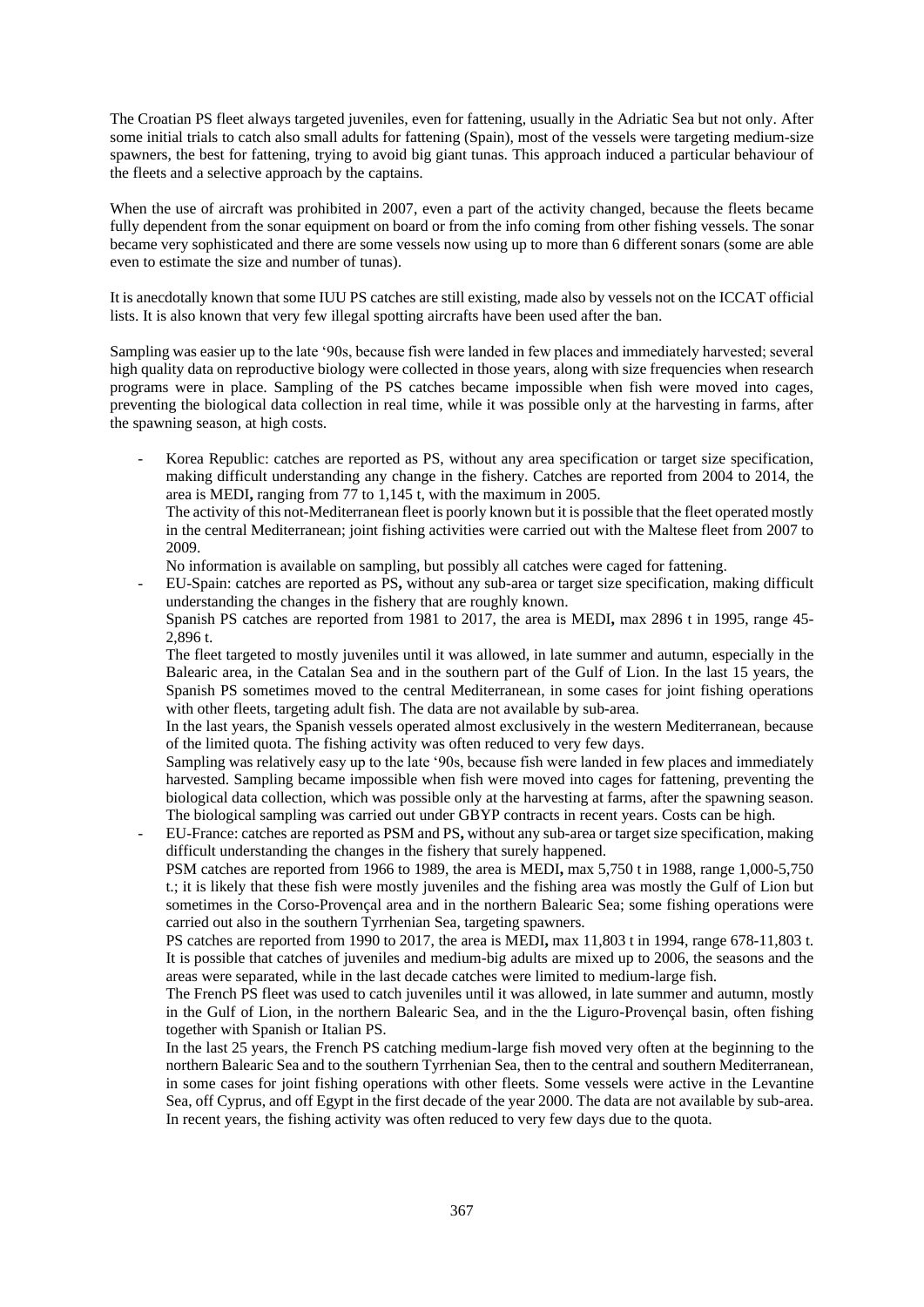The sampling was easier up to the late '90s, because fish were landed in few places and immediately harvested, but it was much reduced anyway and an important number size data were initially created by an algorithm and then removed from the ICCAT Task II data base, after a SCRS decision. The sampling became impossible when fish were moved into cages, preventing the biological data collection, which was again potentially possible only at the harvesting in farm, after the spawning season. Sampling in farms has a high cost.

- EU-Italy: catches are reported as PS, PSFB and PSFS, quite often by area, some other times by fleet, making difficult understanding the many changes in the fishery.

Due to the adoption of different gear codes, Italian PS catches are reported only for the last two years, 2016 and 2017, the area is MEDI and catches are 2,050 and 2,409 t.

PSFB catches are reported from 1952 to 2015, max 7,068 t in 1996, ranging from 2 to 7,068 t. Data are available by area. MEDI: from 1952 to 1969, max 989 t in 1963; Tyrrhenian: from 1970 to 2011, max 4,179 t in 1977; Adriatic: from 1990 to 2004, max 2,000 t in 1993; Ionian: from 1990 to 1994, max 526 t in 1994; Strait of Sicily: from 1998 to 2010, max 4,311 t in 2007.

PSFS catches are reported from 1952 to 2006, max 5,487 t in 1976, ranging from 5 to 5,487 t. Data are available by area. Adriatic: from 1952 to 2006, max 1,913 t in 1984; Ligurian: from 1953 to 2005, max 4,890 t in 1976.

The sampling was easier up to the late '90s, because fish were landed in few places and then they have been immediately harvested; several data on reproductive biology were collected in those years, along with an important number of size frequencies when research programs were in place. Sampling became impossible when fish were moved into cages, preventing the biological data collection, which was possible only at the harvesting in farms, after the spawning season. The sampling has been carried out under GBYP contracts in recent years (but in Malta). Costs can be high.

A major change happened in 1978, when the fleet decided to use aircrafts for BFT spotting. The use of aircraft was prohibited since 2007 (ICCAT Rec. 06-05).

The technological creeping has a major impact on the fishing capacity and strategies.

A big change happened in 1996, when many concentration of spawners moved from the Tyrrhenian Sea to the Strait of Sicily, due to a change of the Eastern Mediterranean Transient; this situation continued up to 2006, when several schools moved back to the Tyrrhenian Sea. It is logical that this fact affected also other PS fleets.

When the quota system was enforced, in 1999, it was necessary to reduce the Italian PS fleet. In the following years, almost all the small and medium PS, mostly from the Adriatic and Ligurian fleets, left the BFT fishery.

Another important change happened in 1999, when the ranching activities were initiated in the Mediterranean and several PS vessels started not to land the fish; in few years, all fish were not landed but moved into cages and then to fattening facilities.

Another big change happened in 2006, when the Italian PS fleet based in the southern Tyrrhenian Sea stopped the usual autumn fisheries for juveniles in the Gulf of Lion and in the Ligurian Sea; as well as, the Ligurian PS fleet stopped the activities in 2006. The minimum size of 30 kg was enforced in 2007.

- EU-Croatia: catches are reported as PS**.** Up to 1990 catches were reported as former Yugoslavia. Croatian PS catches are reported from 1950 to 2017, the area is MEDI**,** max 1,523 t in 1988, range 87 - 1,523 t.

The fleet catches juveniles under a special ICCAT derogation. Most of the catches are made in the Adriatic Sea or in the Ionian Sea, but some catches, in few years, were made also in the central Mediterranean and in the southern Tyrrhenian Sea. It is not clear how to detect these partial changes in the fishing pattern.

In recent years, the fishing activity was sometimes reduced to very few days due to the quota.

The sampling is usually made at the harvesting in cages and it could be a good opportunity for defining the very first maturity.

- Albania: catches are reported as PS**.** 

Albanian PS catches are reported from 2009 to 2017, the area is MEDI**,** the range is <1 - 56 t with the max in 2017.

The Albanian PS fleet catches adults for caging. Information about the areas is not available, but it is possible that the fishery is usually carried out in the Adriatic Sea, in the Ionian Sea and in the central Mediterranean. It is not clear if the fishery pattern had changes over the years.

The fishing activity was sometimes reduced to very few days due to the quota.

The sampling could be possible at the harvesting in cages.

- EU-Greece: catches are reported as PS**.** The fishing area is unclear.

Greek PS catches are reported from 1987 to 2013, the area is MEDI and the range is 4 - 247 t, with the max in 2007. This fishery targeted mostly adult spawners.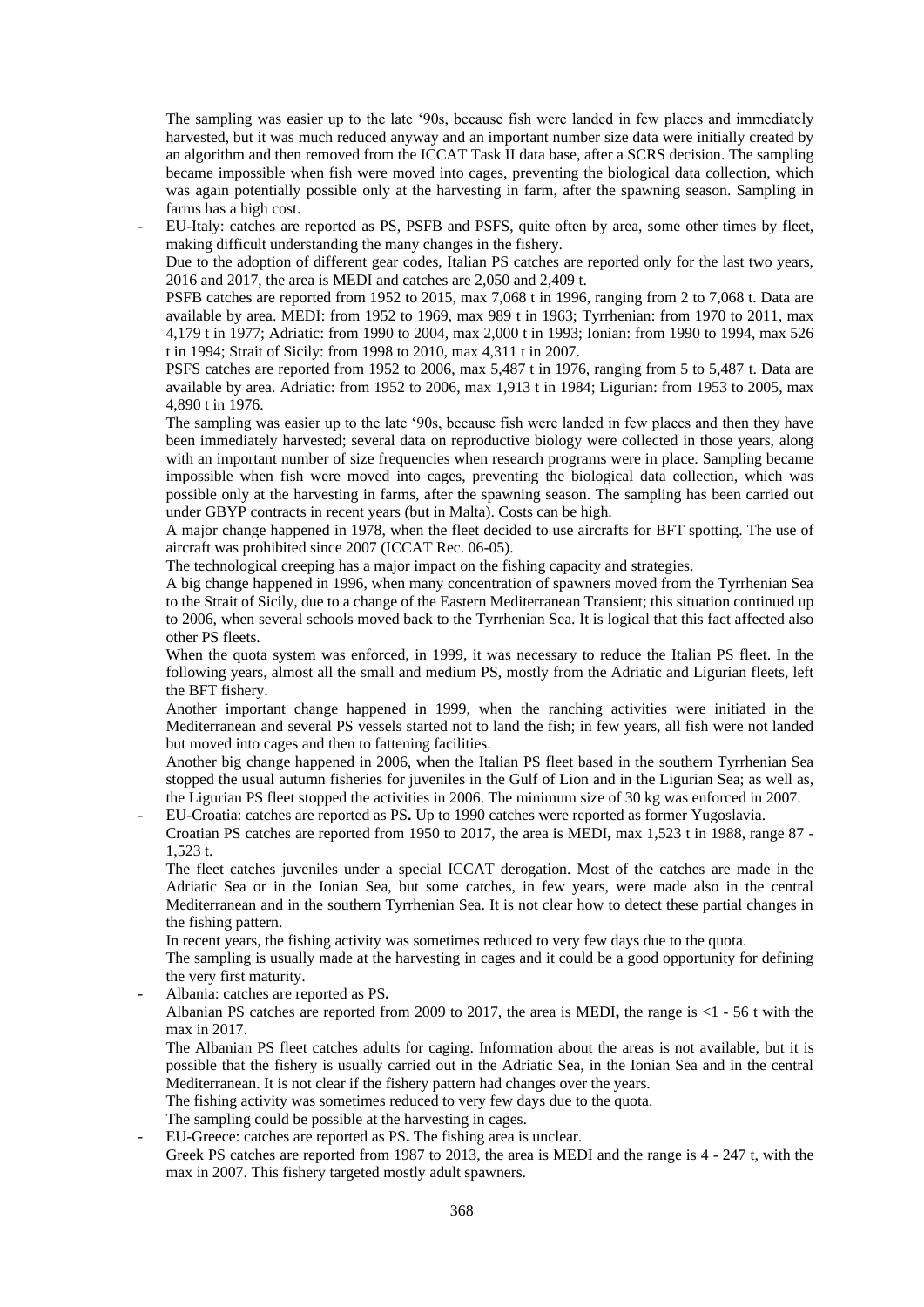- EU-Cyprus: catches are reported as PS and PSFB**.** The fishing area is unclear but it is supposed to be the Levantine Sea and/or the Aegean Sea.
	- PS catches are reported in 2004 and 2008, for 94 and 127 t; PSFB catches are reported only in 2017, for 59t, the area is MEDI. Catches were made mostly on adult spawners.
	- It is supposed that recent catches are going to fattening farms; therefore, the sampling problems are the same of other PS fisheries. Sampling fish from the Levantine or the Aegean Sea can provide interesting additional data on spawning and dynamics.
- EU-Malta: catches are reported as PS**,** from 2005 to 2017, the area is MEDI, the range is 25 190 t with the max in 2007. Catches were made mostly on adult spawners in the central Mediterranean Sea.
	- Due to the quota, the PS fishing season is usually very short. All catches are going to cages and fattening facilities on the same island.

Sampling problems are the same of other PS fisheries, but sampling has been carried out under GBYP contracts in recent years. The costs can be high. Studies on reproductive biology are difficult, because fish are harvested several months after the spawning season.

- Turkey: all catches are reported as PS**,** from 1985 to 2017, the area is MEDI, the range is 0 - 5,899 t, with the max in 1998. Catches were made mostly on adult spawners in the Levantine Sea, even if some vessels operated also in the southern-western Mediterranean area in few years.

Due to the quota, the PS fishing season is usually very short and slightly anticipated, but in the past the pattern was partly different. All catches are going to cages and fattening facilities, in the same country.

Sampling problems are the same of other PS fisheries, but a limited sampling has been carried out under GBYP contracts in recent years. The costs can be high. Studies on reproductive biology are difficult, because fish are harvested several months after the spawning season, but they could be extremely interesting because of the poorly known situation in the Levantine Sea. Surely, sampling the specimens dying during the fishery or the transport could provide essential information, because spawning in the Levantine Sea takes place several weeks in advance compared to other Mediterranean areas.

- Syria: catches are reported as PS, from 2007 to 2017 with holes, the area is MEDI, ranging from 17 to 74 t with the max in 2017. Catches were made mostly on adult spawners in the Levantine Sea. There are not so many details on this fishery.
- Egypt: catches are reported as PS, from 2012 to 2017, the area is MEDI, the range is 64 155 t, with the max in 2015. Catches were made mostly on adult spawners in the SE Mediterranean. Due to the quota, the PS fishing season is usually very short. Information on this fishery is very poor, when any.

Considering the fact that some French PS went in that area in the past, it is supposed that spawning may occur also in this part of the Mediterranean Sea, which was originally selected by GBYP for the aerial survey. The area was cancelled after several problems with the flight permits.

No sampling has been carried out in this part of the Mediterranean Sea so far. Sampling, which could be extremely interesting on these fish, was never tried.

Libya: catches are reported as PS, from 1990 to 2017, the area is MEDI, the range is 32 - 1,631 t, with the max in 2017. Catches were made mostly on adult spawners in the central-southern Mediterranean. The fishing pattern of this fleet changed a lot over the years. At the beginning, several vessels were managed together with French vessels and some with Italian vessels and the fishing activities were carried out together with other fleets, sharing also the aircraft spotting support. The political problems which happened in the last years in Libya affected also the behaviour of the fleet, because the vessels were moved to other countries. The fishing activity was mostly concentrated in the central-southern Mediterranean.

Due to the quota, the PS fishing season is usually very short and all recent catches went to fattening farms. Information on this fishery is very poor, but it is monitored by ROPs. Sampling was never carried out on these catches, but it could be possible at the harvesting in cages, with high costs. Anyway, catches are usually obtained where other PS fleets do operate.

Tunisia: catches are reported as PS, from 1977 to 2017, the area is MEDI, range 11 - 3,245 t with the max in 2005. Catches were made mostly on adult spawners in the central-southern Mediterranean.

The fishing pattern of this fleet changed substantially over the years. At the beginning, the fishing activities were carried out together with other fleets, sharing also the aircraft spotting support. Then, autonomous activities have been also carried out. The fishing activity was mostly concentrated in the central-southern Mediterranean.

- Due to the quota, the PS fishing season is usually very short and all recent catches went to fattening cages. Information on this fishery is very poor, but it is monitored by ROPs. Sampling was never carried out on these catches, but it could be possible at the harvesting in cages, with high costs. Anyway, catches are usually obtained where other PS fleets do operate.
- Algeria: catches are reported as PSS and PS.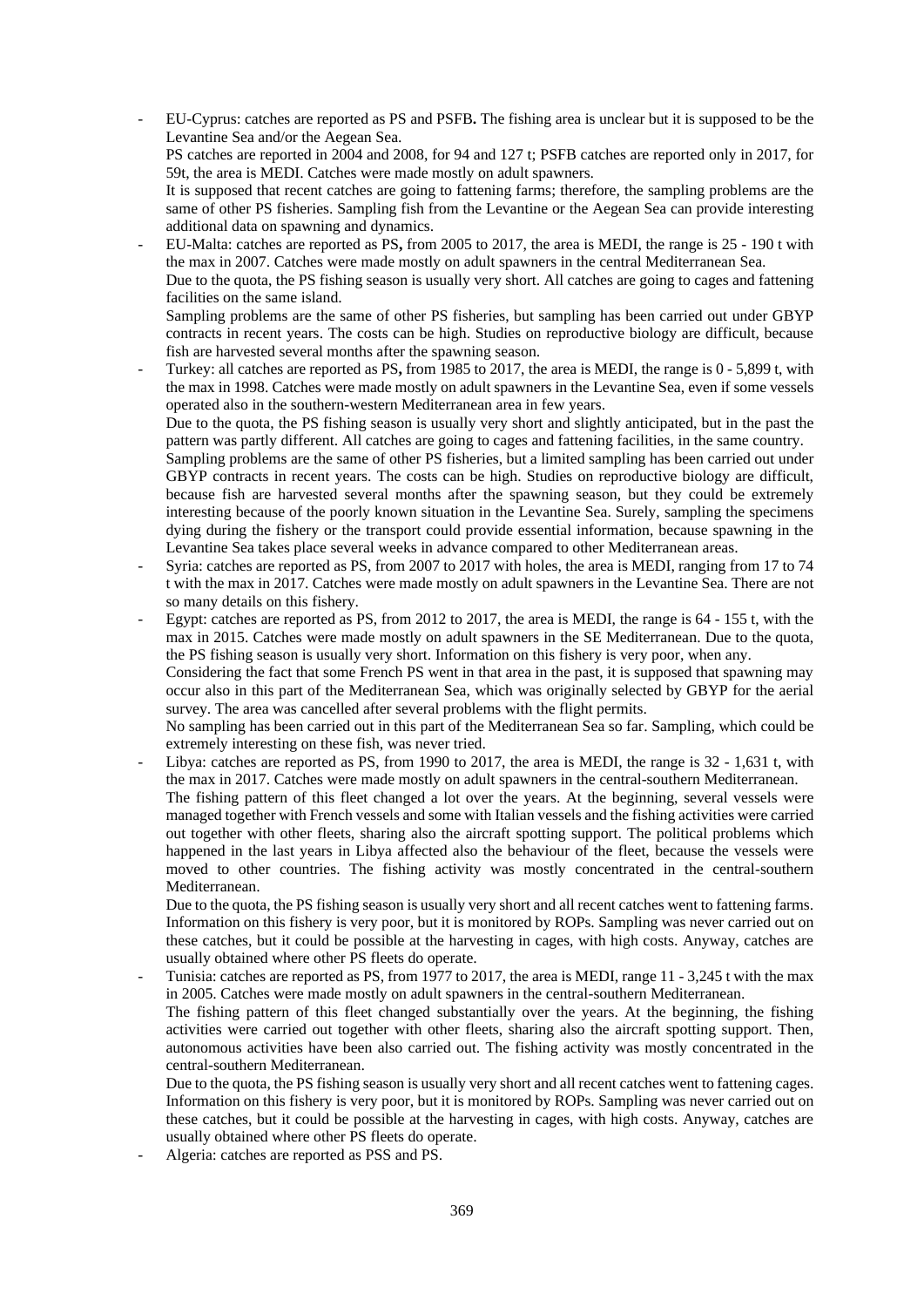PSS catches are reported from 1986 to 1994, the area is MEDI, the range is 170 - 1,092 t with the max in 1994. Catches were made mostly off the Algerian waters.

PS catches are reported from 1998 to 2017, the area is MEDI, the range is 69 - 1,038 t with the max in 2017. Catches were made mostly on adult spawners in the central-southern Mediterranean.

There is no detailed information about the use of aerial spotters when it was permitted. Some activities have been carried out together with other fleets, including the Turkish one.

Due to the quota, the PS fishing season is usually very short and all recent catches went to fattening farms. General information on this fishery is very poor, but it is monitored by ROPs. Sampling was never carried out on these catches, but it could be possible at the harvesting in cages, with high costs. Anyway, catches are usually obtained where other PS fleets do operate.

Morocco: all catches are reported as PS, from 1971 to 2017, the area is MEDI, the range is 1 - 515 t, with the max in 2007. Catches in the past were on mixed sizes fish, while they were made mostly on adult spawners since the beginning of the trade with Japan. The fishing area was mostly off the Mediterranean Moroccan coast at the beginning of the fishery, then the fleet moved towards other parts of the northern African coast and even to the central Mediterranean.

It seems that the fishing pattern of this fleet changed substantially over the years, particularly due to the different size of the vessels after the first period. In some years, some fishing activities were carried out also in cooperation with Turkish vessels; there is no detailed information about the use of aerial spotters when it was permitted. Some activities have been carried out together with other fleets. Recently, the fishing activity was mostly concentrated in the central-southern Mediterranean, with some activities off the Algerian waters.

Due to the quota, the PS fishing season is usually very short and all recent catches went to fattening farms. Information on this fishery is very poor, but it is monitored by ROPs. The sampling was never carried out on these catches, but it could be possible at the harvesting in cages, with high costs. Anyway, catches are usually obtained where other PS fleets do operate.

### *3.4.2 Mediterranean Sea: longlines (LL)*

Usually, in the Mediterranean area the drifting LL was not originally targeting BFT. The BFT catches have been, for several years, mostly a by-catch in other LL fisheries, particularly in LLSWO for small-medium size fish and in LL-ALB for BFT between age 0 and age 1.

When some Japanese large vessels entered the Mediterranean for catching bluefin tunas, in 1972, this was the beginning of the LL BFT target fishery in the area. Some fleets were already reporting BFT catches in LL fisheries since 1974, but the specific LLBFT was not available for the Mediterranean fleets at that time. At the beginning of the '80s the Italian fleet scientifically tested the first LLBFT (based mostly on the Japanese technology, with some variations) and immediately after the system was adopted by some commercial vessels. The number increased quite rapidly and the fishery was extended to other CPCs.

The details of all these changes are not always available on the national reports. Therefore, it is very difficult to understand when and in which way the LL fishing patterns changed in each fleet, but changes were substantial and they are generally not taken into account in any analysis. Even the type of the gear is not always clear, while the differences between types are extremely important.

When the EBFT quota system was enforced, then several limitations entered into force, the number of authorised LL was limited and therefore the effort changed dramatically, at least officially, because the by-catch in LL targeting other pelagic species remained important (particularly in LLSWO) and largely obscure. The mandatory national observers programs are not providing so far any reliable insight for these important fisheries.

A full revision of all LL catches for BFT should be necessary, because of the many different gear codes which are used, sometimes creating clear biases for the data understanding. It seems that some CPCs used different gear codes over the years for the same gear, while some types of LL were not always mentioned for avoiding compliance problems when assessing the BFT by-catch rates.

Sampling has been always difficult on LL catches, because fish were gilled and gutted on board (preventing basic studies on the reproductive biology) and because landings were highly unpredictable. The problem was partly smoothed with the observers on board, but data are not always available.

Japan: reported BFT catches in longlines as LL, from 1972 to 2009, the area is MEDI, catches ranged from 18 to 2,195 t, with the max in 1974.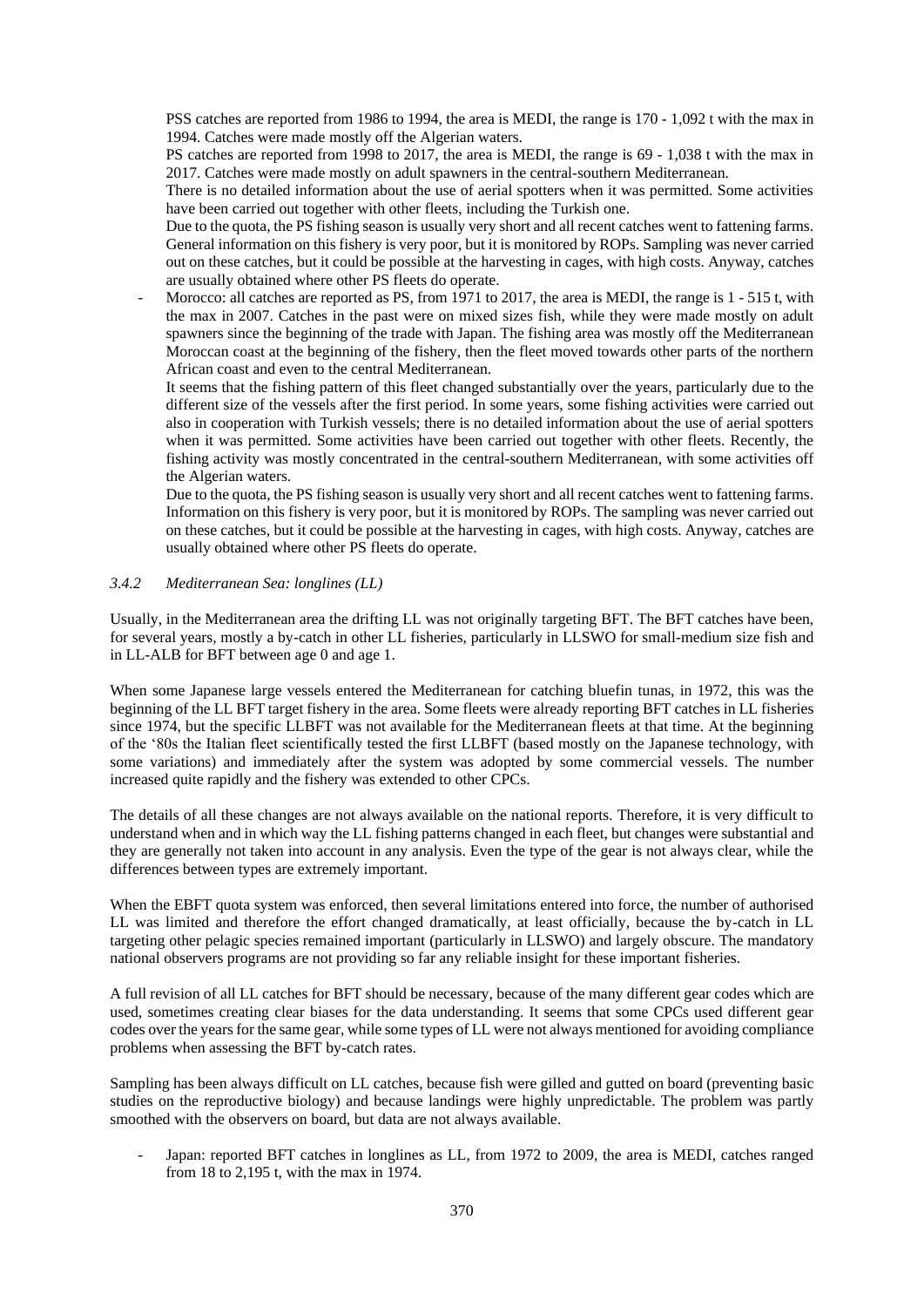This fleet was usually coming to the Mediterranean in the first part of the year, leaving the area after the  $22<sup>nd</sup>$  of May, according to a domestic regulation. It was controlled also by Japanese Maritime Patrol vessels. The fishing area was the south-western Med, the Strait of Sicily and the central Med.

The catches from this fishery are used as a fundamental index for the EBFT assessment and the MSE.

During two ICCAT workshops (1995-1996) it was noted that a variable but important percentage of the catches was removed from the LL and stolen by several Mediterranean vessels, heavily and variably affecting in an unknown manner the Japanese LL MED CPUE, making unreliable the CPUE calculations for this fleet. At that time, it was assessed that much more than 300 t of BFT catches were stolen annually<sup>5</sup>. This important fact is not considered anymore in any current analysis.

Obviously, even this fishery was affected by the limitations imposed by the ICCAT rules after the adoption of the EBFT recovery plan.

The catches were monitored in terms of size frequencies, but the information on the BFT maturity is missing.

- Panama: reported BFT catches as LL from 1987 to 1997, the area is MEDI, ranging from 67 to 2,850 t, with the max in 1996.
- China: reported BFT catches as LL from 1994 to 1999, the area is MEDI, ranging from 20 to 137 t, with the max in 1995.
- Chinese Taipei: reported BFT catches as LL from 1993 to 2006, the area is MEDI, ranging from 5 to 709 t, with the max in 1994.

According to the few information available, the Panama, China and Chinese Taipei fleets were usually coming to the Mediterranean just before the spawning season. The fishing area was the south-western Mediterranean, the Strait of Sicily and the central Mediterranean. Some vessels have been noticed in the Mediterranean also in recent years, but no catches have been reported. Obviously, even these fleets have been affected by the limitations imposed by the ICCAT rules after the adoption of the EBFT recovery plan. The catches were partly monitored in terms of size frequencies, but the biological information is missing.

- EU-Portugal: reported BFT catches in longlines as LL, LLALB and LL-surf; the fishing area was MEDI. LLALB: catches are reported from 1990 to 2000, ranging from 37 to 313 t, with the max in 1995. Due to the high catches, it is possible that the gear was not exactly targeting ALB in the Mediterranean Sea; being those vessels belonging to the Madeira fleet, it is possible that the gear was a normal pelagic LL for tropical tunas.

LL: catches are reported only in 2001, for 64 t.

LLsurf: catches are reported from 2003 to 2006, ranging from <1 to 11 t.

This fleet was usually coming to the Mediterranean in summer time, from Madeira. Its activity in the Mediterranean is poorly known, but it is possible that it was restricted to the western Mediterranean Sea. Obviously, even this fishery was affected by the limitations imposed by the ICCAT rules after the adoption of the EBFT recovery plan. **T**he catches were partly monitored in terms of size frequencies, but the information on the BFT maturity is missing.

- EU-Spain reported BFT catches in longlines as LLHB, LL, LLALB, LLJAP, and even LLPB.

LLHB: catches are reported from 1963 to 2017, the area is MEDI, the catches ranged from 4 to 800 t with the max in 1963; the average in the last 10 years is 18.2 t. As a matter of fact, these home-based vessels are LLSWO, therefore these catches should be regarded as by-catch and they are medium BFT. The area should be the western Mediterranean Sea.

LL: catches are reported from 1984 to 1989, the area is MEDI, the catches ranged from 22 to 162 t with the max in 1989. The target species of this fishery is unclear.

LLALB: catches are reported from 1990 to 2017, the area is MEDI, the catches ranged from 7 to 424 t with the max in 2006; the average in the last 10 years is 72.5 t. These catches are by-catch and they should be small (and maybe even juvenile) BFT; catches and frequencies are reported by  $5^{\circ}x5^{\circ}$ , according to the system. The area should be the Balearic Sea and the Alboran Sea.

LLJAP: catches are reported from 1990 to 2017 with some holes, the area is MEDI, the catches ranged from 2 to 511 t with the max in 2008; the average in the last 10 years is 182 t. Catches concerns mostly medium-big fish, while the fishing area is not only the western Mediterranean Sea, but also the central Mediterranean.

LLPB: catches are reported only in 2017, with less than 1 t. This is a gear mostly used for "besugo" (*Pagellus bogaraveo*), but it is also used for targeting swordfish; the very few tunas in the by-catch are medium-large BFT.

<sup>&</sup>lt;sup>5</sup> This amount was referred to just one fleet based in a single harbour; therefore, it is supposed that the amount stolen every year by the various vessels should be much higher.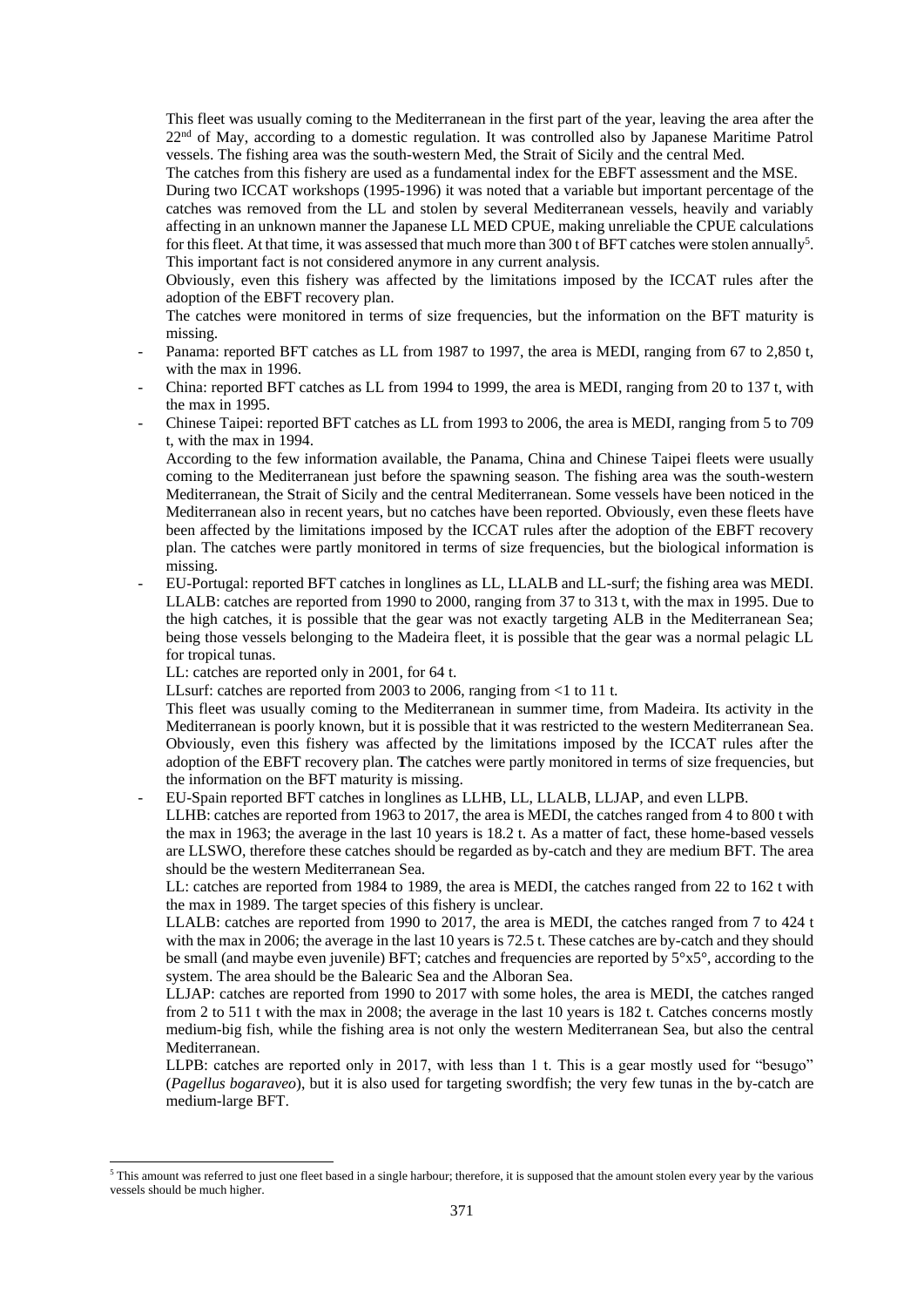It is very difficult to understand when and in which way the LL fishing patterns changed by fishery, but it is possible that a basic change happened in 1990, when the Japanese LL type entered in the fishing activities. The LL fishing closure should be regarded also taking into account the regulation for other target species, because of the important by-catch.

- **A**ccording to the available knowledge, not all these Spanish LL fisheries were regularly monitored and sampled, at least in the past years. The problem was partly smoothed in more recent years, with the observers on board, but detailed data are not always available because they are reported  $5^\circ x 5^\circ$ . Sampling is opportunistic.
- EU-France reported BFT catches in longlines as LL, LL-deri and LLBFT.

LL: catches are reported from 1995 to 2016, the area is MEDI, the catches ranged from 60 to 614 t with the max in 2007, the average in the last 10 years is 225 t. This seems a target fishery and the fishing area is the full western Mediterranean, possibly including Corsica.

LL-deri: catches are reported only in 2017, the area is MEDI, catches are 81 t. It is not clear if these catches are coming from a different gear or if there is a gear reporting bias.

LLBFT: catches are reported only in 2017, the area is MEDI, catches are 208 t. It is not clear if these catches are coming from a different gear or if there is a gear reporting bias.

Lacking any detailed information, it is very difficult to understand if, when and in which way the LL fishing patterns changed over the years and if BFT was always the target species of these fisheries. Usually the BFT catches in the area are small-medium size fish.

If a part of the fishery is carried out during the spawning season, it should be very important to collect data on the reproductive status of these fish, particularly using the national observers on board, but no data on this aspect have been reported so far.

- EU-Italy reported BFT catches as LLBFT, LL and LLsurf and by sub-area; therefore the overview is not easy, even if it is more detailed compared to other Mediterranean LL fisheries.

LLBFT: catches are reported from 1981 to 2017, the areas are MEDI, S.SIC, SARD, LIGU, TYR, ADRI, N.ADR, S.ADR, IONIA, N.ION and S.ION., in total catches ranged from 4 to 2,098 t with the max in 1995; the average in the last 10 years is 487.1 t. LLBFT fishery was initially tested in the Strait of Sicily and in the Sardinian Sea, then developed in the Tyrrhenian Sea, then in 1990 it was extended to the Adriatic Sea, the Ionian Sea and the Sardinian Sea, and finally to the Strait of Sicily in 1998. This fishery is targeting medium and big BFT.

LL: catches are reported only for 2017, for 434 t; the area is MEDI. It is unclear if those catches included also any by-catch and what type of gear was concerned.

LLsurf: catches are reported from 1991 to 2010, the area is LIGU**,** catches ranged from 1 to 19 t with the max in 1997. It is supposed that LLsurf could be LL-SWO. These catches should be regarded as by-catch and they should be small-medium BFT.

It is very difficult to really understand why no catches have been reported so far for LLSWO and LLALB (both traditional gear for the Italian fishery), because both these fisheries are well known to have BFT by-catch (medium size for the first and juveniles for the second). The national observers are not providing any useful insight on the by-catch so far. The enforcement of the EBFT recovery plan certainly changed the fishing pattern of all the LL fisheries in various ways, including those not targeting BFT.

Size frequencies were made available for various Italian LL fisheries, but data on reproductive biology were difficult to collect, because the fish were gutted on board. This problem could be solved by the national observers or specific research programmes.

- EU-Croatia reported BFT catches as LL from 1997 to 2017, the areas are MEDI, ADRI and N.ADR, the catches ranged from <1 to 16 t with the max in 1998; the average in the last 10 years is 1.6 t. This fishery is targeting mostly medium BFT.
- EU-Greece reported BFT catches as LL-deri, LLBFT and LL; the area is always MEDI.

LL-deri: catches are reported from 1987 to 2015, ranging from 3 to 209 t with the max in 2004 and an average of 59.4 t in the last decade. These catches could be both target and by-catch.

LLBFT: catches are reported only in 2016 for 183 t.

LL: catches are reported only in 2017 for 191 t; this seems a fishery targeting BFT.

It is difficult to understand why no catches have been reported so far for LLSWO and LLALB (both traditional gear for the Greek fishery), because both these fisheries are known to have BFT by-catch of different size, also according to past scientific papers. The national observers are not providing any useful insight on the by-catch. It is supposed that LL-surf could be also LLSWO. The enforcement of the EBFT recovery plan certainly changed the fishing pattern of all the LL fisheries in various ways.

**S**ize frequencies were made available for various LL fisheries, but data on reproductive biology were difficult to collect, because the fish were gutted on board. This problem could be solved by the national observers or specific research programmes.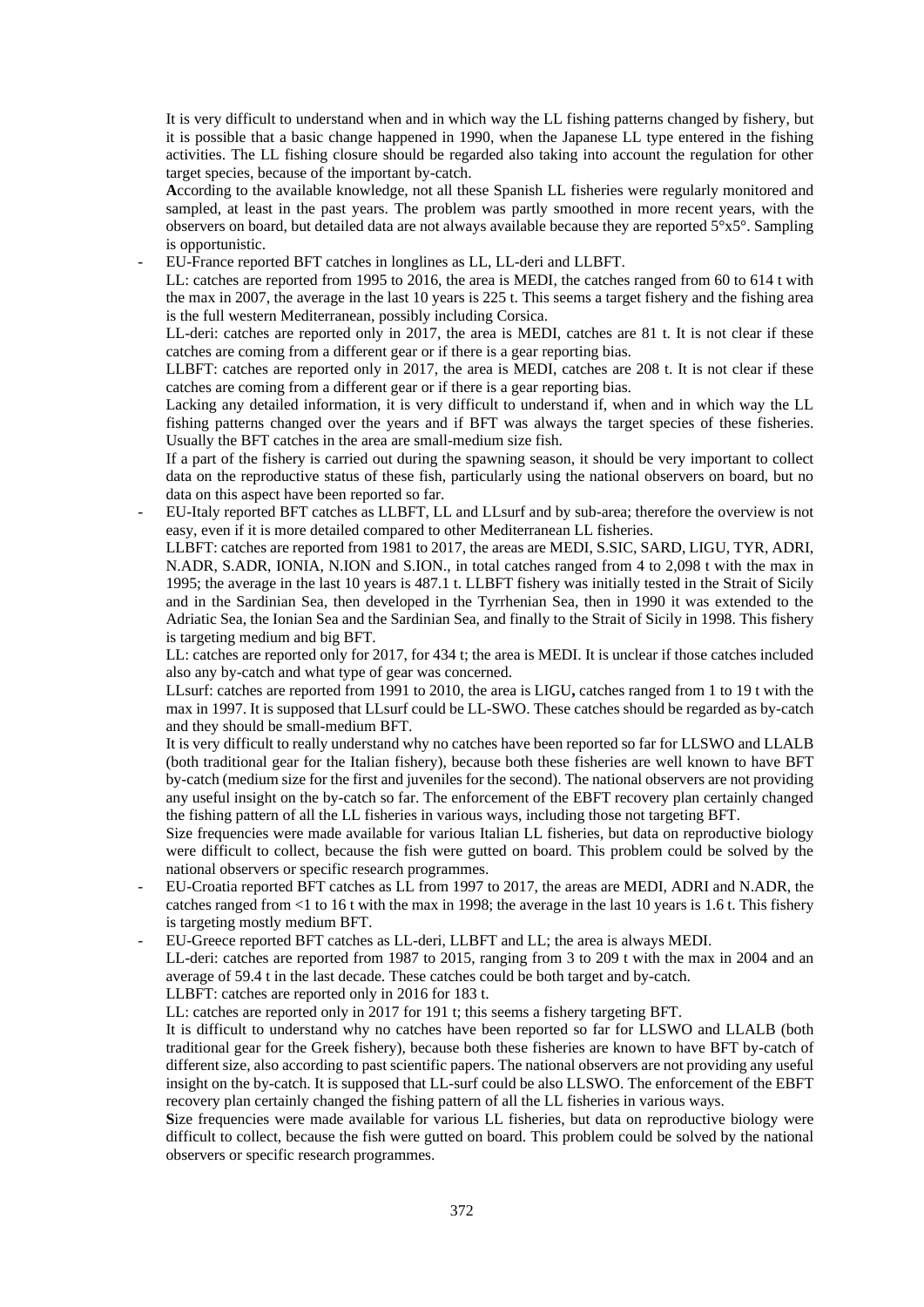- EU-Cyprus reported BFT catches as LL, LLBFT, LLSWO and LLALB. The fishing area is MEDI, possibly in the Levantine Sea and in the Aegean Sea.

LL: catches are reported from 1980 to 2009, ranging from 1 to 149 t with the max in 2005. This fishery possibly includes both target and by-catch, mostly medium and big BFT.

LLBFT: catches are reported from 2011 to 2017, ranging from 7 to 57 t, with the max in 2016 and an average of 25.7 t in the last decade. The catches are mostly medium and big BFT.

LLSWO: catches are reported from 2010 to 2017, ranging from  $\leq 1$  to 4 t with the max in 2014 and an average of 2.1 t in the last decade. These catches are clearly by-catch and they should be possibly small and medium BFT.

LLALB: catches are reported from 2012 to 2014, for < 1 t every year. The BFT catches are obviously bycatch and they are likely all juveniles.

Information on changes of the fishing pattern are not available. The enforcement of the EBFT recovery plan certainly changed the fishing pattern of all the LL fisheries in various ways.

Data on reproductive biology from this fishery are not available, even if they should be very important for the Levantine Sea. This problem could be solved by the national observers or specific research programmes.

- EU-Malta reported BFT catches as LL, LL-surf, LLBFT and LLSWO. The fishing area is always MEDI, possibly in the central Mediterranean Sea.

LL: catches are reported from 1974 to 2016 with gaps, ranging from 3 to 587 t with the max in 1995. This fishery possibly includes both target and by-catch, mostly medium and big BFT.

LL-surf: catches are reported from 2005 to 2015 with gaps, ranging from 2 to 136 t with the max in 2010 and an average of 55.6 t in the last decade. The catches are supposed to be by-catch and they are possibly small-medium BFT.

LLBFT: catches are reported from 2005 to 2017, ranging from 3 to 311 t, with the max in 2005 and an average of 114 t in the last decade. The catches are mostly medium and big BFT.

LLSWO: catches are reported in 2016 and 2017 only, ranging from 7 to 10 t with the max in 2017. These catches are clearly by-catch and they should be small and medium BFT.

Information on changes of the fishing pattern are not available. The enforcement of the EBFT recovery plan certainly changed the fishing pattern of all the LL fisheries in various ways.

Data on reproductive biology from this fishery are not available, even if they should be very important for the central Mediterranean Sea. This problem could be solved by the national observers or specific research programmes.

Turkey reported BFT catches as LL, LLBFT, LLSWO and LLALB. The fishing area is always MEDI, possibly in the Levantine Sea and in the Aegean Sea.

LL: catches are reported from 1980 to 2009, ranging from 1 to 149 t with the max in 2005. This fishery possibly includes both target and by-catch, mostly medium and big BFT.

LLBFT: catches are reported from 2011 to 2017, ranging from 7 to 57 t, with the max in 2016 and an average of 25.7 t in the last decade. The catches are mostly medium and big BFT.

LLSWO: catches are reported from 2010 to 2017, ranging from <1 to 4 t with the max in 2014 and an average of 2.1 t in the last decade. These catches are clearly by-catch and they should be small and medium BFT.

LLALB: catches are reported from 2012 to 2014, for <1 t every year. The catches are obviously by-catch and they are likely all juveniles.

Information on changes of the fishing pattern are not available. The enforcement of the EBFT recovery plan certainly changed the fishing pattern of all the LL fisheries in various ways.

Data on reproductive biology from this fishery are not available, even if they should be very important for the Levantine Sea. This problem could be solved by the national observers or specific research programmes.

- Syria reported BFT catches as LL in 2007 and 2008 only, ranging from 15 to 33 t with the max in 2007. The fishing area is MEDI, usually the Levantine Sea. This fishery seems targeting BFT, mostly medium and big fish.

Libya reported BFT catches as LL from 1990 to 2009, ranging from 34 to 1,867 t with the max in 2001. The fishing area is MEDI, usually in the central and southern Mediterranean. This fishery has BFT as main target, mostly medium and big fish. The Libyan LL vessels are quite big.

The enforcement of the EBFT recovery plan certainly changed the fishing pattern of this fishery but no info is available.

Data on reproductive biology from this fishery are not available, even if they should be very important for both the Levantine Sea and the Gulf of Sirte. The national observers or specific research programmes could solve this problem, when the situation will allow the monitoring.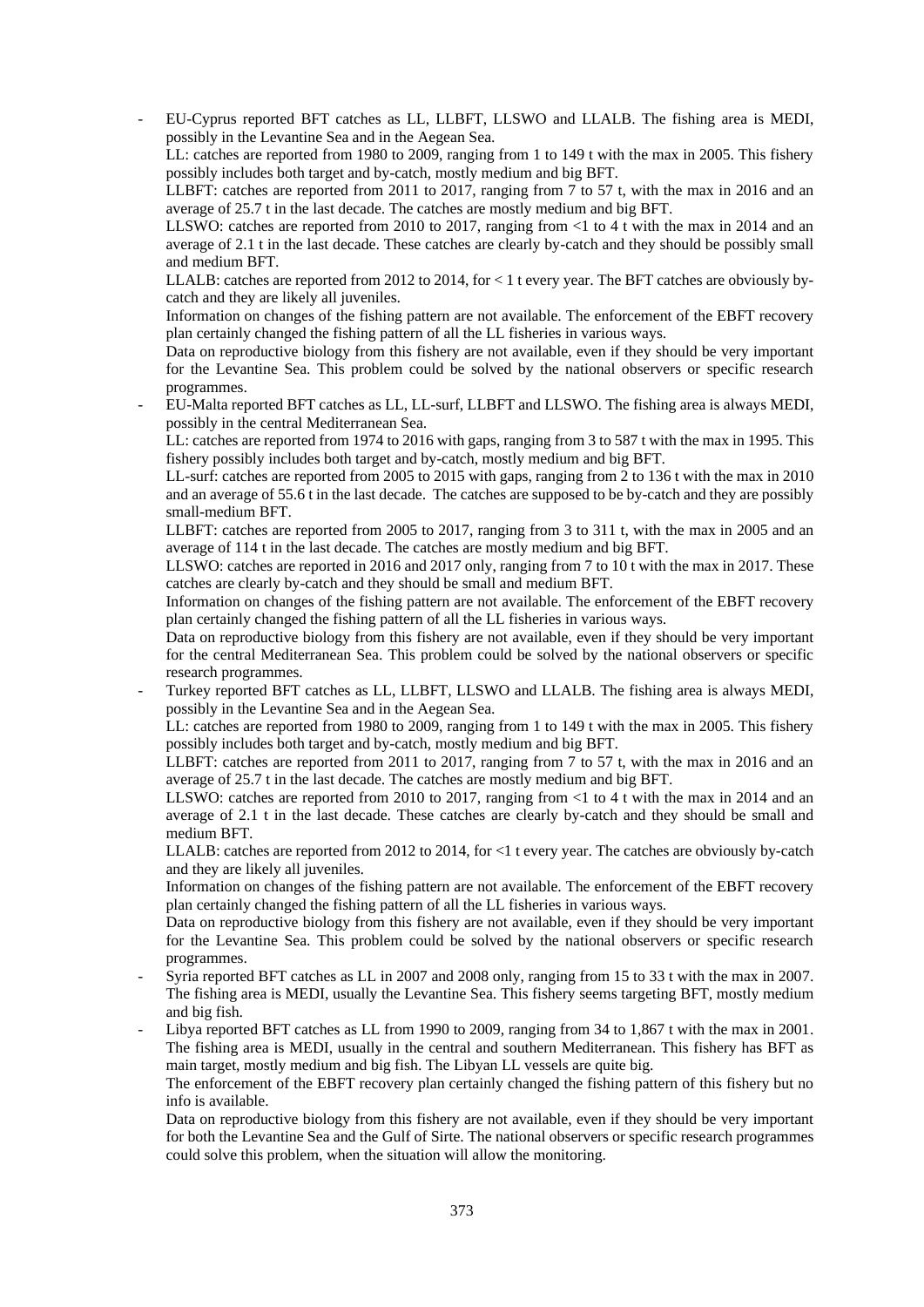- Tunisia: never reported any LL catch for BFT, even if Tunisia has an important LLSWO fleet which certainly has a BFT by-catch, like all other LLSWO fleets.
- Algeria reported BFT catches as LL from 1996 to 2009, ranging from 7 to 678 t with the max in 2007. The fishing area is MEDI, usually off the Algerian coast. This fishery seems targeting BFT, mostly medium and big fish.
- Morocco reported BFT catches as LL from 2007 to 2013, ranging from 1 to 517 t with the max in 2008 and an average 148.2 t in the last decade. The fishing area is always MEDI, usually in the western Mediterranean. This fishery is supposed to have BFT as main target, mostly medium and big fish. The enforcement of the EBFT recovery plan certainly changed the fishing pattern of these North African fisheries but no info is available. Data on reproductive biology from these LL fisheries are not available, even if they could be very important. This problem could be solved by the national observers or specific research programmes.

#### *3.4.3 Mediterranean Sea: traps (TRAP)*

This gear is the one having the longest history in the Mediterranean area and it was a real industrial activity since the beginning, a labour-intensive one and possibly the very first human industry. Ancient historical information was collected by ICCAT GBYP since the VI century b.C., while catch data have been collected since 1512 and they are all incorporated in the ICCAT BFT Data Base

Being a fixed gear, the fishing pattern is mostly related to the distribution of the tuna traps along all the Mediterranean coasts, including several islands. The numerosity and distribution of the tuna traps changed substantially over the centuries, but the number decreased in an important way after the '50s, decreasing again in the XXI century. Nowadays (2019), just five traps are active in the Mediterranean: 4 in Sardinia and 1 in Sicily, while a small trap, targeting a large variety of species, is active in Liguria.

Traps were usually targeting BFT of all sizes, depending by the type of trap, the location and the seasonality of the operations. Most of the traps were targeting medium and big BFT, while smaller traps were targeting also juveniles.

When the EBFT quota system was enforced, then several limitations entered into force. This fact changed the way of operating for the traps, shortening their season and making difficult to compare the fishing effort and the yields.

Historically, the traps provided an important amount of both size and biological information until the end of the '90s. Most of the information on the BFT reproductive biology were obtained from the traps in the XX century, because the fish were harvested immediately and it was possible for the researchers to collect good samples and observations.

Now even traps are moving most of the BFT to fattening farms and this strategy prevent almost entirely the sampling during the spawning season. The few direct fishing operations are extremely limited in number and not always it is possible for the researchers to take samples.

- EC-Spain reported BFT TRAP catches in MEDI, in the western Mediterranean Sea, from 1950 to 2015, ranging from <1 to 1,235 t with the max in 1965. This fishery targeted mostly medium and big BFT, except for one trap in La Linea (close to the Strait of Gibraltar), which targeted juveniles and small BFT in late summer.

- EC-Italy reported BFT TRAP catches in MEDI, for three areas: S.SIC, TYRR and SARD. TRAP S.SIC: catches are reported from 1950 to 2006, ranging from 31 to 1,972 t with the max in 1957. This fishery was targeting mostly medium and big BFT.

TRAP TYRR: catches are reported from 1950 to 1979, ranging from 8 to 463 t with the max in 1958. This fishery was targeting mostly medium and big BFT, with the exception of a very small trap which was active South of Naples (Punta Campanella) for few years, targeting juveniles (but it is unclear if those few catches were never reported).

TRAP SARD: catches are reported from 1950 to 2015 (but the fishery is still active and it is unknown why recent catches are not in the ICCAT Task I BFT Data Base), ranging from 5 to 1,524 t with the max in 1950. This fishery was targeting all sizes of BFT, mostly small-medium with few big fish.

The enforcement of the EBFT recovery plan certainly changed the fishing pattern of these fisheries, limiting the fishing operations to just a few.

It is unclear why the few BFT catches of the small trap in Liguria were never reported to ICCAT.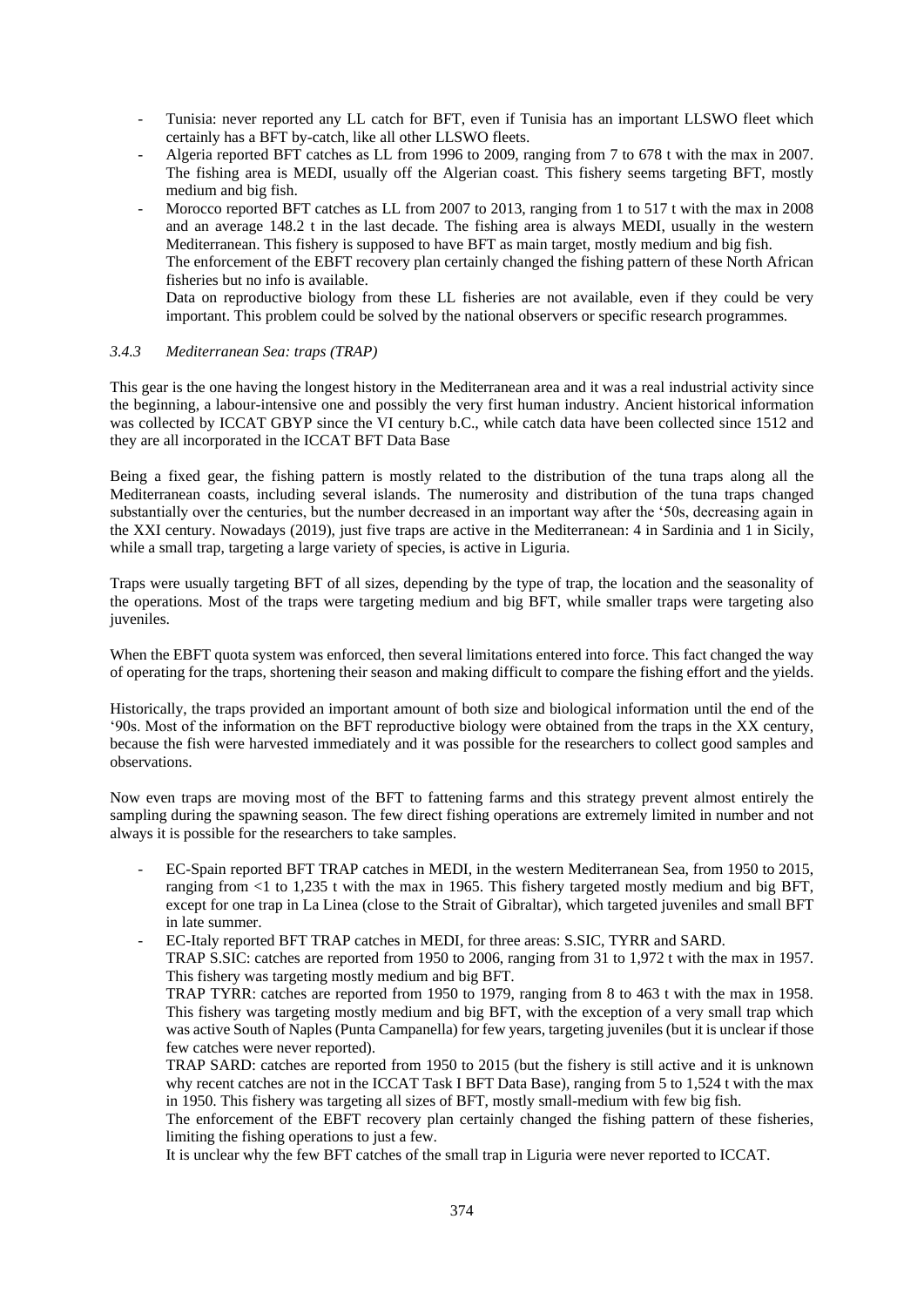Data on reproductive biology from these fisheries are available, but they are much less in the last decade, also because now all Italian traps are sending most of the catches to tuna fattening cages.

- Turkey reported BFT TRAP catches in MEDI, but it is supposed that this ancient fishery was carried out in the Marmara Sea, where many traps ("dalyan") were active. The catches were reported from 1957 to 1984, ranging from 17 to 1,488 t with the max in 1967. This fishery targeted mostly medium and big BFT.

Data on BFT reproductive biology from this fishery are not available.

Libya reported BFT TRAP catches in MEDI, but all traps were located in the central-southern Mediterranean, along the western Libyan coast in Tripolitania. The catches were reported from 1950 to 2005, ranging from 34 to 2,000 t with the max in 1969. This fishery targeted mostly medium and big BFT.

Data on BFT reproductive biology from this fishery are poorly available.

- Tunisia: reported BFT TRAP catches in MEDI, and the activity was carried out in the southern side of the Strait of Sicily. The catches were reported from 1957 to 2004, ranging from 1 to 729 t with the max in 1951. This fishery targeted mostly medium and big BFT.
	- Data on BFT reproductive biology from this fishery are partly available.
- Algeria: reported BFT TRAP catches in MEDI, in the western Mediterranean, along the Algerian coast. The catches were reported from 1950 to 2002, ranging from 1 to 468 t with the max in 1994. This fishery targeted mostly medium and big BFT.
- Data on BFT reproductive biology from this fishery are poorly available.
- Morocco: reported BFT TRAP catches in MEDI, in the western Mediterranean, in the southern part of the Alboran Sea. The catches were reported from 1950 to 2008, ranging from 1 to 1,118 t with the max in 1990. This fishery targeted mostly medium and big BFT.

Data on BFT reproductive biology from this fishery are poorly available.

### *3.4.4 Mediterranean Sea: harpoon (HARP)*

This gear is among those having the longest history in the Mediterranean area, but usually it was mainly targeting SWO and Mediterranean spearfish (MSP), even if BFT was also among the targets.

- EC-Italy: reported BFT HARP catches in MEDI, in two areas close to the Strait of Messina: TYRR and N.ION, even if the fishing grounds were contiguous and mostly linked to the Strait of Messina. For very few years a harpoon vessel operated also in the Ligurian Sea. The catches were reported from 1976 to 2005, ranging from 1 to 56 t with the max in 1981. This fishery targeted mostly medium and big BFT. This fishery had no BFT quota until 2019 and catches are not reported for the period 2006 to 2018. Information on this fishery is available, but data on BFT reproductive biology are not available. Sampling these catches is feasible, with observers on board.
- EC-France: reported BFT HARP catches in MEDI for 2017 only, for less than 1 t. It is suspected that the activity was carried out in the Ligurian-Provencal basin, but no information is available for this fishery.
- Turkey: no BFT catches were reported from Turkey, even if the harpoon fishery is traditional and it is still carried out.

Information on this fishery is available in a limited manner for SWO, but data on BFT are not available. Sampling these catches is feasible, with observers on board.

#### *3.4.5 Mediterranean Sea: rod and reel and trolling line (RR, TROL)*

These two fisheries are mostly used by sport and recreational fishermen in the Mediterranean, but some vessels used them also for professional fishery. The fishing pattern is opportunistic, sometimes linked to tournaments. Target are fish of any size, including juveniles in some fisheries. When the EBFT quota system was enforced, then several limitations entered into force, limiting these fisheries. Sampling is also occasional and opportunistic, providing very few data if any.

- EU-Spain: catches are provided as TROL and the fishing area is MEDI (the western Mediterranean, including the Balearic Sea); catches are reported from 1994 to 2005, ranging from 5 to 76 t, with the maximum in 1996.
- EU-France: the fishing area is MEDI for both gears, probably the NW Mediterranean and the Corsica Sea.

RR catches are reported from 1978 to 2011, ranging from <1 to 60 t, with the maximum in 1982 and 1983.

TROL catches are reported from 2013 to 2016, ranging from 2 to 32 t, with the maximum in 2016.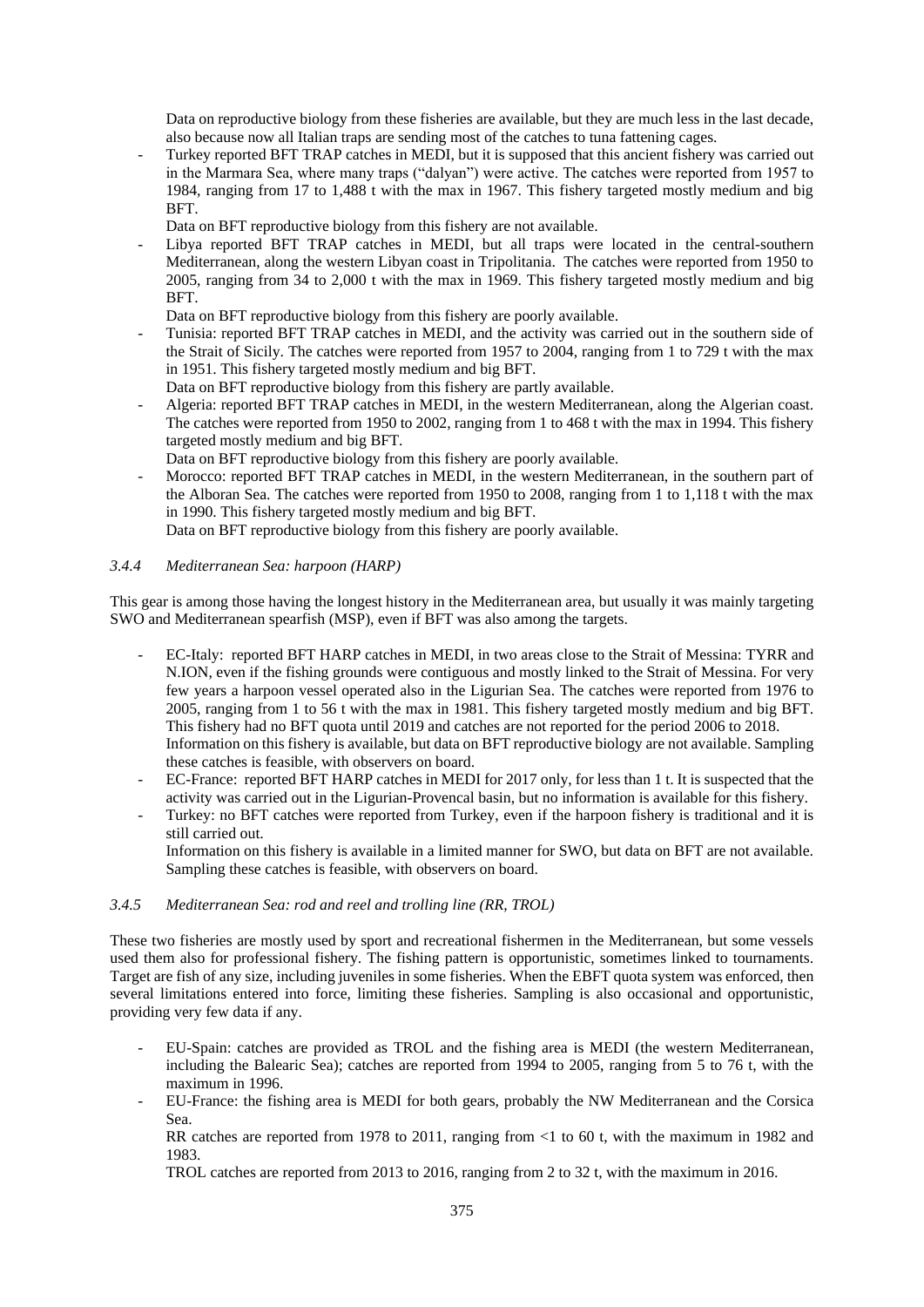- EU-Italy: catches are provided as RR and the fishing areas are several (LIGU, ADRI, SARD, IONI, MEDI).

In the Ligurian Sea catches are reported from 1984 to 2010, ranging from 5 to 70 t, with the maximum in 1994.

In the Adriatic Sea catches are reported from 1984 to 2015, ranging from 4 to 475 t, with the maximum in 1995.

In the Sardinian Sea catches are reported from 1990 to 2010, ranging from 2 to 75 t, with the maximum in 2002.

In the Ionian Sea catches are reported from 1990 to 2010, ranging from 29 to 282 t, with the maximum in 1994.

In the Mediterranean Sea catches are reported only in 2017, for 15 t.

Taking into account the fact that sport and recreational fisheries have a BFT quota set by EU-Italy, in is unclear why catches are not reported in some years.

- EU-Malta: the fishing area is MEDI for both gear, specifically the central Mediterranean. RR catches are reported from 2014 to 2017, ranging from 1 to 2 t.

TROL catches are reported from 1954 to 2006, ranging from <1 to 56 t, with the maximum in 1973.

It is known that some not-ICCAT countries have RR and TROL fisheries targeting BFT in the Levantine Sea. The level of these catches is very partly known (Bariche and Di Natale, 2019).

### *3.4.6 Mediterranean Sea: bait boats (BB)*

The BB fishery is not typical in the Mediterranean Sea but it was carried on in the recent past, while it was initiated by a CPC in the last years. The target are mostly small BFT. Sampling could be maybe occasional and opportunistic even if data seem not available, but it would be possible with observers on board.

- EU-Spain: the fishing area is MEDI (the Northwestern Mediterranean and the Strait of Gibraltar); catches are reported from 2009 to 2017 with holes, ranging from 1 to 38 t, with the maximum in 2005 and an average of 20.5 t. No information is available for this fishery, but it seems that it is carried out by few local vessels in the Strait of Gibraltar, while a Bask vessel entered in the past in the Mediterranean, carrying out some fishing activity in the NW area. It is not clear if all these catches in Task I are really related to MEDI or if there are catches from the Strait of Gibraltar that should be moved to EATL.
- EU-France: the fishing area is MEDI (possibly the Northwestern Mediterranean); catches are reported from 1981 to 2005, ranging from 1 to 1,699 t, with the maximum in 1984. These were French Bask vessels, coming at the end of the summer into the Mediterranean for a couple of months. It seems that the fishing pattern was always similar, but the effort was different.
- EU-Italy: few vessels practiced this fishery for very few years in the '70s in the southern Tyrrhenian Sea (Aeolian Islands) but BFT catches were never reported. No additional information is available.

#### *3.4.7 Mediterranean Sea: hand lines (HAND)*

The HAND fishery is one of the ancient traditional fisheries in the Mediterranean and it is practiced since historical times in almost all areas, with various types of lines, by professional, recreational and sport fishermen. The targets are several size classes, from YOY to medium-large fish and usually the target and the season can distinguish the fisheries. Usually the vessels are very small coastal ones.

Fishing for small, medium and large fish requires special skills and the fishery is carried out by experienced fishermen, mostly in the Straits (Strait of Gibraltar, Strait of Messina, Strait of Sicily and, in the past, also in the Adriatic Sea), but not only; catches were traditionally made mostly in two season (spring and autumn), but in the last decades catches are all year round.

When the EBFT quota system was enforced, then these fisheries were quite often excluded in the domestic sharing and they sometimes operated on the by-catch allowance.

Fishing for BFT YOY (0.2 to 2 kg) could be also a subsistence fishery and it is practiced since ever, when YOY approaches the coast, from late summer to very early winter in most of the Mediterranean areas; usually this fishery is not reported at all and catches are fully IUU because of the minimum size regulation. It is suspected that this fishery for YOY BFT takes place in almost all the Mediterranean countries, with different intensity. Annual catches concerning YOY can be extremely important in number of individuals.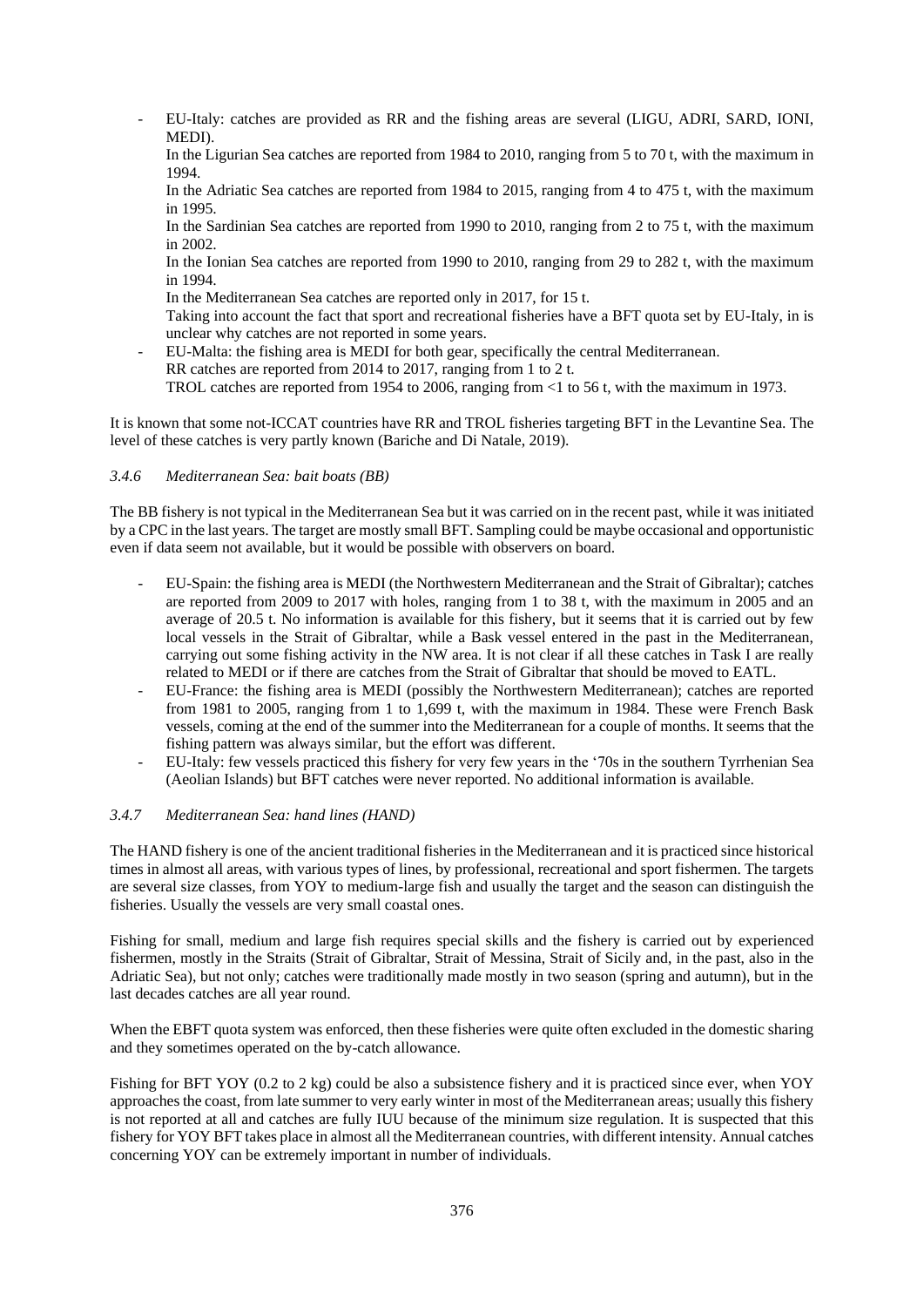Size frequencies are usually poorly available for these fisheries, making difficult even understanding the size target.

Sampling is usually poor, occasional and opportunistic, because observers are needed in all ports and beaches where these many small vessels land at any time of the day. Game tournaments might be easier to monitor. Sampling HAND in general might be difficult because many catches are mostly IUU. Sampling these fisheries could be extremely important: monitoring the YOY fishery can provide real-time data on the recruitment and basic data for setting the genetic and microchemical references about the origin of the fish; sampling small and medium pre-spawners or spawners can provide important data on the maturity, while sampling in late autumn and winter can provide data on "resident" fish.

- EU-Spain: the reported fishing area is MEDI (currently, the Strait of Gibraltar and the western Mediterranean); catches are separated between professional and recreational fishermen; possibly, the HAND catches related to the Strait of Gibraltar should be moved to EATL. Catches from professional fishermen are reported from 1983 to 2017, ranging from <1 to 732 t, with the maximum in 1995 and an average of 6.9 t in the last decade. Catches from recreational fishermen are reported from 1975 to 2017, ranging from 1 to 88 t, with the maximum in 1977 and an average of 14.6 t in the last decade. The Spanish HAND vessels targeting adult BFT in the Strait of Gibraltar are known to suffer some direct interferences and predation by killer whales (*Orcinus orca*).
- EU-France: no HAND fishery is reported, but the Marine Stewardship Council (MSC) in 2018 reports that a HAND fishery catching 200 t/year is active in the MEDI (southern France and Corsica)<sup>6</sup>.
- EU-Italy: the fishing areas are mostly the TYRR and the S.SIC; catches are separated between professional and recreational fishermen.

In the Tyrrhenian Sea catches from professional fishermen are reported from 1970 to 2015, ranging from <1 to 507 t, with the maximum in 1990 and an average of 66 t in the last decade; catches from recreational fishermen are reported from 1984 to 2010, ranging from 80 to 260 t, with the maximum in 2002 and an average of 174.1 t in years 2000.

In the Strait of Sicily catches from recreational fishermen are reported from 1988 to 2010, ranging from 1 to 21 t, with the maximum in 2002 and an average of 11.6 t in years 2000. It is not clear if holes and the lack of data in recent years are due to reporting problems.

HAND BFT catches are known to occur in other Italian seas, but catches are not reported.

The Italian HAND vessels targeting adult BFT in the Strait of Messina are known to suffer some direct predation by the great white shark (*Carcharodon carcharias*) and, in the past, also by false-killer whales (*Pseudorca crassidens*).

- EU-Croatia: the fishing areas are MEDI, ADRI and the N.ADR, but it is possible that the real area is the northern-central Adriatic Sea; it is not clear why catches are reported in such manner. Catches are separated between professional and recreational fishermen.

In MEDI catches from professional fishermen are reported from 1977 to 2004, ranging from <1 to 39 t, with the maximum in 1999. Catches up to 1990 were reported by the former Yugoslavia.

In ADRI catches from professional fishermen are reported from 2000 to 2007, ranging from 5 to 44 t, with the maximum in 2017 and an average of 11.5 t; catches from recreational fishermen are reported from 2010 to 2017, ranging from 18 to 78 t, with the maximum in 2017 and an average of 2.3 t in the last decade.

In the N.ADR catches from professional fishermen are reported only in 2015 and 2016, for18 and 78 t; catches from recreational fishermen are reported only in 2015 and 2016 for 2 and 3 t.

- EU-Greece: the fishing area is MEDI (possibly the Ionian Sea and the Aegean Sea); catches are reported from 1950 to 2017, ranging from 5 to 1,200 t, with the maximum both in 1955 and 1963 and an average of 66.7 t in the last decade.
- EU-Cyprus: the fishing area is MEDI (possibly the Levantine Sea); catches are reported only in 1993 and 2008, for 3 and 4 t.
- Turkey: the fishing area is MEDI (possibly the Levantine Sea, nothing is specified about the Marmara Sea); catches are reported only in 2015 and 2016, for <1 and 1 t.
- Tunisia: the fishing area is MEDI (possibly the Strait of Sicily and the Gulf of Gabes); catches are reported from 1979 and 2007, ranging from 1 to 113 t, with the maximum in 1997.

<sup>6</sup> [https://www.msc.org/en-us/media-center/news-media/artisanal-french-bluefin-tuna-fishery-enters-msc](https://www.msc.org/en-us/media-center/news-media/artisanal-french-bluefin-tuna-fishery-enters-msc-assessment)[assessment;](https://www.msc.org/en-us/media-center/news-media/artisanal-french-bluefin-tuna-fishery-enters-msc-assessment) [https://www.undercurrentnews.com/2018/09/26/artisanal-french-bluefin-tuna-fishery-enters-msc](https://www.undercurrentnews.com/2018/09/26/artisanal-french-bluefin-tuna-fishery-enters-msc-assessment/)[assessment/](https://www.undercurrentnews.com/2018/09/26/artisanal-french-bluefin-tuna-fishery-enters-msc-assessment/)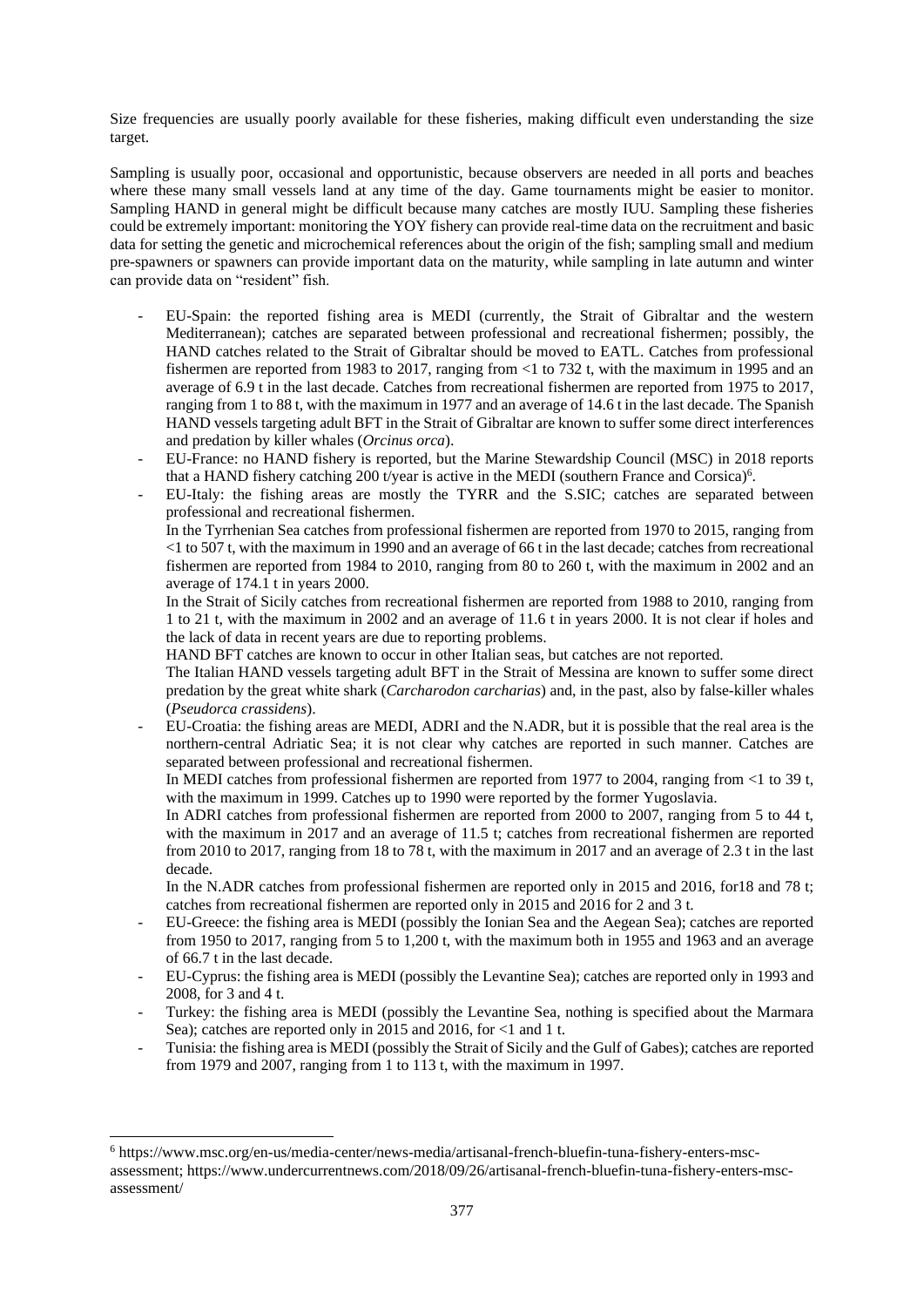Morocco: the fishing area is MEDI (possibly the Strait of Gibraltar and the southern part of the Alboran Sea); catches are reported from 1994 and 2017, ranging from 2 to 816 t, with the maximum in 1995; the average is 94.5 t in the last decade. The Moroccan HAND vessels targeting adult BFT in the Strait of Gibraltar are known to suffer some direct predation by killer whales (*Orcinus orca*).

## *3.4.8 Mediterranean Sea: driftnets (GILL)*

The GILL fishery targeting BFT (by driftnets) was practised mostly for YOY and juveniles, while adult BFT bycatch may happens sometimes in other types of GILL fisheries, targeting other species (i.e. SWO). Driftnets were officially banned in 2002. Sampling was not easy, because small fish were traded entire, but it was possible with observers on board or at landings, buying the fish.

These fisheries were all affected by the EBFT recovery plan, because they were mostly excluded by the domestic quota sharing, and by the driftnet ban in 2002.

- EU-Spain: the fishing area was MEDI (the western Mediterranean, mostly in the southern Spain); catches are reported from 1994 to 1993, ranging from  $\leq 1$  to 3 t, with the maximum in 1984. No information is available for this fishery, but these driftnets were mostly targeting swordfish and these small quantities are related to the by-catch.
- EU-France: the fishing area is MEDI (possibly the North-western Mediterranean and Corsica); catches are reported from 1950 to 1965 and again in 2017, ranging from <1 to 966 t, with the maximum in 1952. No information is available for this fishery and it is very strange to notice data in 2017.
- EU-Italy: catches are reported for LIGU, TYRR, IONI, N.ION.

Catches in the Ligurian Sea are reported from 1991 to 2000, ranging from <1 to 5 t, with the maximum both in 1991 and 1992.

Catches in the Tyrrhenian Sea are reported from 1984 to 1997, ranging from 35 to 322 t, with the maximum in 1985.

Catches in the northern Ionian Sea are reported from 1990 to 1997, ranging from 3 to 55 t, with the maximum in 1997.

Catches in the Ionian Sea are reported from 1999 to 2001, ranging from 10 to 26 t, with the maximum in 2001.

The various areas are not exactly showing the changes in the fishing pattern. Few additional information is available.

- Turkey: the fishing area is MEDI (the Levantine Sea); this is possibly a by-catch of the driftnets for swordfish; catches are reported only in 2010 for <1 t. No information is available for this fishery.
- Algeria: the fishing area is MEDI (possibly the southern-western Mediterranean); catches are reported from 1998 to 2007, ranging from 75 to 312 t, with the maximum in 2001. No information is available for this fishery.
- Morocco: the fishing area is MEDI (possibly the Strait of Gibraltar and the southern Alboran Sea). Catches are reported from 1990 to 2003, ranging from 4 to 92 t, with the maximum in 1995. No information is available for this fishery.

### *3.4.9 Mediterranean Sea: trawlers, pelagic trawlers, pair pelagic trawlers (TRAW, TRAWP, TRAWPP)*

Usually the different types of trawl fisheries are not taken into account for BFT. This is mostly because BFT might be taken as by-catch during activities targeting other species. In the Mediterranean, it is well known that several bottom trawlers (TRAW) were used to catch BFT during their fisheries, using hand lines left at sea with an empty barrel and then recovered at the end of the haul. Bottom trawlers, also, for many years, were accused to steal BFT from Asiatic longlines, mostly from the Japanese ones. BFT catches were not negligible (they were assessed in about 300 t in one year for just one fleet in the Strait of Sicily) but usually they were IUU and never reported, but a part of these catches appears on some domestic reports (Di Natale *et al*., 1996).

- EU-France: the fishing area is MEDI (possibly the northern-western Mediterranean). TRAW catches are reported for 2017, for 1 t; TRAWP catches are reported from 2010 to 2015, ranging from 1 to 2 t. No information is available for this fishery.
- EU-Italy: the fishing area is MEDI (possibly the Adriatic Sea). TRAWPP catches are reported in 2016, for 4 t. No information is available for this fishery to ICCAT.

Due to the origin of most of these fish, BFT catches were always obscure. Sampling was never possible. The pattern changed dramatically after the adoption of the EBFT Recovery Plan.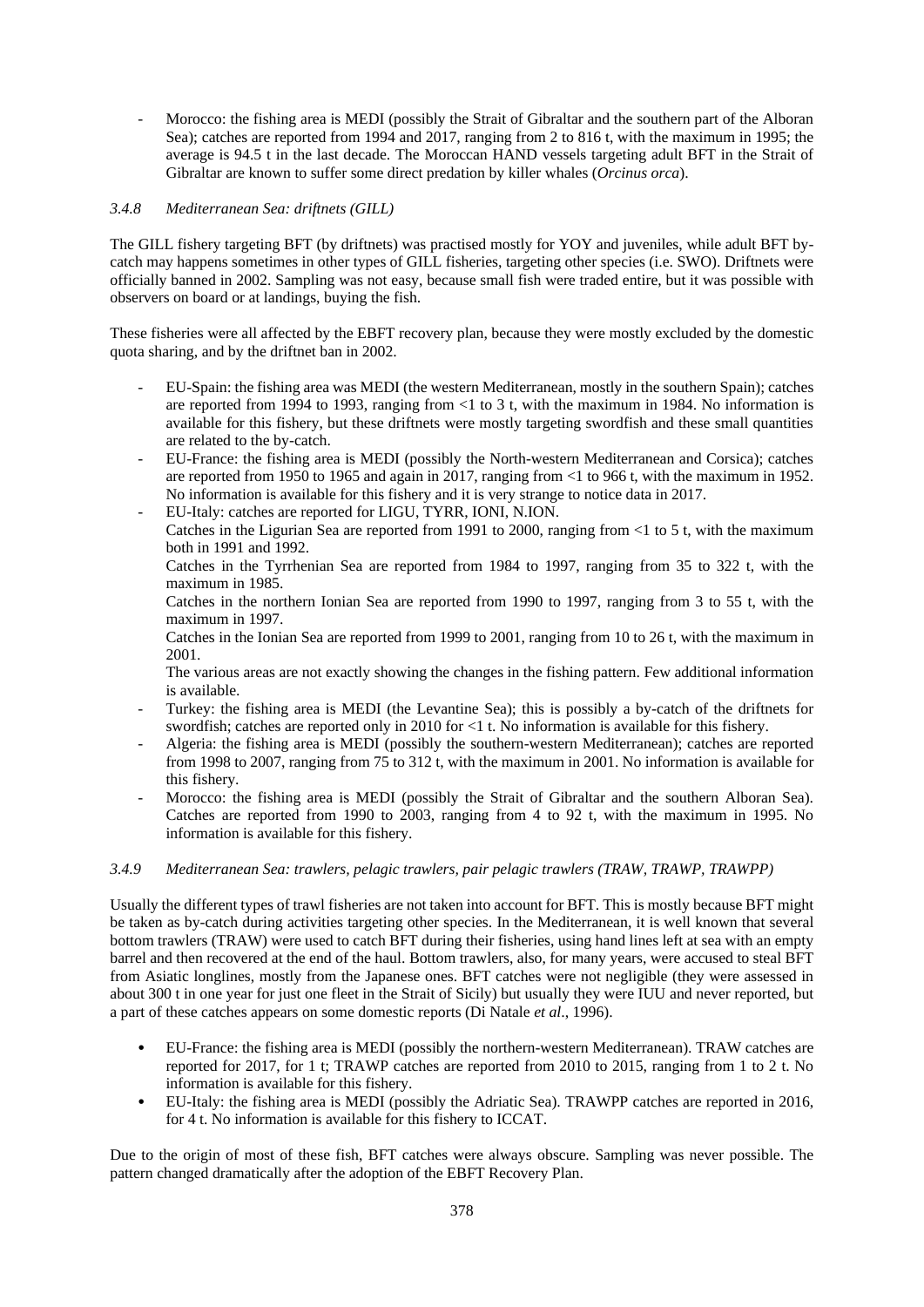### *3.5 Black Sea*

The Black Sea was one of the historical distribution area of the BFT since ancient times.

There are no official catches reported for the Black Sea by any CPC, except a series of Bulgarian PS catches from 1950 to 1971 that were recently recovered by ICCAT GBYP (Di Natale, 2017).

As a matter of fact, there are several papers reporting that BFT fisheries were active in the Black Sea possibly till the '80s and mostly in Turkish waters. The data on catches (with several gears) are possibly and partly mixed-up with the other Turkish catches in the Mediterranean Sea, in the Marmara Sea and in the Straits (Bosporus and Dardanelles). Even in these last two areas, the BFT fishery ended in 1986.

In all cases, it is supposed that BFT had left the Black Sea and the other nearest areas because of the huge pollution of the waters.

According to a very recent paper (Di Natale *et al*., 2019), BFT is back again in the Black Sea and in the nearest areas since 2007, except for three fish caught in 2002 in the Marmara Sea. The current fisheries seem opportunistic (PS, HAND, GILL, SPOR), but they are still not reported to ICCAT.

### **4. Discussion**

Many important and dramatic changes happened in the fishing patters of many BFT fisheries from 1950.

Some of these changes are well known (i.e.: the LL fisheries in the southern Atlantic, the BFT fisheries in northern Europe), but not all the data are clear, while many other changes are currently not taken into account.

A full detailed revision of Task I is needed in terms of distribution of the fisheries by area and gear, particularly taking into account the use and the relevance of the catch data in the new BFT MSE (and OMs) approaches.

The adoption of the quota system strongly affected all fishery-dependent indices but also the opportunities for sampling over a larger period of time and in more areas. Those collateral effects of the quota system are quite often underestimated.

The tuna fattening industry resulted in a very serious limitation for following the reproductive biology of ABFT in the wild, particularly for the EBFT.

The sampling opportunities for better understanding the WBFT reproductive biology are very seriously limited by the existing fisheries and by the size limits, but even by the sampling strategy (which is very limited in space and time) and weak since the adoption of the WBFT quota.

There are not fisheries for young EBFT adults during the spawning season in any other area outside the Mediterranean Sea (with the exception of the Bay of Biscay), therefore it is currently almost impossible to understand if the percentage of young spawners historically sampled in the Mediterranean spawning ground are fully representative of the spawning population at age or not. Furthermore, the BFT is extremely adaptive and it changes its distribution from time to time and we only very partly know which are the main factors inducing these changes.

It would be important and essential to study the additional and potential spawning areas outside the Gulf of Mexico (where data cover just a portion of the whole) and the Mediterranean Sea, i.e.: the southern part of the Gulf of Mexico, the Caribbean Sea, the eastern US coast from Florida to the Gulf of Maine, the Azores, the Gulf of Biscay, the area close to Madeira, the Spanish coastal area NW of the Strait of Gibraltar, the area between the Canary Islands and Morocco and the Gulf of Guinea.

Huge oceanic areas (i.e.: the central and southern Atlantic), about half of the ICCAT Convention area, are currently not sampled and not monitored, but also poorly studied in terms of BFT presence and distribution, clearly affecting in a very serious manner our understanding of the BFT population dynamics.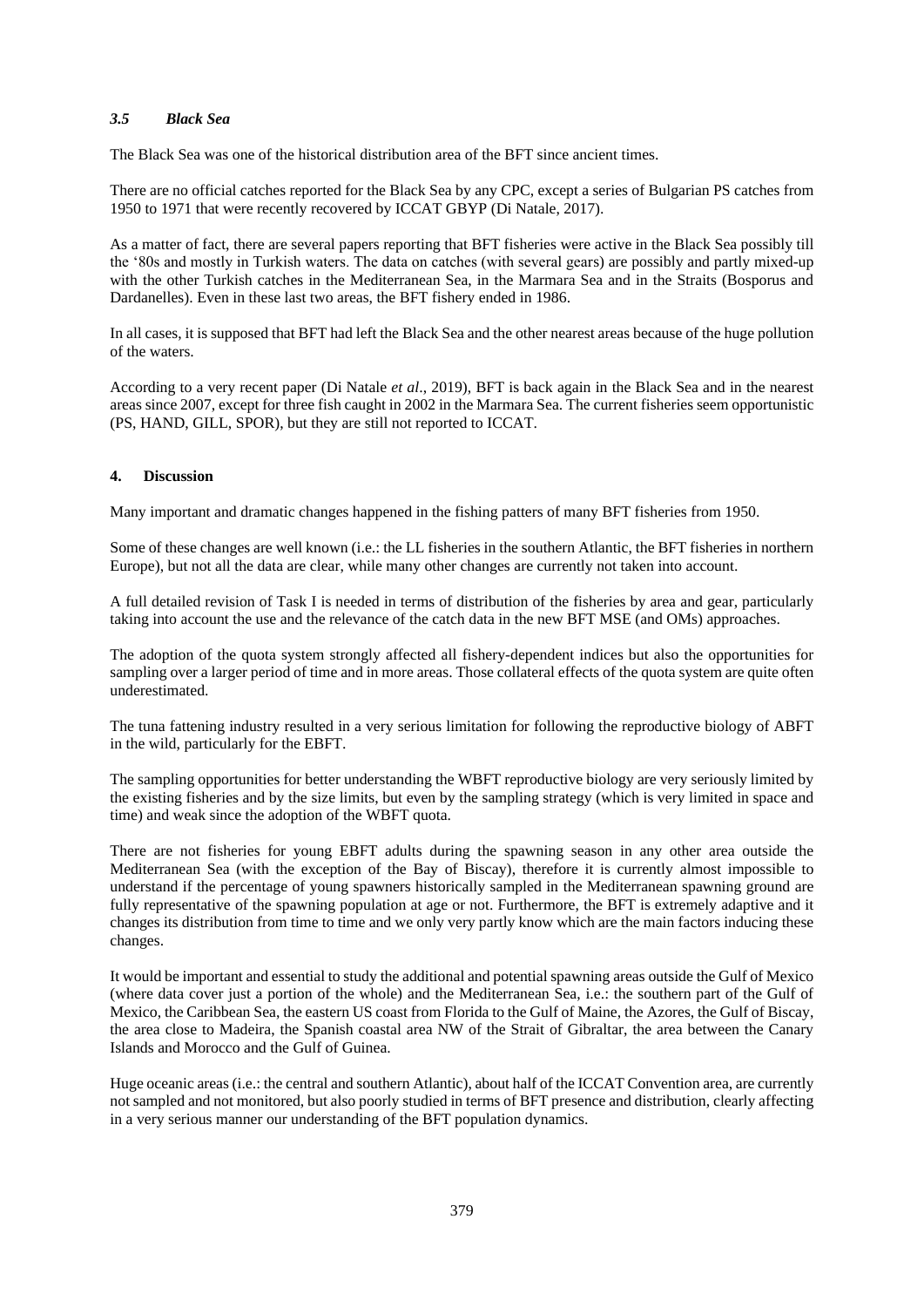The use of a natural marks, like the scars due to the bites of the cookie-cutter shark (*Isistius brasilensis*) (**Figure 8**), may help for better understanding the large-scale displacements of ABFT (Di Natale *et al*., 2013). Sampling these fish with natural marks will possibly increase our understanding of the stock origin, composition and mixing.

In an ideal world and in an open fishery system, the fishermen go where the fish are. For optimising the catches, the fishermen go where the highest concentration of fish are, but leaving all other areas, so nobody can say how many fish are in the other areas. This is particularly true with the EBFT, because most of the catches are obtained from the main spawning area during the spawning season or just immediately before or after in the nearest areas.

Having a shorter fishing season due to the quota systems means that even these previous points are no more valid. Therefore, we can only use the data we have, particularly those taken during the open fishery times and when sampling for obtaining data on the ABFT reproductive biology was much more feasible.

The data are these mentioned above and they are not few. We can interpret them as we like, but sometimes there is too much speculation; when the speculation brings to concepts which are biologically illogical, possibly we should bring the discussion on more biologically logic concepts.

*Vuolsi così colà ove si puote ciò che si vuole e più non dimandare.* 

*It is so willed there where is power to do that which is willed; and ask no further question.* (Dante Alighieri, 1472, Divine Comedy. The Hell, 3rd song).

## **5. Acknowledgements**

This work was carried out under the provision of the ICCAT Atlantic Wide Research Programme for Bluefin Tuna (GBYP), funded by the European Union, several ICCAT CPCs, the ICCAT Secretariat and by other entities (see: http://www.iccat.int/GBYP/en/Budget.htm). The contents of this paper do not necessarily reflect the point of view of ICCAT or other funders and in no ways anticipate ICCAT future policy in this area.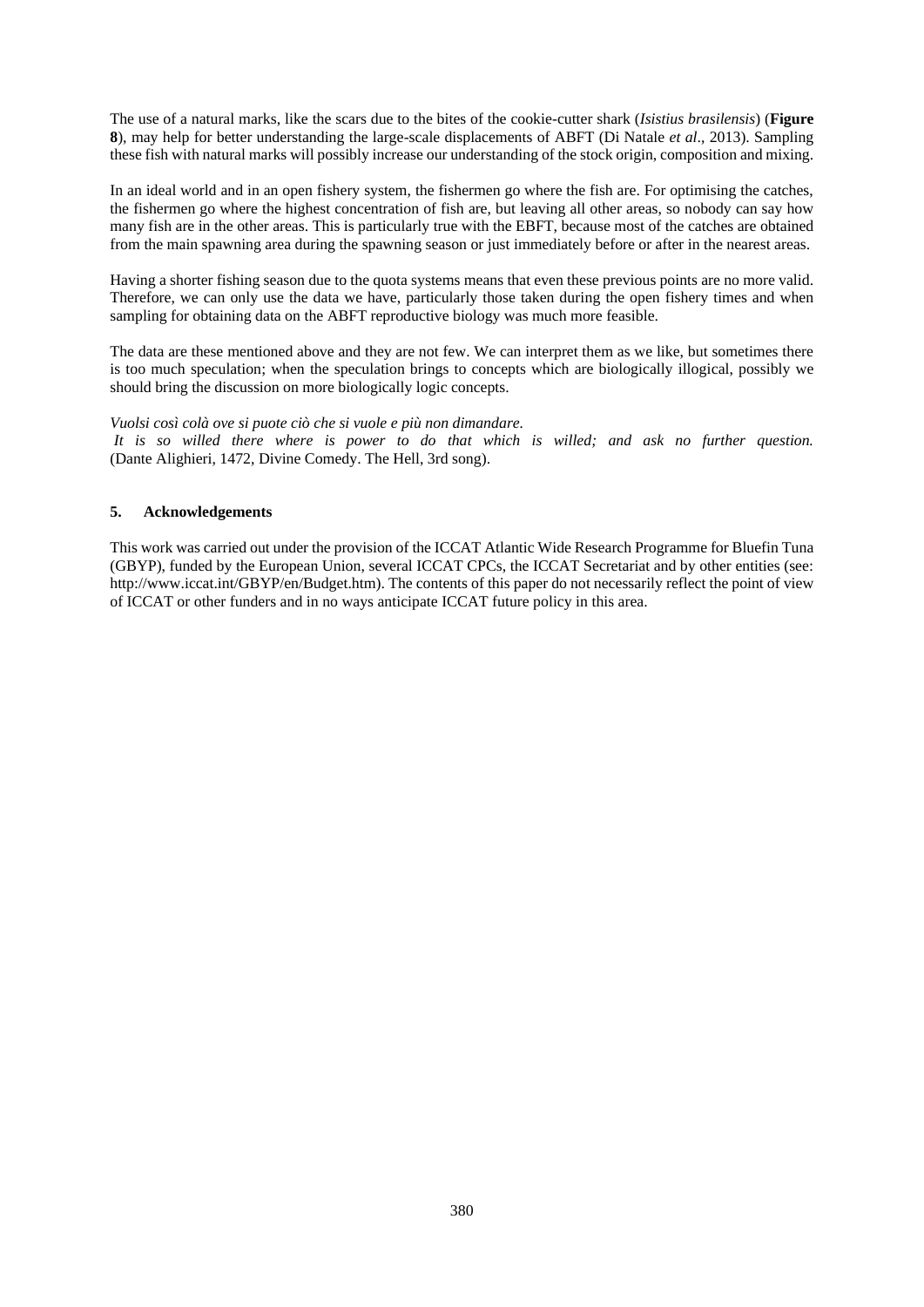#### **References**

Anonymous, 1971. Report for Biennial period, 1970-1971, Part II. ICCAT: 1-127. Anonymous, 1972. Report for Biennial period, 1970-1971, Part III. ICCAT: 1-203. Anonymous, 1973. Report for Biennial period, 1972-1973, Part I (1972). ICCAT: 1-156. Anonymous, 1974. Report for Biennial period, 1972-1973, Part II (1973). ICCAT: 1-202. Anonymous, 1975. Report for Biennial period, 1974-1975, Part I (1974). ICCAT: 1-199. Anonymous, 1976. Report for Biennial period, 1974-1975, Part II (1975). ICCAT: 1-222. Anonymous, 1977. Report for Biennial period, 1976-1977, Part I (1976). ICCAT: 1-223. Anonymous, 1978. Report for Biennial period, 1976-1977, Part II (1977). ICCAT: 1-292. Anonymous, 1979. Report for Biennial period, 1978-1979, Part I (1978). ICCAT: 1-172. Anonymous, 1980. Report for Biennial period, 1978-1979, Part II (1979). ICCAT: 1-281. Anonymous, 1981. Report for Biennial period, 1980-1981, Part I (1980). ICCAT: 1-257. Anonymous, 1982a. Report for Biennial period, 1980-1981, Part II (1981). ICCAT: 1-262. Anonymous, 1982b. Record of the Meeting on the Western Atlantic Bluefin Management Measures, 8-12 Feb. 1982. ICCAT: 1-127. Anonymous, 1983. Report for Biennial period, 1982-1983, Part I (1982). ICCAT: 1-279. Anonymous, 1984. Report for Biennial period, 1982-1983, Part II (1983). ICCAT: 1-298. Anonymous, 1985. Report for Biennial period, 1984-1985, Part I (1984). ICCAT: 1-291. Anonymous, 1986. Report for Biennial period, 1984-1985, Part II (1985). ICCAT: 1-291. Anonymous, 1987. Report for Biennial period, 1986-1986, Part I (1986). ICCAT: 1-291. Anonymous, 1988. Report for Biennial period, 1986-1987, Part II (1987). ICCAT: 1-299. Anonymous, 1989. Report for Biennial period, 1988-1989, Part I (1988). ICCAT: 1-334. Anonymous, 1990. Report for Biennial period, 1988-1989, Part II (1989). ICCAT: 1-428. Anonymous, 1991. Report for Biennial period, 1990-1991, Part I (1990). ICCAT: 1-455. Anonymous, 1992. Report for Biennial period, 1990-1991, Part II (1991). ICCAT: 1-294. Anonymous, 1993. Report for Biennial period, 1992-1993, Part I (1992). ICCAT: 1-375. Anonymous, 1994. Report for Biennial period, 1992-1993, Part II (1993). ICCAT: 1-403. Anonymous, 1995. Report for Biennial period, 1994-1995, Part I (1994). Vol. 2, SCRS, ICCAT: 1-278. Anonymous, 1996. Report for Biennial period, 1994-1995, Part II (1995). Vol. 2, SCRS, ICCAT: 1-239. Anonymous, 1997. Report for Biennial period, 1996-1997, Part I (1996). Vol. 2, SCRS, ICCAT: 1-203. Anonymous, 1998. Report for Biennial period, 1996-1997, Part II (1997). Vol. 2, SCRS, ICCAT: 1-263. Anonymous, 1999. Report for Biennial period, 1998-1999, Part I (1998). Vol. 2, SCRS, ICCAT: 1-286. Anonymous, 2000. Report for Biennial period, 1998-1999, Part II (1999). Vol. 2, SCRS, ICCAT: 1-174. Anonymous, 2001. Report for Biennial period, 2000-2001, Part I (2000). Vol. 2, SCRS, ICCAT: 1-193. Anonymous, 2002. Report for Biennial period, 2000-2001, Part II (2001). Vol. 2, SCRS, ICCAT: 1-208. Anonymous, 2003a. Report for Biennial period, 2002-2003, Part I (2002). Vol. 2, SCRS, ICCAT: 1-219. Anonymous, 2003b. Report for Biennial period, 2002-2003, Part I (2002). Vol. 3, Ann. Rep., ICCAT: 1-128. Anonymous, 2004a. Report for Biennial period, 2002-2003, Part II (2003). Vol. 2, SCRS, ICCAT: 1-217. Anonymous, 2004b. Report for Biennial period, 2002-2003, Part II (2003). Vol. 3, Ann. Rep., ICCAT: 1-139. Anonymous, 2005a. Report for Biennial period, 2004-2005, Part I (2004). Vol. 2, SCRS, ICCAT: 1-223. Anonymous, 2005b. Report for Biennial period, 2004-2005, Part I (2004). Vol. 3, Ann. Rep., ICCAT: 1-153. Anonymous, 2006a. Report for Biennial period, 2004-2005, Part II (2005). Vol. 2, SCRS, ICCAT: 1-228. Anonymous, 2006b. Report for Biennial period, 2004-2005, Part II (2005). Vol. 3, Ann. Rep., ICCAT: 1-163. Anonymous, 2007a. Report for Biennial period, 2006-2007, Part I (2006). Vol. 2, SCRS, ICCAT: 1-243. Anonymous, 2007b. Report for Biennial period, 2006-2007, Part I (2006). Vol. 3, Ann. Rep., ICCAT: 1-187. Anonymous, 2008a. Report for Biennial period, 2006-2007, Part II (2007). Vol. 2, SCRS, ICCAT: 1-265. Anonymous, 2008b. Report for Biennial period, 2006-2007, Part II (2007). Vol. 3, Ann. Rep., ICCAT: 1-216. Anonymous, 2009a. Report for Biennial period, 2008-2009, Part I (2008). Vol. 2, SCRS, ICCAT: 1-274.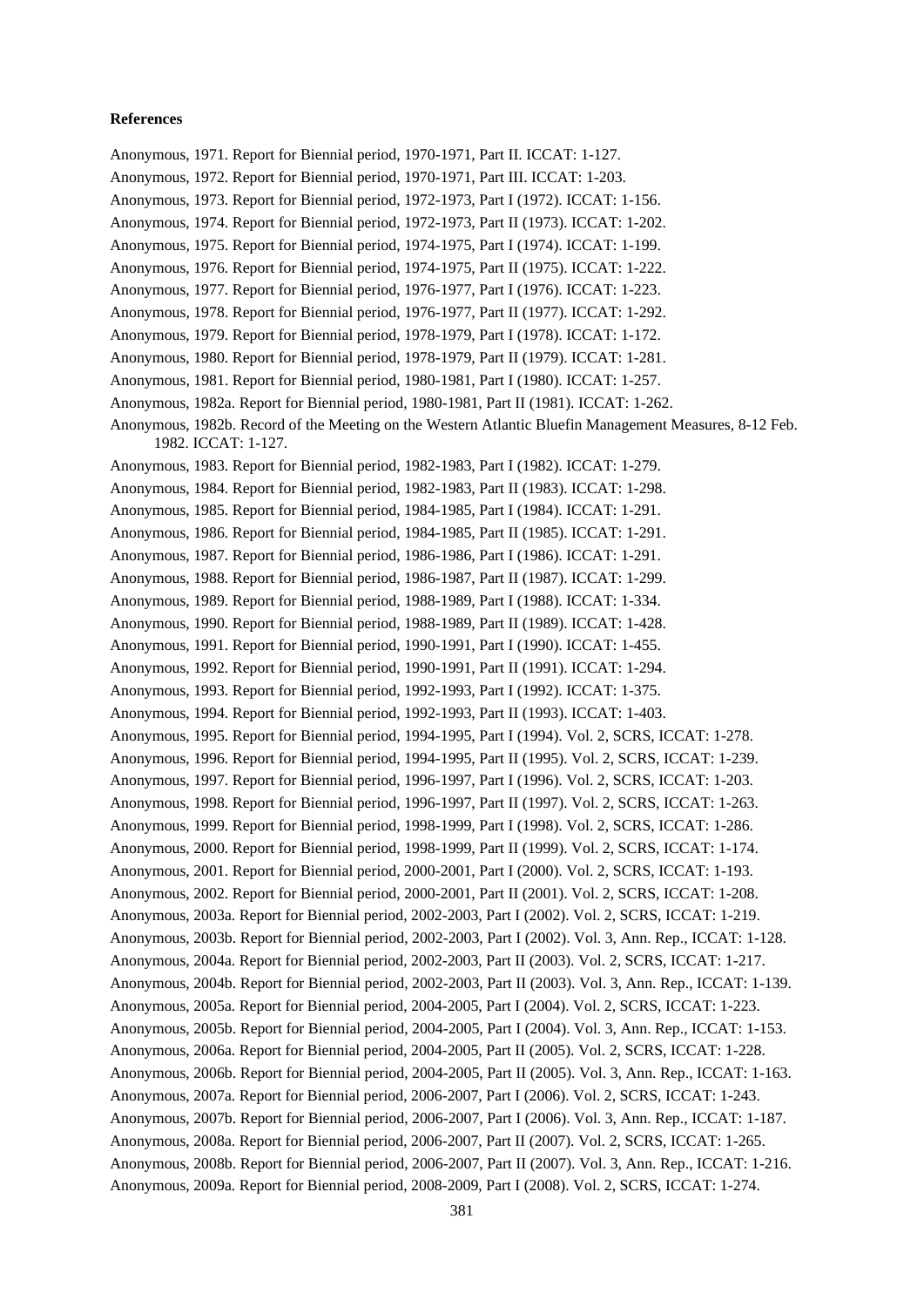Anonymous, 2009b. Report for Biennial period, 2008-2009, Part I (2008). Vol. 3, Ann. Rep., ICCAT: 1-210. Anonymous, 2010a. Report for Biennial period, 2008-2009, Part II (2009). Vol. 2, SCRS, ICCAT: 1-352.

Anonymous, 2010b. Report for Biennial period, 2008-2009, Part II (2009). Vol. 3, Ann. Rep., ICCAT: 1-229.

Anonymous, 2011a. Report for Biennial period, 2010-2011, Part I (2010). Vol. 2, SCRS, ICCAT: 1-268.

Anonymous, 2011b. Report for Biennial period, 2010-2011, Part I (2010). Vol. 3, Ann. Rep., ICCAT: 1-258.

Anonymous, 2012a. Report for Biennial period, 2010-2011, Part II (2011). Vol. 2, SCRS, ICCAT: 1-273.

Anonymous, 2012b. Report for Biennial period, 2010-2011, Part II (2011). Vol. 3, Ann. Rep., ICCAT: 1-268.

Anonymous, 2013a. Report for Biennial period, 2012-2013, Part I (2012). Vol. 2, SCRS, ICCAT: 1-300.

Anonymous, 2013b. Report for Biennial period, 2012-2013, Part I (2012). Vol. 3, Ann. Rep., ICCAT: 1-300.

Anonymous, 2014a. Report for Biennial period, 2012-2013, Part II (2013). Vol. 2, SCRS, ICCAT: 1-349.

Anonymous, 2014b. Report for Biennial period, 2012-2013, Part II (2013). Vol. 3, Ann. Rep., ICCAT: 1-523.

Anonymous, 2015a. Report for Biennial period, 2014-2015, Part I (2014). Vol. 2, SCRS, ICCAT: 1-352.

Anonymous, 2015b. Report for Biennial period, 2014-2015, Part I (2014). Vol. 3, Ann. Rep., ICCAT: 1-596.

Anonymous, 2016a. Report for Biennial period, 2014-2015, Part II (2015). Vol. 2, SCRS, ICCAT: 1-355.

Anonymous, 2016b. Report for Biennial period, 2014-2015, Part II (2015). Vol. 3, Ann. Rep., ICCAT: 1-634.

Anonymous, 2017a. Report for Biennial period, 2016-2017, Part I (2016). Vol. 2, SCRS, ICCAT: 1-433.

Anonymous, 2017b. Report for Biennial period, 2016-2017, Part I (2016). Vol. 3, Ann. Rep., ICCAT: 1-601.

Anonymous, 2018a. Report for Biennial period, 2016-2017, Part II (2017). Vol. 2, SCRS, ICCAT: 1-427.

Anonymous, 2018b. Report for Biennial period, 2016-2017, Part II (2017). Vol. 3, Ann. Rep., ICCAT: 1-708.

Anonymous, 2019a. Report for Biennial period, 2018-2019, Part II (2018). Vol. 2, SCRS, ICCAT: 1-450.

Anonymous, 2019b. Report for Biennial period, 2018-2019, Part II (2018). Vol. 3, Ann. Rep., ICCAT: 1-716.

- Bariche M., Di Natale A., 2019. A first information about the bluefin tuna (*Thunnus thynnus*) fishery in Lebanon. SCRS/2018/121. Collect. Vol. Sci. Pap., ICCAT: 75 (6): 1278-1281.
- Carruthers, T.R., Powers, J., Lauretta, M., Di Natale, A., Kell, L. 2015b. A summary of data to inform operating models in management strategy evaluation of Atlantic bluefin tuna. ICCAT SCRS/2015/180.
- CMG, 2017. Specifications for MSE trials for bluefin tuna in the North Atlantic. GBYP Core Modelling Group. ICCAT Atlantic Wide Research Programme for Bluefin Tuna. Available at[: https://github.com/ICCAT/BFT](https://github.com/ICCAT/abft-mse/tree/master/Manuals_and_design_documents/Trial%20Specifications.docx)[mse/tree/master/Manuals\\_and\\_design\\_documents/Trial](https://github.com/ICCAT/abft-mse/tree/master/Manuals_and_design_documents/Trial%20Specifications.docx) Specifications.docx [accessed September 2017]

Cort J.L., Abaunza P., 2019. The Bluefin Tuna Fishery in the Bay of Biscay. Its Relationship with the Crisis of Catches of Large Specimens in the East Atlantic Fisheries from the 1960s. SpringerBriefs in Biology, 1- 13[0https://doi.org/10.1007/978-3-030-11545-6\\_9](https://doi.org/10.1007/978-3-030-11545-6_9)

Cort J. L., Artexe I., Santiago J., 2015. Review of bluefin tuna, *Thunnus thynnus* (L.) catches made by Spanish bait boat fleet in the Bay of Biscay during 20th century. Coll.Vol. Sci. Pap., ICCAT (71): 1215–1222

Di Natale A., 2017. Tentative recovery of historical bluefin tuna catches in the Black Sea: the Bulgarian catches 1950-1971.SCRS/2017/039, Coll. Vol. Sci. Pap., ICCAT, 74(6): 2832-2838.

- Di Natale A., Mangano A., Navarra E., Valastro M., 1996. Osservazioni sulla pesca dei grandi Scombroidei nei bacini tirrenici e dello Stretto di Sicilia. Rapporto alla Direzione Generale Pesca ed Acquacoltura, Ministero delle Risorse Agricole, Alimentari e Forestali, Roma: 380 p.
- Di Natale A., Idrissi M., Justel Rubio A., 2013. The mistery of bluefin tuna (*Thunnus thynnus*) presence and behavior in the central South Atlantic in recent years. ICCAT-SCRS/2012/142, Coll. Vol. Sci. Pap., ICCAT, 69 (2): 857-868.
- Di Natale A., Tensek S., Pagà Garcìa A., 2019. Is the bluefin tuna slowly returning to the Black Sea? An updating of our knowledge on bluefin tuna in the eastern Mediterranean Sea. SCRS/2018/120. Collect. Vol. Sci. Pap., ICCAT, 75 (6): 1261-1277.
- GBYP. 2017. Data to inform operating models for North Atlantic bluefin tuna. ICCAT Atlantic Wide Research Programme for Bluefin Tuna. Available at: [https://drive.google.com/drive/folders/0B0TXcs-](https://drive.google.com/drive/folders/0B0TXcs-MLRl3anc2Sjc0Yjk1ZTA)[MLRl3anc2Sjc0Yjk1ZTA](https://drive.google.com/drive/folders/0B0TXcs-MLRl3anc2Sjc0Yjk1ZTA) [accessed September 2017]
- Piccinetti C., Di Natale A., Arena P., 2013. Eastern bluefin tuna (*Thunnus thynnus*, L.) reproduction and reproductive areas and season. Col Vol Sci Pap ICCAT 69(2):891–912.
- Schalit D., 2019. Japanese longline catches of bluefin tuna in the Atlantic Ocean, 1950-1970. ICCAT-GBYP MSE Meeting, St. Andrews, Canada, SCRS/2019/128: 1-17.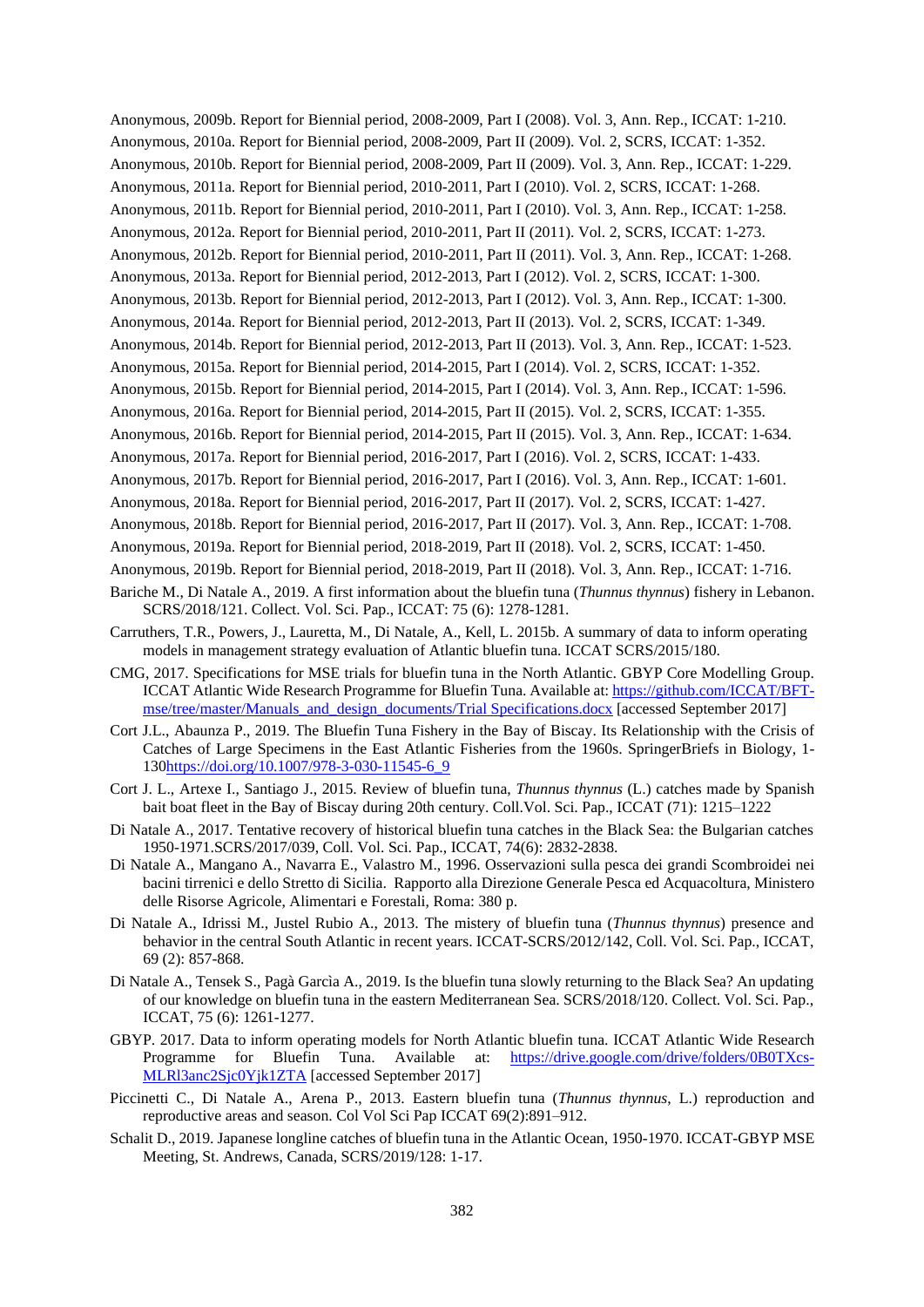Takeuchi Y., Oshima O., Suzuki A. 2009. Inference on nature of Atlantic bluefin tuna off Brazil caught by the Japanese longline fishery around the early 1960s. Coll. Vol. Sci. Pap., ICCAT, 63: 186-194.

Wise J.P., Davis C.W., 1973. Seasonal Distribution of Tunas and Billfishes in the Atlantic. NOAA Technical Report NMFS SSRF-662: 1-24, 13 fig., 4 tab.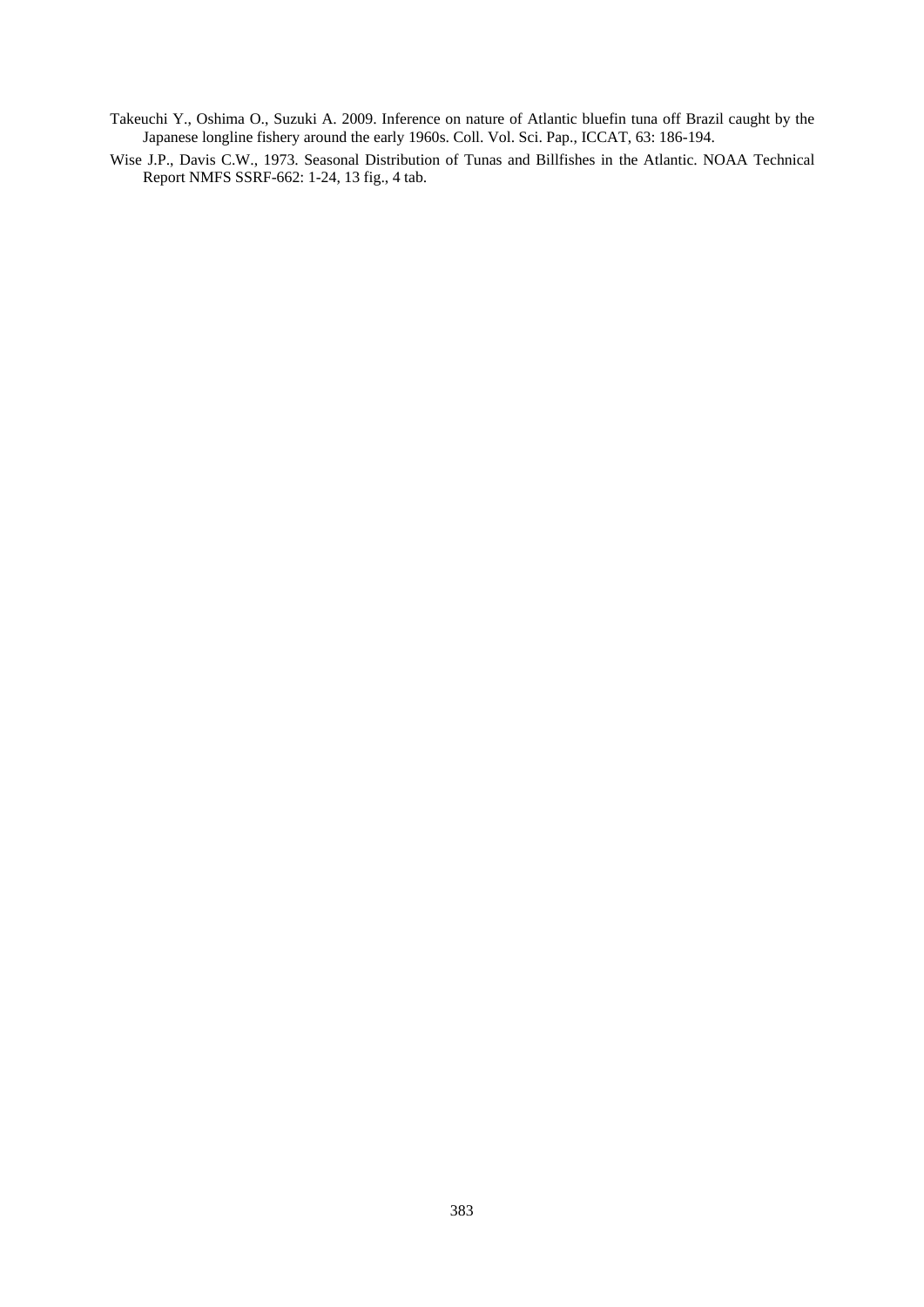

**Figure 1**. Changes in the BFT fisheries over the decades (1960-2015), according to the data existing in the ICCAT BFT Task I, provided by the ICCAT CPC and revised by ICCAT SCRS every year.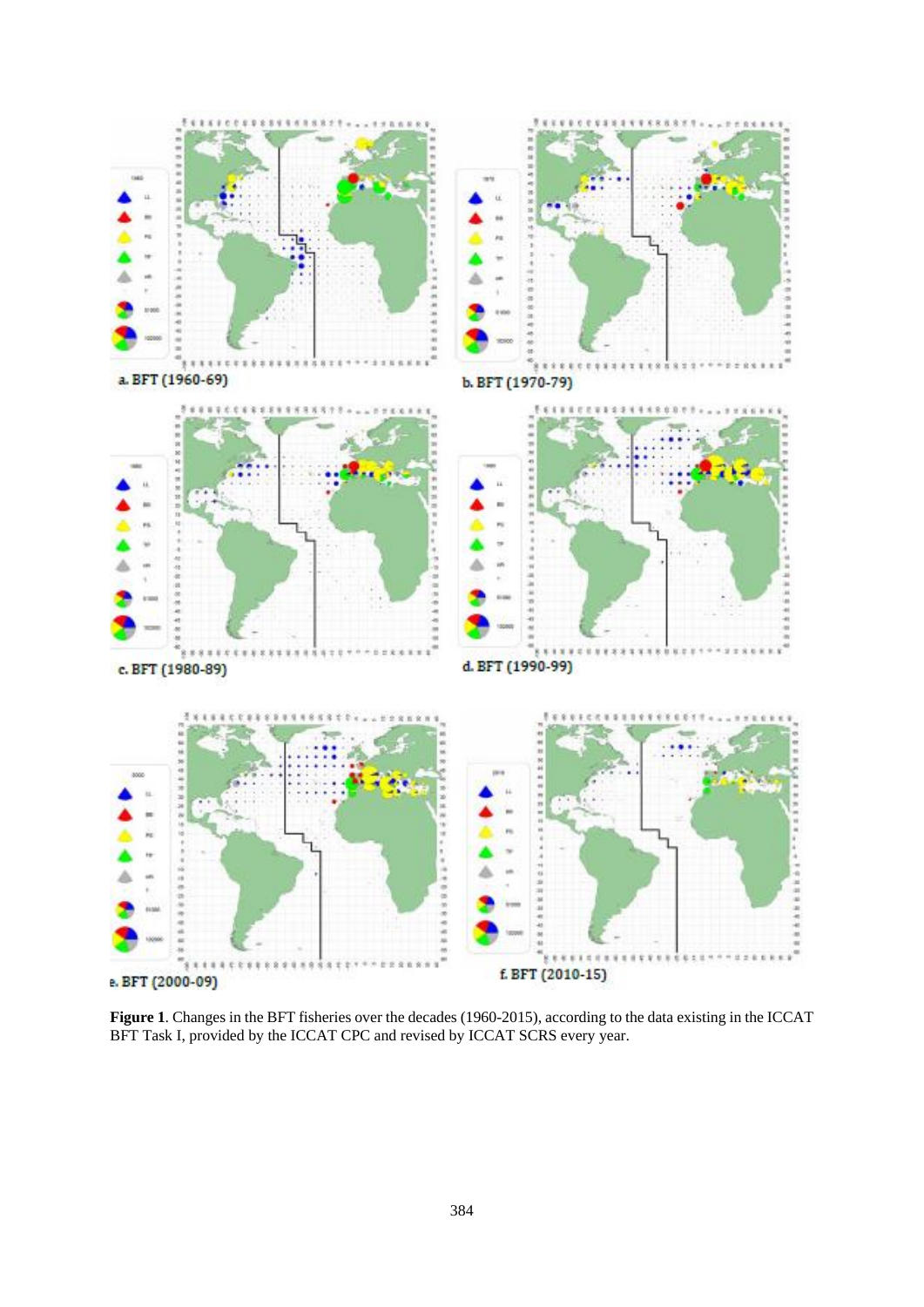

**Figure 2.** Spatial definitions tabled by the 2015 ICCAT data preparatory meeting, with simplification to a single Mediterranean area, as used by the current BFT MSE process.



**Figure 3.** Official map of the ICCAT BFT reporting areas for statistical purposes.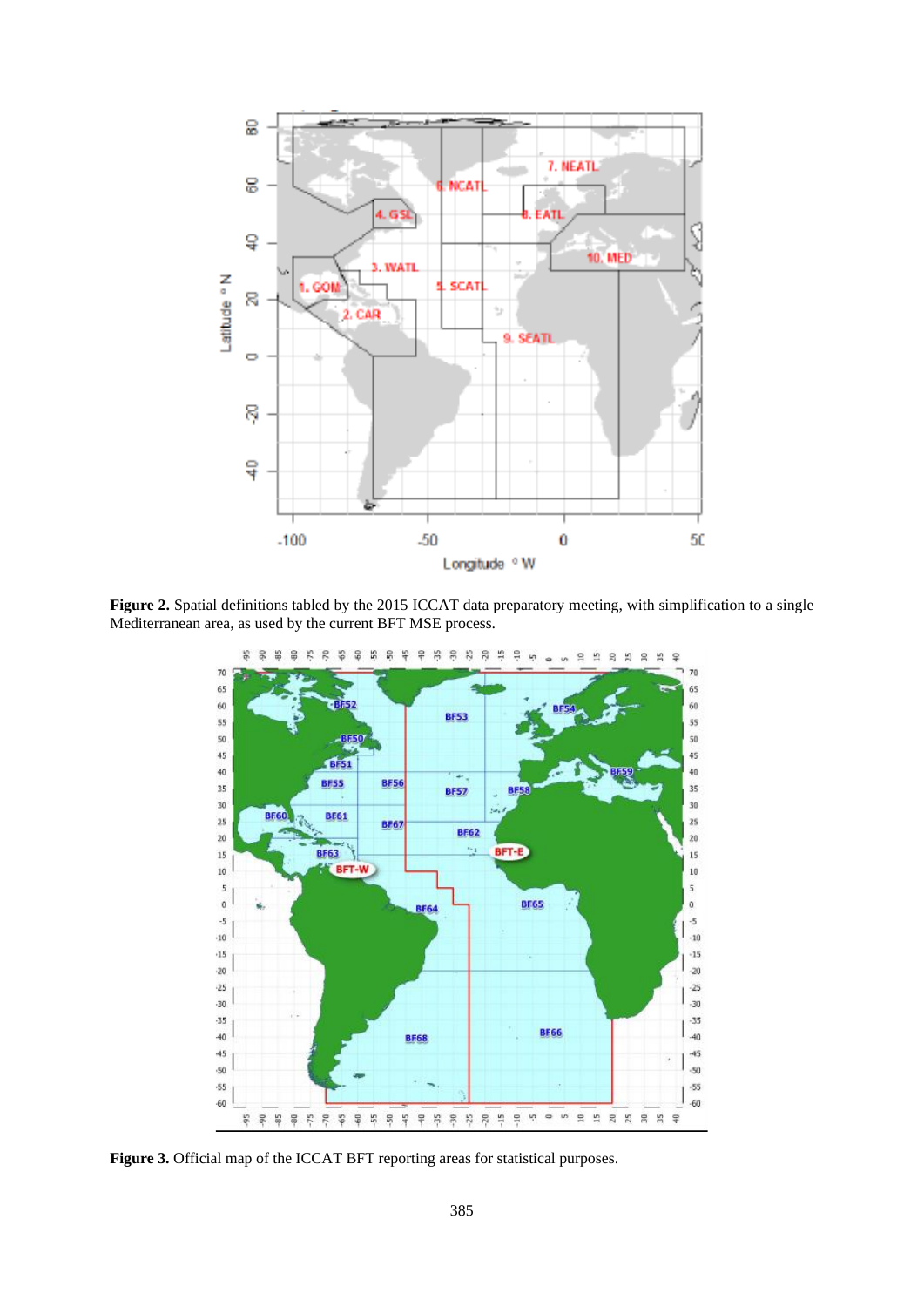

**Figure 4**. Cumulative LL fishing areas by quarter for the years 1956-1968 (from Mather *et al*., 1995).



Figure 5. Cumulative Japanese LL fishing areas in the 2<sup>nd</sup> quarter for the years 1956-1963 (from Wise and Davis, 1973).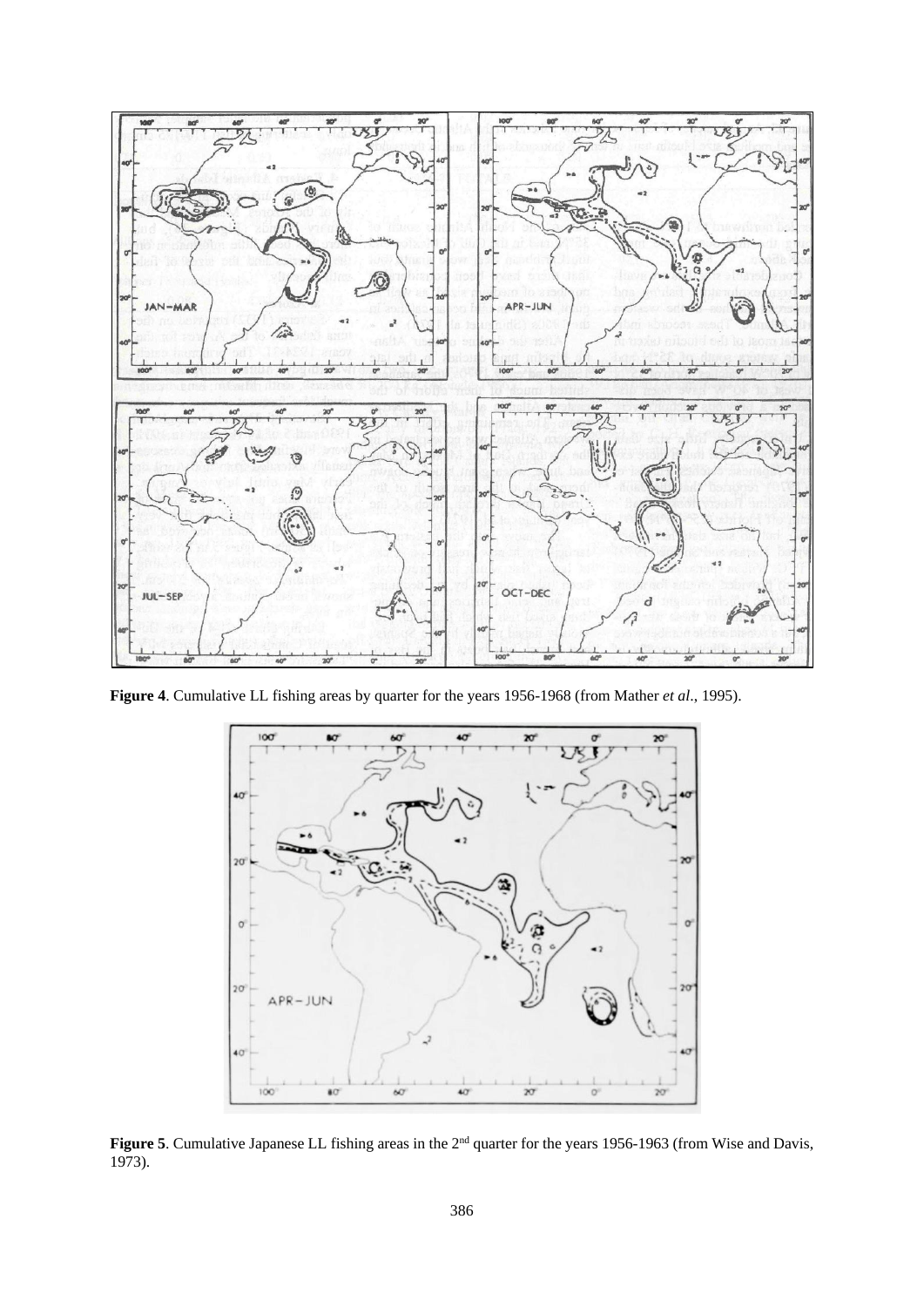

**Figure 6**. Japanese LL fishing areas in April 1993 (upper figures), in May 1964 (lower left figures) and in September 1964 (from Tacheuchi *et al*., 2009).



**Figure 7**. Cumulative relative Japanese LL fishing effort distribution by quarter in the years 1856-1968 (from Wise and Davis, 1973).